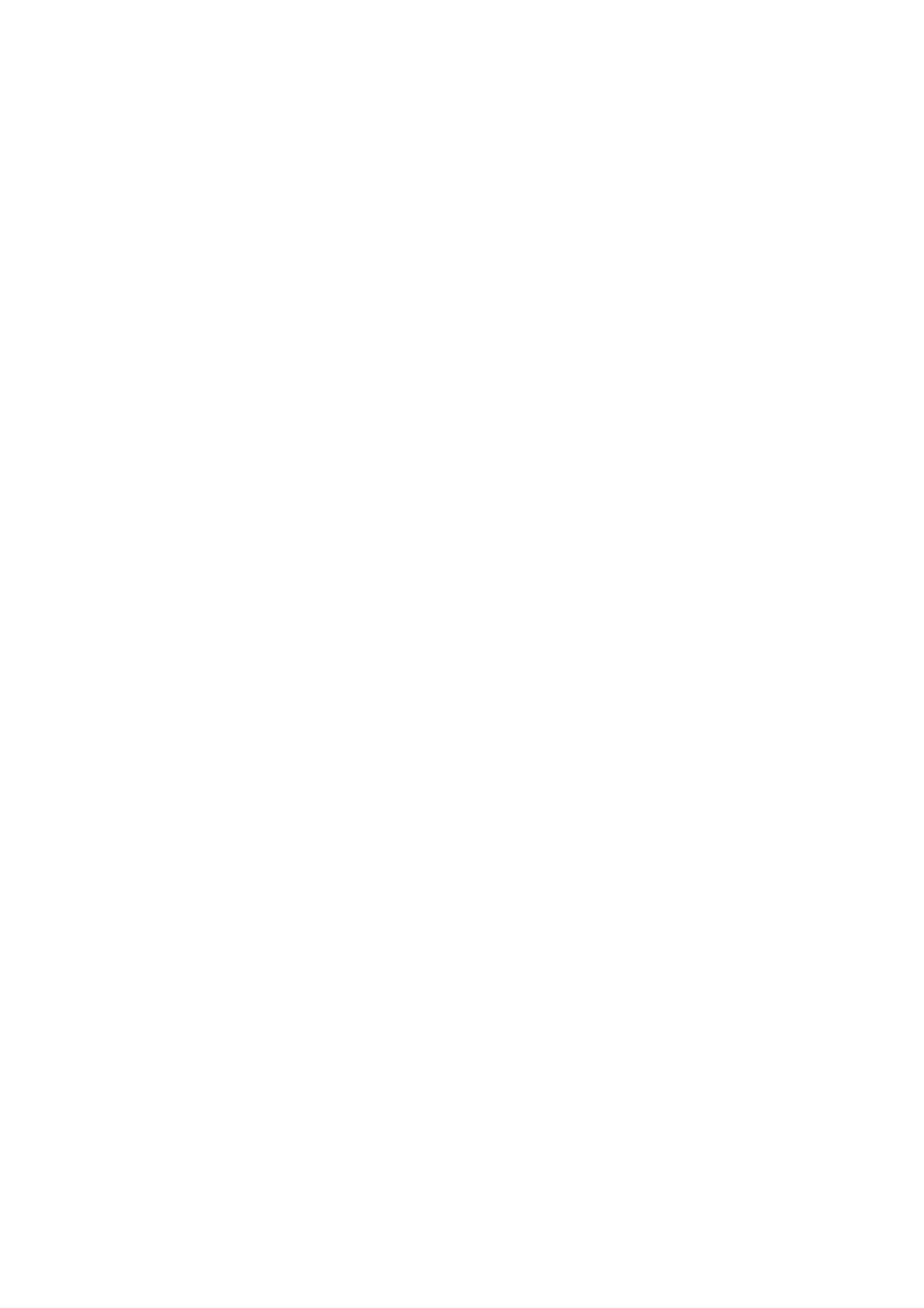2

The present work was funded by The Norwegian Agency for Development Cooperation through the project: 'Improving training research capacity at University of Fisheries' (SRV 2701). The experiments were carried out at the Institute of Aquaculture Research and the Institute of Biotechnology and Environment – Nha Trang University (new name of University of Fisheries), Vietnam from May 2006 to June 2007. The study was continued at the Department of Biology, University of Bergen under the supervision of Professor Ragnar Nortvedt.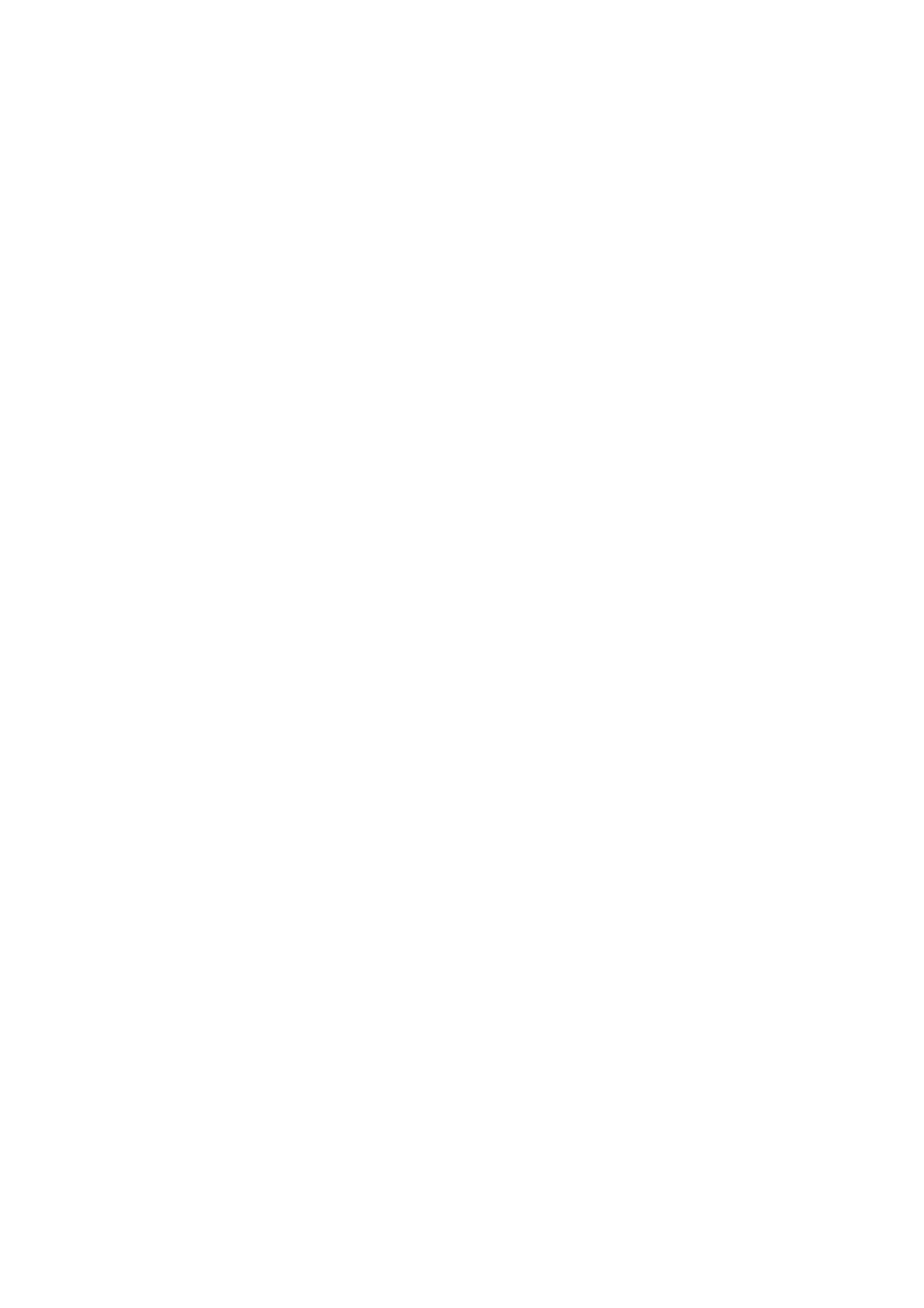# **Acknowledgements**

First of all, I wish to express my thanks to Professor Ragnar Nortvedt, my supervisor, for his guidance, support, criticism and friendship from the beginning to the end of this study.

I would like to thank the leaders of the project SRV2701 and Nha Trang University Associate Professor Quach Dinh Lien, Dr. Vu Van Xung, Associate Professor Hoang Tung, Dr. Nguyen Dinh Mao, Associate Professor Lai Van Hung and Dr. Trang Si Trung for supporting my study. I am grateful to Associate Professor Ngo Dang Nghia at the Institute of Biotechnology and Environment and Mr. Trinh Van Lien at the Institute of Aquaculture Research, Nha Trang University for providing me with excellent working conditions and laboratory facilities. I want to thank component II, Aquaculture Faculty, Nha Trang University, Nha Trang Oceanography Institute and the Advanced Laboratory, Can Tho University in Vietnam for assistance with facilities. I want to thank all my colleagues at the Aquaculture Faculty, the Institute of Biotechnology and Environment and the Institute of Aquaculture Research, Nha Trang University for advice and collaboration in the execution of the present study.

Thanks to Adjunct Professor Gro-Ingunn Hemre and Dr. Maris Espe at the National Institute of Nutrition and Seafood Research (NIFES) for valuable guidance and criticism of the experimental design. Thanks also to Professor Helge Reinertsen (NTNU Trondheim) and Dr. Bjørn Eirik Olsen (NFC Tromsø), project advisers for their support, encouragement and friendship. Special thanks to my friend, Miss. Nguyen Thu Thao for invaluable help and technical advice. I would like to thank Mrs. Anne Ruth and Professor Rune Nilsen for their care, support and encouragement during my study.

I am very grateful to the teachers and staff in the Department of Biology, University of Bergen, Norway for their teaching, support and encouragement. Thanks to Mrs. Berit Øglænd for making my life comfortable here.

Finally, special thanks to my son, Phan Ngoc Anh, my dad, Mach Hoi and my husband, Terje Ellertsen for their love and support.

Bergen, January, 2009

Mach Thi Ngoc Diep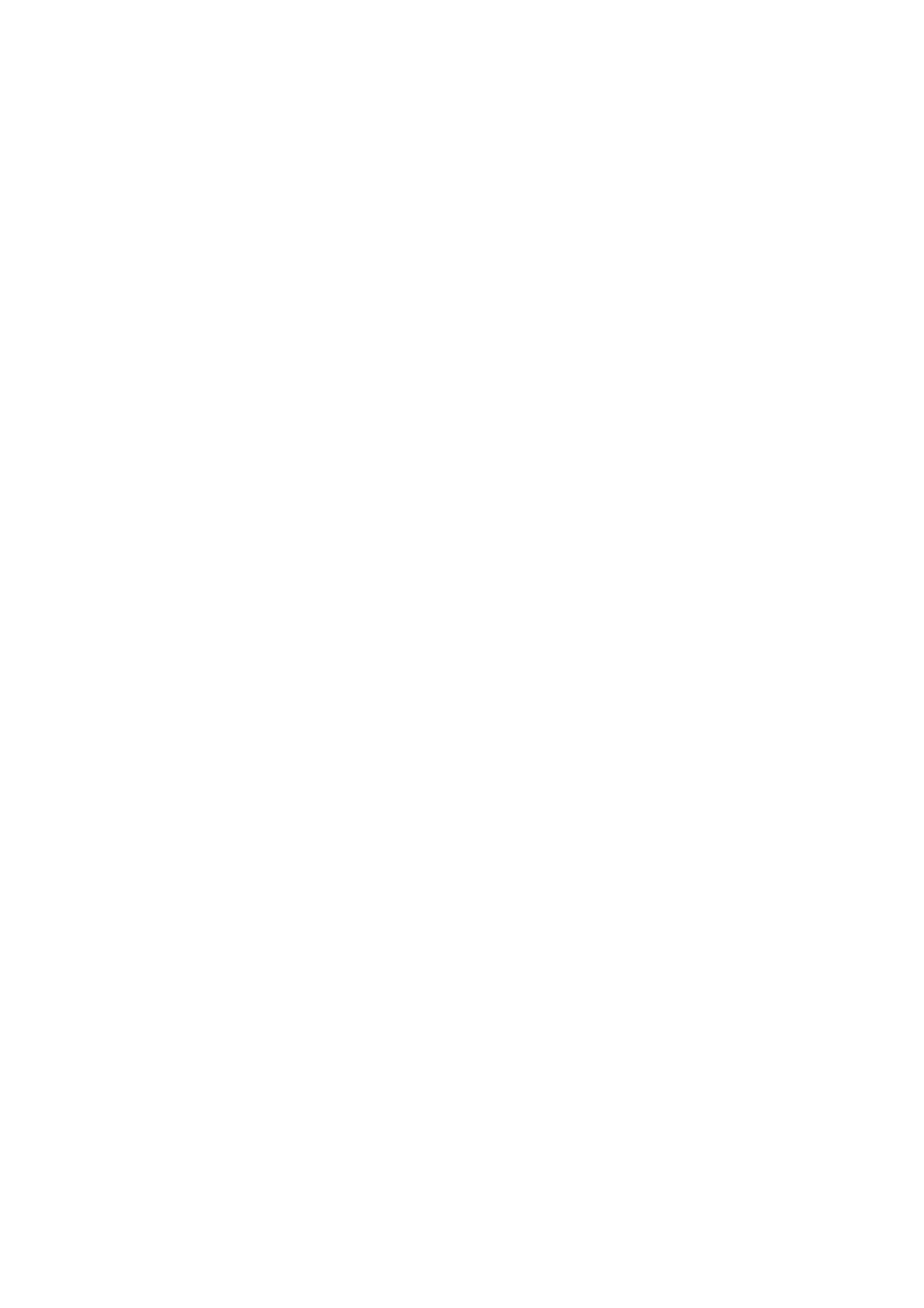# **Table of contents**

| <b>Abstract</b>                                  | 5  |
|--------------------------------------------------|----|
| <b>List of publications</b>                      | 8  |
| <b>List of abbreviations</b>                     | 9  |
| 1. Introduction                                  | 10 |
| 2. Aims of the study                             | 15 |
| 3. Summary of materials and methods              |    |
| 3.1. Silage production                           | 16 |
| 3.2. Experimental fish                           | 16 |
| 3.3. Diets and feeding                           | 16 |
| 3.4. Sample collection                           | 17 |
| 3.5. Analytical methods                          | 18 |
| 3.6. Formulas for calculation of parameters      | 19 |
| 3.7. Statistical analysis                        | 20 |
| 4. General discussion                            |    |
| 4.1. Chemical composition and quality of silages | 21 |
| 4.2. Diets                                       | 24 |
| 4.3. Mortality,                                  | 25 |
| 4.4. Digestion, feed utilisation and growth      | 25 |
| 4.5. Plasma and liver free amino acid response   | 27 |
| 4.6. Fillet quality response                     | 31 |
| 4.7. Shelf life                                  | 32 |
| 5. General conclusions                           |    |
| 5.1. Silage production                           | 35 |
| 5.2. Diets                                       | 35 |
| 5.3. Mortality                                   | 36 |
| 5.4. Digestion, feed utilisation and growth      | 36 |
| 5.5. Plasma and liver free amino acid response   | 36 |
| 5.6. Fillet quality response                     | 37 |
| 5.7. Shelf life                                  | 37 |
| 6. Future perspectives                           | 38 |
| <b>References</b>                                | 39 |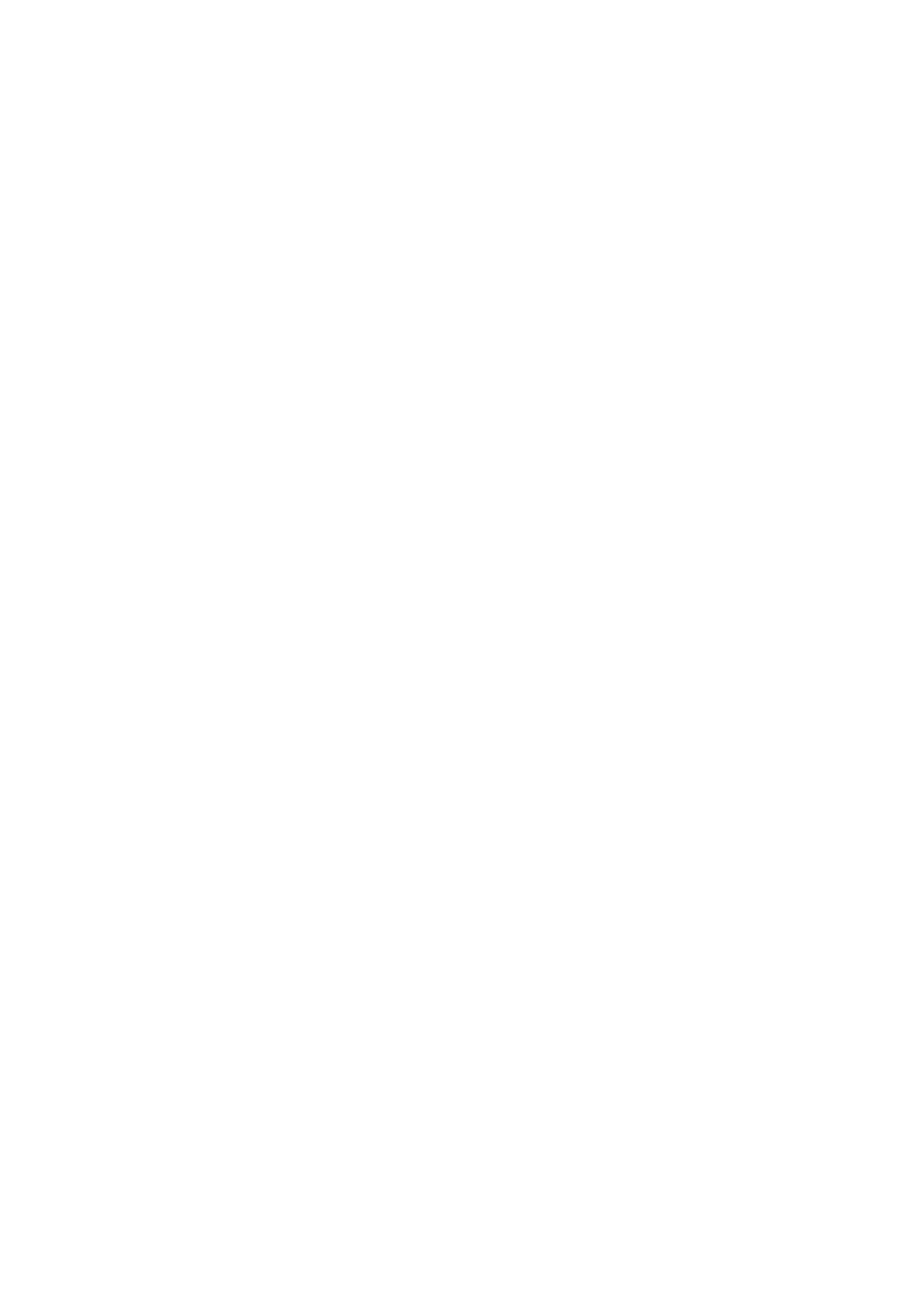## **Abstract**

The present study was carried out to test the ability to utilise fish silage to feed cobia (Rachycentron canadum) in aquaculture in Vietnam. All four experiments of the present study were carried out over 13 months from June 2006 to June 2007 at Nha Trang University in Vietnam. The experiments involved making acid-silages and testing the effects of silage-based diets on digestion, amino acid absorption, growth and the nutritional quality of the cobia fillets and their shelf life.

The local by-catch fish, lizardfish (Saurida undosquamis) and blue crab (Portunus pelagicus), were used to prepare 12 uncooked or cooked silages in study I. Different amounts of formic acid (85%) were mixed with the minced fish and crab and the silages were stored at ambient temperature (30  $\pm$  2 °C) for 60 days. The antioxidant effect of adding ethoxyquin was also investigated. At the end of the experiment, the nutritional quality of all silages was stable. However, cooked silages showed a tendency for spoilage, particularly cooked crab silages. The antioxidant effect was only observed in fish-silage groups in which the TBARS values were significantly higher in the silage without addition of ethoxyquin than in the silage with it. Generally, the composition of raw materials was reflected in the composition of the silages. There were significant differences in composition between different raw material-based silages and between uncooked and cooked silages, particularly levels of ash, crude protein (CP) and non-protein nitrogen (NPN) at the end of the trial (for ash: 3.7 – 4.7% in fish vs. 10.7 – 11.5% in crab; for CP: 16.3 – 21.3% in fish vs.  $8.6 - 9.0\%$  in crab; and for NPN:  $76.5 - 81.1\%$  in uncooked fish silage vs.  $20.0 - 21.3\%$  in cooked fish silage, and  $80.1 - 88.9\%$  in uncooked crab silage vs. 54.7 – 57.3% in cooked crab silage). It was concluded that uncooked materials are more suitable for prolonged storage than cooked materials and it is probably not necessary to add antioxidants to silages made from materials with a low lipid content.

All three growth experiments were conducted at the Institute of Aquaculture Research in Cam Ranh, Nha Trang University, Vietnam. Studies II (cobia size about 24 g) and III (size about 100 g) were conducted for 6 and 3 weeks,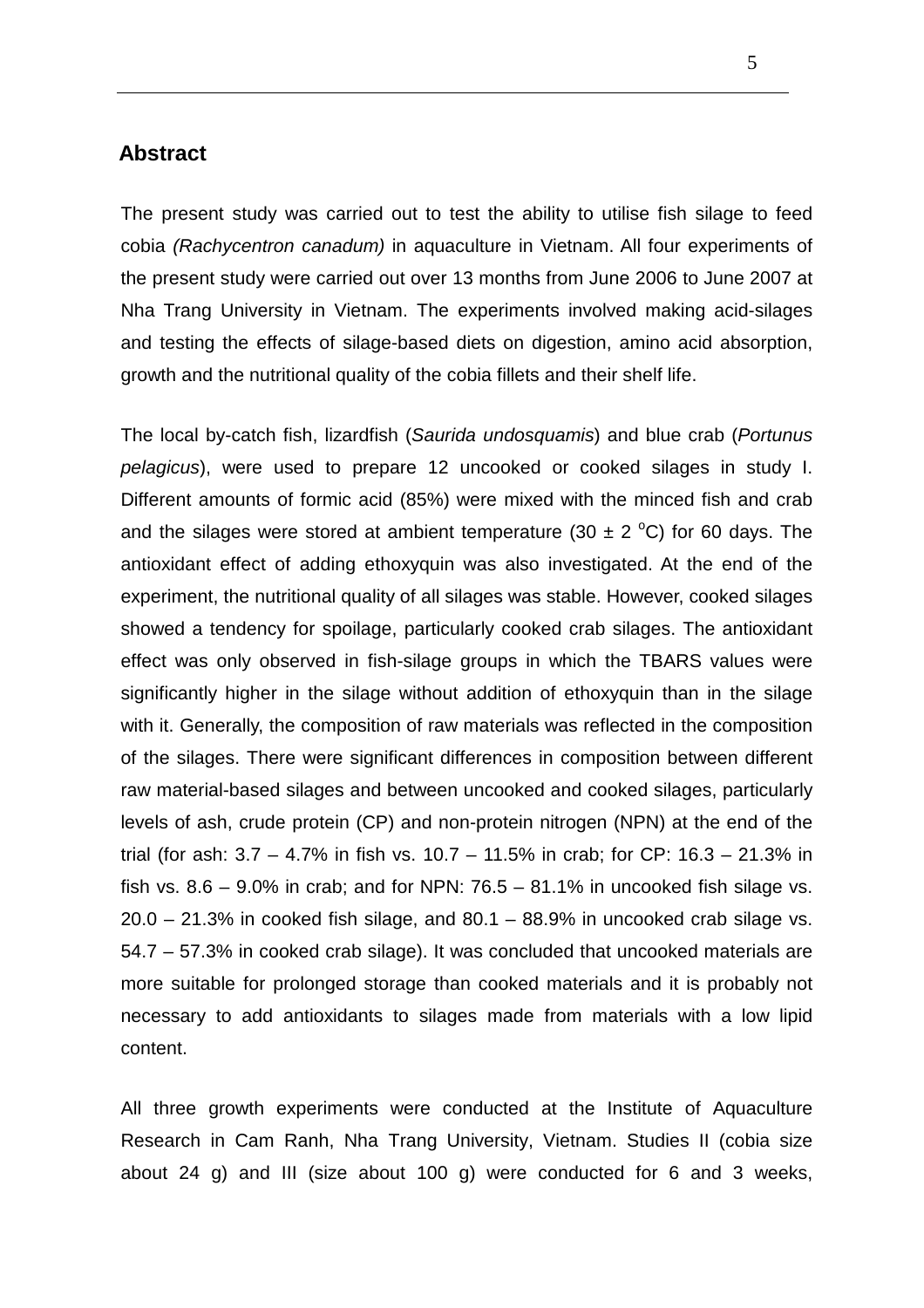respectively, in indoor tanks supplied with circulated seawater with biological filtration and constant aeration; experiment IV (size about 500 g) was carried out in cages in a pond for 3 months.

Lizardfish or blue crab was used to prepare diets for study II, while only lizardfish was used for study III and IV. Yttrium oxide  $(Y_2O_3)$  was added (100 mg kg<sup>-1</sup> diet) to the diets for the study of apparent digestibility coefficients (ADC) in study II. Test diets included either raw or uncooked fish or crab silage as part of the protein source.

In study II, weight gain (WG) and specific daily growth rate (SGR) were significantly higher in cobia fed the raw-based diets and fish-silage-based diet (FSD) than in fish fed crab-related silage-based diets (CSD and MSD) (185 – 286 vs. 34 – 90% and 2.49 – 3.21 vs. 0.68 – 1.53%/day). Feed conversion ratios (FCR) were significantly higher in the groups fed CSD and MSD diets than the groups fed the other diets  $(2.06 - 6.49 \text{ vs. } 0.97 - 1.16)$ , resulting in significantly lower protein productive values in the groups fed CSD and MSD than in the other groups (0.06 – 0.16 vs. 0.31 – 0.37). The FCR results were confirmed by significantly lower ADC values in fish fed CSD and MSD than in fish fed the other diets. The difference in the growth of fish fed raw or silage diets was probably related to the distribution of amino acids in the plasma and liver.

Study III showed significantly higher concentrations of most free essential amino acids at 6 and 12 h, but significantly lower levels at 48 h post-feeding in fish fed silage-based diets than in fish fed raw-based diet. At 48 h post-feeding, the total level of plasma free amino acids (FAA) was significantly higher in fish fed rawbased diet than in fish fed silage-based diets (4999 vs. 3390 – 4339 nmol AA ml<sup>-1</sup> plasma). Similarly, at 48 h post-feeding FAA concentrations in the liver were significantly higher in fish fed 0%- or 13%-silage-based diets than in fish fed 26% or 39%-silage-based diets. Faster amino acid absorption in the diets containing higher levels of fish silage led to a significantly higher concentration of plasma FAA earlier, which could result in an imbalance of amino acid concentrations for protein synthesis later on and eventually affect growth rate.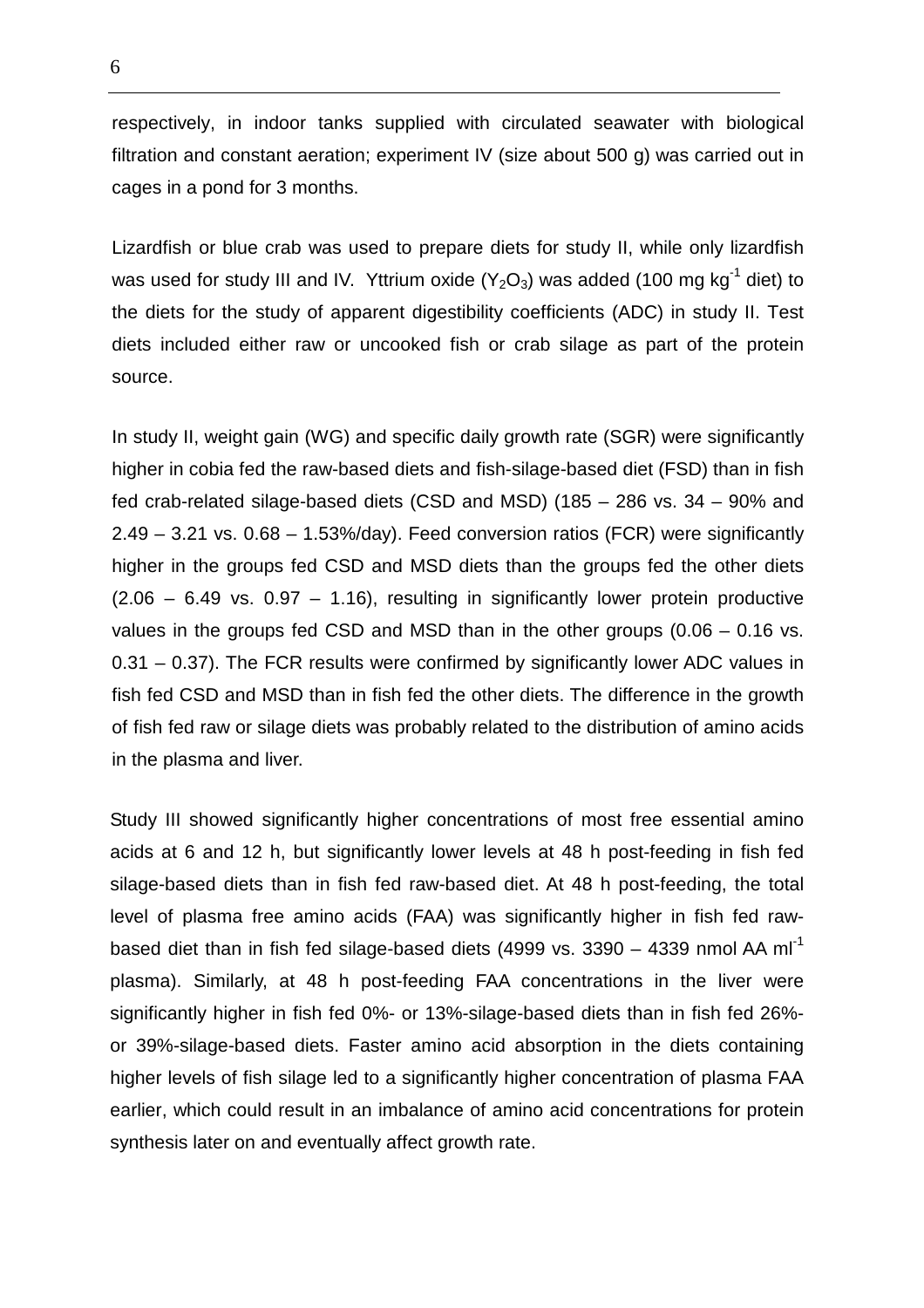In study IV, no significant differences in nutritional composition were observed between the fillets of cobia fed raw- or silage-based diets for 3 months. Cobia fillets contained of a balance of amino acids (EAA/NEAA=1). The three groups of fatty acids; saturated fatty acid (SFA), monounsaturated acid (MUFA) and polyunsaturated fatty acid (PUFA) in cobia fillet were divided into quite similar proportions from 30 to 33% of TFA. PUFA accounted for 30% of total fatty acids with high levels of n-3 PUFA (69% of total PUFA). n-3 PUFA consisted mainly of docosahexaenoic acid (DHA) (46 – 49% of total PUFA) and eicosapentaenoic acid (EPA) (11 – 12% of total PUFA). The quality index method (QIM) was used to estimate the shelf life of whole gutted cobia stored in ice. QI scores and quantitative descriptive analysis (QDA) from both groups were correlated throughout storage  $(r^2)$  $= 0.83 - 0.86$ ). However, the total scores for QIM and QDA were low compared to the maximum scores given in the schemes (14 vs. 24 and 5 vs. 10, respectively) after 15 days storage in ice. In addition, the development of lipid oxidation and the growth of bacteria in cobia fillets were also below the acceptable limits after 15 days storage in ice. Thus, the final overall shelf life of the cobia was not determined in the present study, but it is at least 15 days.

In order to make efficient use of local by-catch fish and by-products from the processing industry for aquaculture in general and for cobia in particular, more studies on the preparation of silage and proportions used are needed, since nutritional demand varies between life stages and from species to species. Moreover, further studies on shelf life and the processing quality of cobia are also needed.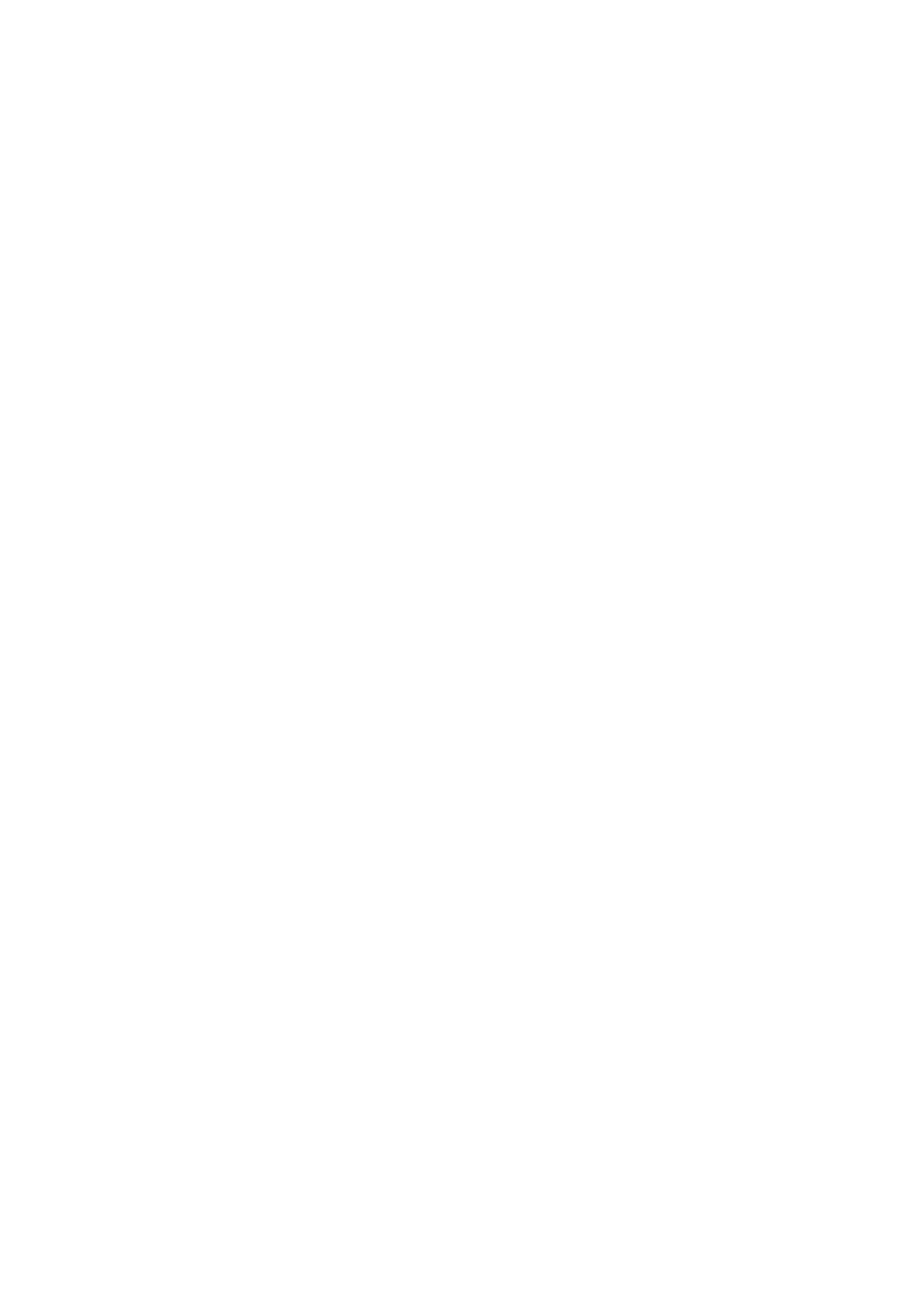# **List of publications**

This thesis is based on the following papers:

- I. Mach, T.N.D. & Nortvedt, R. (2009). Chemical and nutritional quality of silage made from raw or cooked fish and crab. Journal of The Science Food and Agriculture (submitted)
- II. Mach, T.N.D., Nguyen, D.M. & Nortvedt, R. (2009). Effects on digestibility and growth of juvenile cobia (Rachycentron canadum) fed fish or crab silage protein. Aquaculture Nutrition (accepted)
- III. Mach, T.N.D. & Nortvedt, R. (2009). Free amino acids distribution in plasma and liver of juvenile cobia (Rachycentron canadum) fed increased levels of lizard fish silage. Fish Physiology and Biochemistry (submitted)
- IV. Mach, T.N.D. & Nortvedt, R. (2009). Fillet composition and initial estimation of shelf life of cobia (Rachycentron canadum) fed raw fish and fish silage moist diets. Aquaculture (submitted)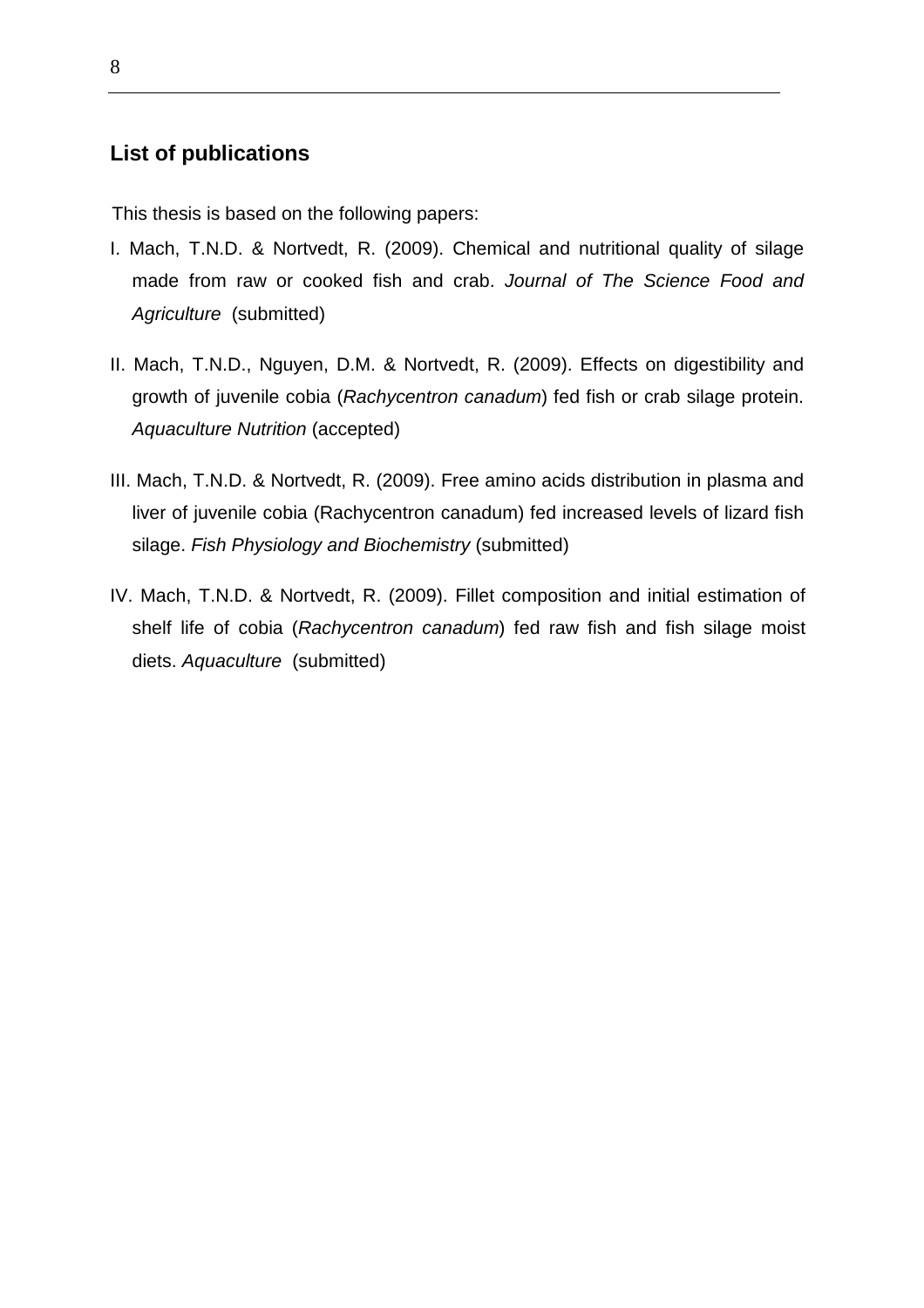# **List of abbreviations**

| <b>ADC</b>   | Apparent digestibility coefficients     |
|--------------|-----------------------------------------|
| <b>CCS</b>   | Cooked crab silage                      |
| <b>CCSE</b>  | Cooked crab silage with ethoxyquin      |
| <b>CD</b>    | Raw crab diet                           |
| <b>CFS</b>   | Cooked fish silage                      |
| <b>CFSE</b>  | Cooked fish silage with ethoxyquin      |
| <b>CSD</b>   | Crab silage diet                        |
| <b>DHA</b>   | Docosahexaenoic acid                    |
| EPA          | Eicosapentaenoic acid                   |
| EAA          | Essential amino acid                    |
| <b>FAA</b>   | Free amino acid                         |
| <b>FCR</b>   | Feed conversion ratios                  |
| FD           | Raw fish diet                           |
| <b>FSD</b>   | Fish silage diet                        |
| HSI          | Hepatosomatic index                     |
| <b>MCC</b>   | Mixed cooked fish/cooked crab           |
| <b>MCFRC</b> | Mixed cooked fish/ raw crab             |
| <b>MD</b>    | Mixed raw fish/raw crab diet            |
| <b>MRFCC</b> | Mixed raw fish/cooked crab              |
| <b>MRR</b>   | Mixed raw fish/ raw crab                |
| <b>MSD</b>   | Mixed fish/crab silage diet             |
| <b>MUFA</b>  | Monounsaturated fatty acid              |
| <b>NEAA</b>  | Nonessential amino acid                 |
| <b>NPN</b>   | Non-protein nitrogen                    |
| <b>PCA</b>   | Principal component analyses            |
| <b>PPV</b>   | Protein productive value                |
| <b>PUFA</b>  | Polyunsaturated fatty acid              |
| QDA          | Quantitative descriptive analysis       |
| QIM          | Quality index method                    |
| <b>RCS</b>   | Raw crab silage                         |
| <b>RCSE</b>  | Raw crab silage with ethoxyquin         |
| <b>RFS</b>   | Raw fish silage                         |
| <b>RFSE</b>  | Raw fish silage with ethoxyquin         |
| <b>SFA</b>   | Saturated fatty acid                    |
| <b>SGR</b>   | Specific growth rate                    |
| <b>TBARS</b> | Thiobarbutiric acid reactive substances |
| <b>TCA</b>   | Trichloroacetic acid                    |
| <b>TFA</b>   | Total fatty acid                        |
| <b>VSI</b>   | Viscerosomatic index                    |
| WG           | Weight gain                             |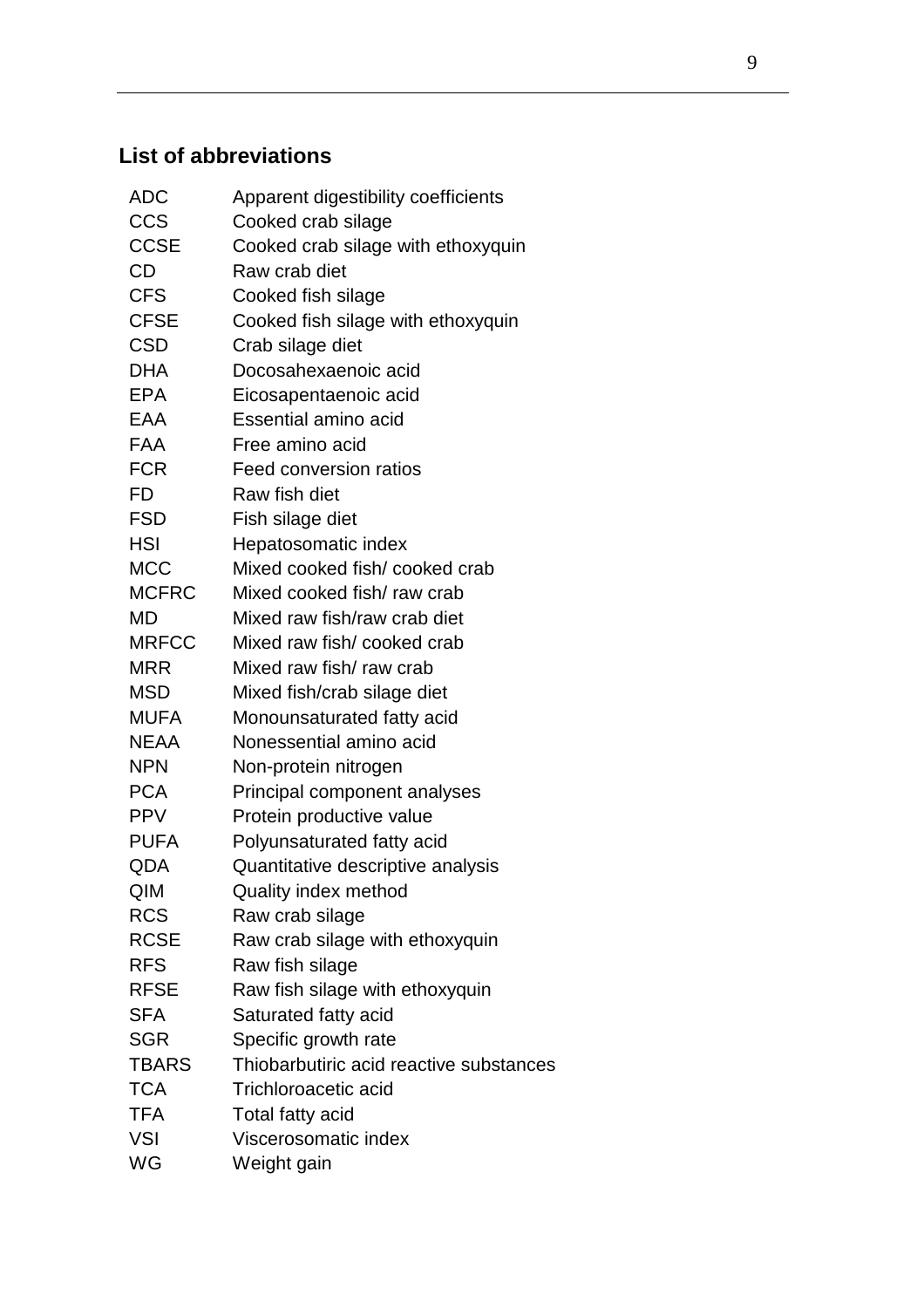#### **1. INTRODUCTION**

Cobia, Rachycentron canadum Linnaeus, 1766, are a migratory pelagic species that is found worldwide in tropical, subtropical and warm-temperate waters. It is the only species in the family Rachycentridae and its closest relatives are the remoras or suckerfish (Shaffer and Nakamura, 1989). Cobia are normally found in groups of 3 – 100 fish in shallow water along the shoreline when they are hunting for food during migration. As carnivores, cobia eat crustaceans, cephalopods and small fish such as mullet, eels, snappers and pinfish (Franks et al., 1996; Arendt et al., 2001). Their favourite food is crabs, so they are called "crabeaters". Crustaceans account for 50–100% of prey in the stomach contents of juvenile cobia (Darracott, 1977; Smith, 1995; Franks et al., 1996). Widely distributed, they are also called many other names such as black kingfish, ling and lemon fish. Cobia have an elongated body and grow up to 68 kg in weight and 2m in length (Wheeler, 1975; Kaiser and Holt, 2005). Cobia have a moderately long life span of at least 10 years (Richards, 1967; Franks et al., 1999) and can live up to 15 years in the wild (Kaiser and Holt, 2005).

Cobia are highly prized by recreational fishermen but not by industrial fisheries because of their solitary existence. However, in marine aquaculture cobia are considered as a remarkable candidate species due to their fast growth, good fillet quality and high commercial prices. Cobia can reach the weight of  $5 - 6$  kg within one year and 8 – 10 kg in 16 months. With optimal feed and temperature they can grow from 30 g (55- to 75-day-old fingerlings) to  $6 - 10$  kg within 280  $-$  390 days (Su et al., 2000). Moreover, cobia larvae can be produced by mass production, fry can be nursed by intensive or super-intensive rearing in tanks, and juveniles and adults can be adapted to aquafeeds such as wild-catch fish and moist or dry pellets (Liao et al., 2004; Faulk and Holt, 2005; Faulk et al., 2007; Webb et al., 2007; Benetti et al., 2008a & b; Daniel et al., 2008). In a super-intensive recirculation system, the stocking density for fish sized from 10 to 100 g in nurseries was 594 fish/m<sup>3</sup> (Liao et al., 2004). Asian production of cobia has therefore increased rapidly, from 13 tons in 1996 to 2 400 tons in 2002 and 20 461 tons in 2004, with Chinese production comprising about 81% of the total in 2004 (Lungren et al., 2006).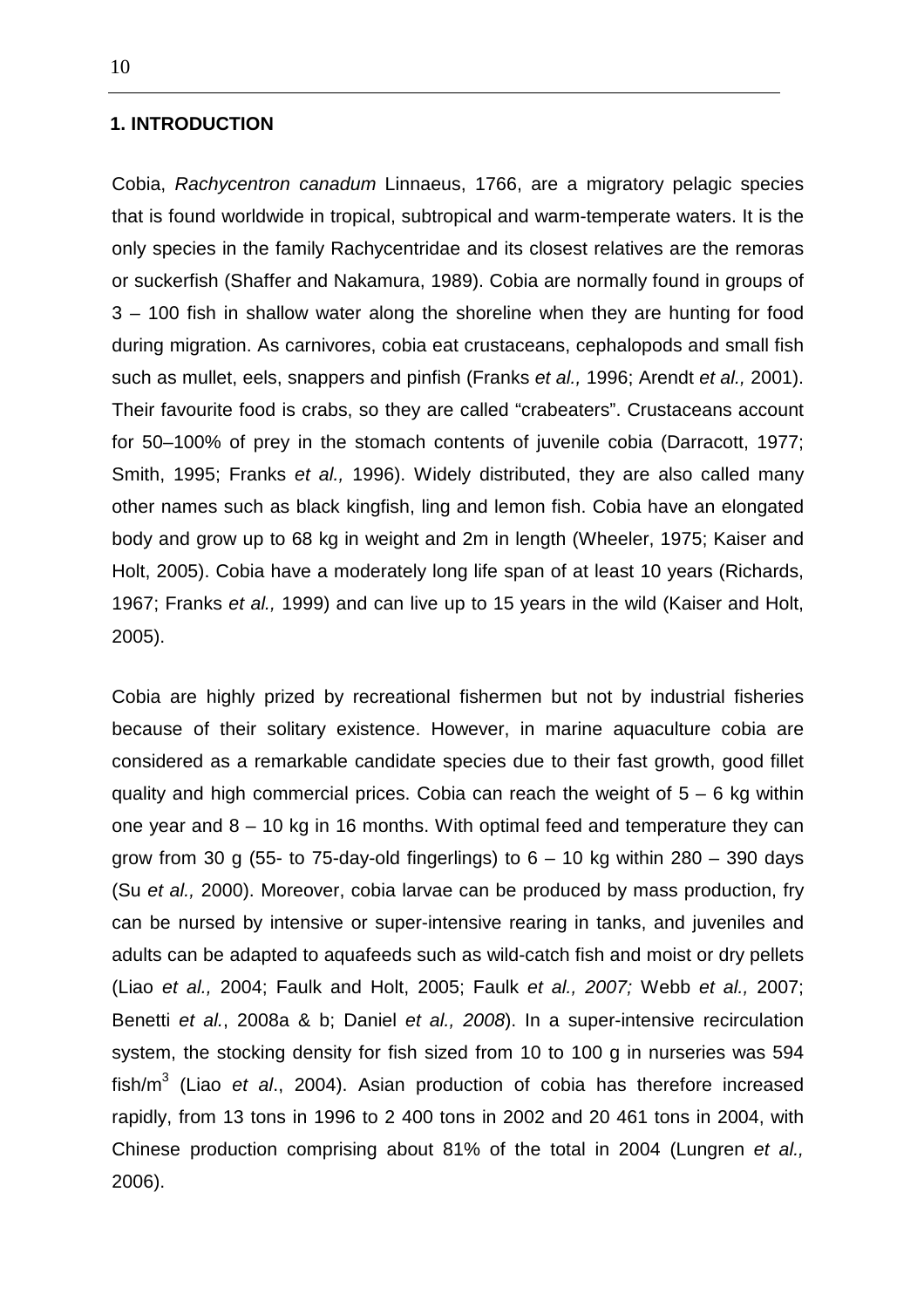In Vietnam, marine aquaculture has developed since 1988 with concentration on grouper and lobster cage farms (Edwards et al., 2004). Recently, cobia have attracted marine aquaculture farmers. Cobia culture in Vietnam began in 1999 with the first successful hatching at Cat Ba research station outside Hai Phong in the north. Now fingerlings are also supplied by some hatcheries in the centre of Vietnam. Cobia culture takes place along the Vietnamese coast from the north to the south. Both small- and large-scale farms exist. Small-scale, family-owned farms are traditional wooden raft cages, while large-scale, private or joint-venture companies use Norwegian-style circular plastic cages. Wild-caught small-sized fish are mostly used as feed in small farms whereas dry pellets are used in large farms.

Known as voracious feeders, cobia have been the focus of nutritional research, particularly studies on protein and lipid requirements (Chou et al., 2001; Faulk and Holt, 2003; Turner and Rooker, 2005; Wang et al., 2005; Craig et al., 2006; Sun et al., 2006a & b; Zhou et al., 2006 & 2007; Lunger et al., 2007b; Niu et al., 2008a & b) or replacement of fish meal protein by other protein resources (Chou et al., 2004; Zhou et al., 2004 & 2005; Lunger et al., 2006 & 2007a; Romarheim et al., 2007). In laboratory studies on juvenile cobia, replacement of up to 40% of fish meal by soybean meal in diets had no effect on the growth rate **(**Chou et al., 2004; Zhou et al., 2005; Lunger et al., 2007a; Romarheim et al., 2007**).** However, another important protein source, fish silage, has not been studied using cobia.

Fish silage is made by adding organic or inorganic acid or a mix of both to offal, byproducts or by-catch fish for storage purposes and to increase the value of the products. This is called acid-silage to differentiate it from fermented silage where fish is usually mixed with molasses or lactic acid bacteria or commercial enzymes or bacterial proteases (Tatterson and Windsor, 1974; Tatterson, 1976; James et al., 1977; Tatterson et al., 1979; Strøm et al., 1979; Austreng and Asgard, 1986; Stone and Hardy, 1986; Levin et al., 1989; Rebeca et al., 1991; Viana et al., 1993; Shahidi et al., 1995; Zahar, 2002; Vazquez et al., 2008). Potassium sorbate and ethoxyquin are also added to prevent mould, yeast growth and oxidation development, respectively. Fish silage contains a balance of essential amino acids and has a high nutrient value; therefore it is useful as a protein supplement in aquaculture and livestock production (Strøm et al., 1979; Rungruangsak and Utne,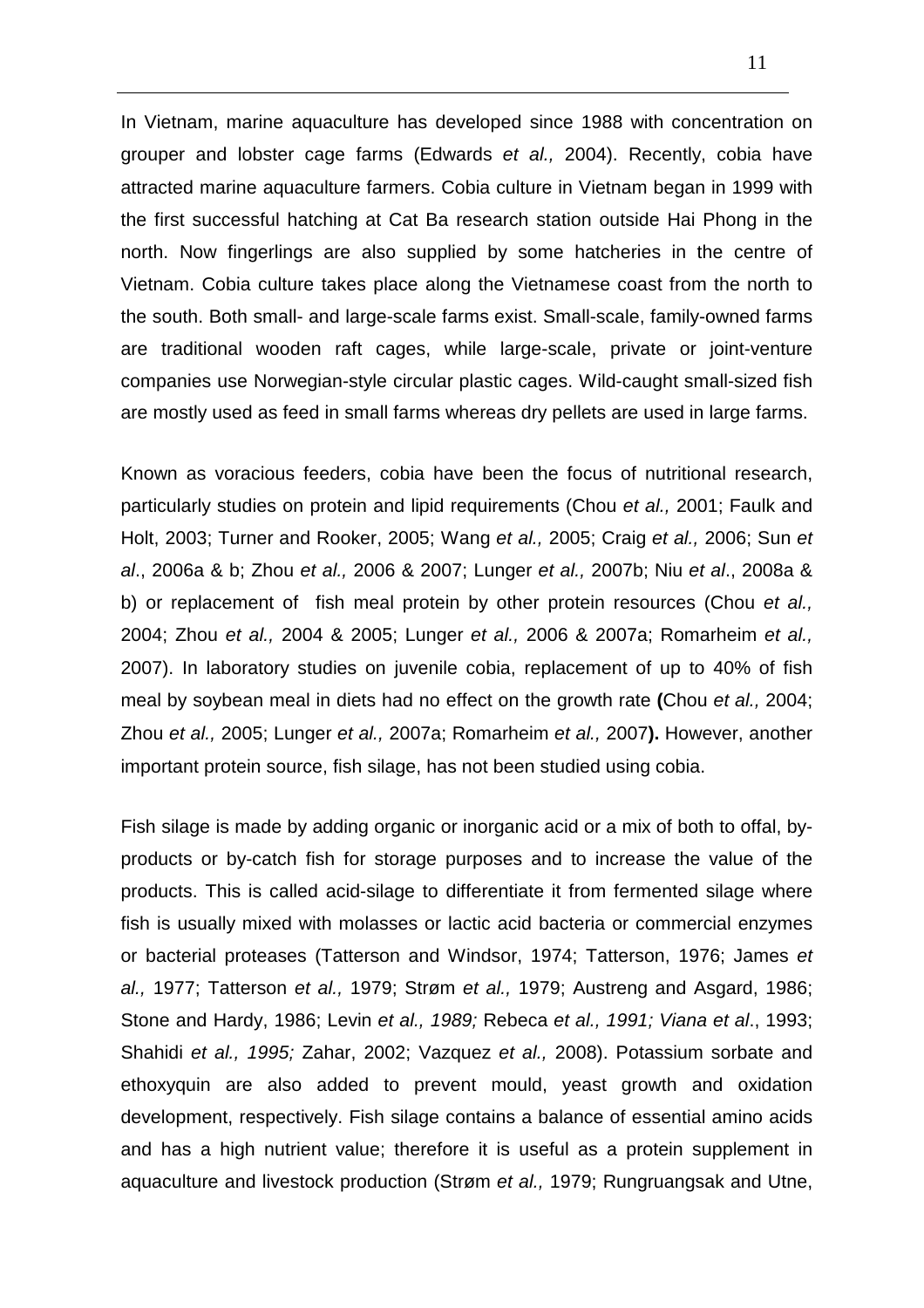1981; Raa and Gildberg, 1982; Tatterson, 1982; Hardy et al., 1983 & 1984; Jackson et al., 1984a & b; Haard et al., 1985; Anglesea and Jackson, 1985; Lie et al., 1988; Stone et al., 1989; Haaland et al., 1990; Dumas et al., 1991; Parrish et al., 1991; Espe et al., 1992 & 1999; Heras et al., 1994, Fagbenro, 1994; Fagbenro and Jauncey, 1994, 1995b & 1998; Perez, 1995; Evers and Carroll, 1996; Viana et al., 1996; Tocher et al., 1997; Viana et al., 1999; Goddard and Al-Yahyai, 2001; Goddard et al., 2001; Raghunath and Gopakumar, 2002; Vidotti et al., 2002 & 2003; Goddard and Perret, 2005; Hevrøy et al., 2005; Borghesi et al., 2008). Tropical countries have great potential to produce fish silage from capture, byproducts from commercial and industrial processes, particularly by-catch fish (Durairaj et al., 1976; Gildberg and Raa, 1977; Yeoh and Merican, 1978; Kompiang et al., 1979 & 1980; Potter et al., 1979; Hood and Zall, 1979; Kompiang, 1981; Strøm and Eggum, 1981; Watkins et al., 1982; Tidemann et al., 1984; Hall et al., 1985; Meyers, 1986; Meyers and Benjamin, 1987; Bertullo, 1992; Ames and Ward, 1995; Evers and Carroll, 1996; Fagbenro and Bello-Olusoji, 1997; Machin, 1999; Liaset et al., 2000; Jialin and Lied, 2001; Plascencia-Jatomea et al., 2002; Rustad, 2003; Arruda et al., 2007; Geron et al., 2007). In Vietnam, total marine fishing was estimated at 2.6 million tons, of which by-catch accounted for 0.93 million tons in 2001 primarily from trawling in the inshore fisheries (RIMF, 2001).

It is well known that dietary amino acids affects levels of FAA in fish tissues, particularly EAA levels (Pion, 1976; Cowey et al., 1977; Nose et al., 1978; Kaushik and Luquet, 1980; Dabrowski and Dabrowska, 1981; Walton and Cowey, 1982; Dabrowska, 1984; Ogata et al., 1985; Cowey and Walton, 1989; Yokoyama and Nakazoe, 1991; Kaushik et al., 1994; Ogata and Murai, 1994; Yokoyama et al., 1994; Schuhmacher et al., 1997, Yamamoto et al., 1998 & 2005). Dietary amino acid patterns were related to tissue FAA patterns, particularly a high relationship between dietary and plasma EAA (Nose, 1973; Kaushik and Luquet, 1977; Schlisio and Nicolai, 1978; Plakas et al., 1980; Dabrowski, 1982; Murai et al., 1984a, b & 1987; Thebault, 1985; Fauconneau, 1985; Wilson et al., 1985; Ogata, 1986; Walton and Wilson, 1986; Lyndon et al., 1993; Kaushik et al., 1994; Yamamoto et al., 2000). In order to find out relationships between different dietary silages and tissue FAA concentration, FAA concentration in plasma and livers were also examined in the present study.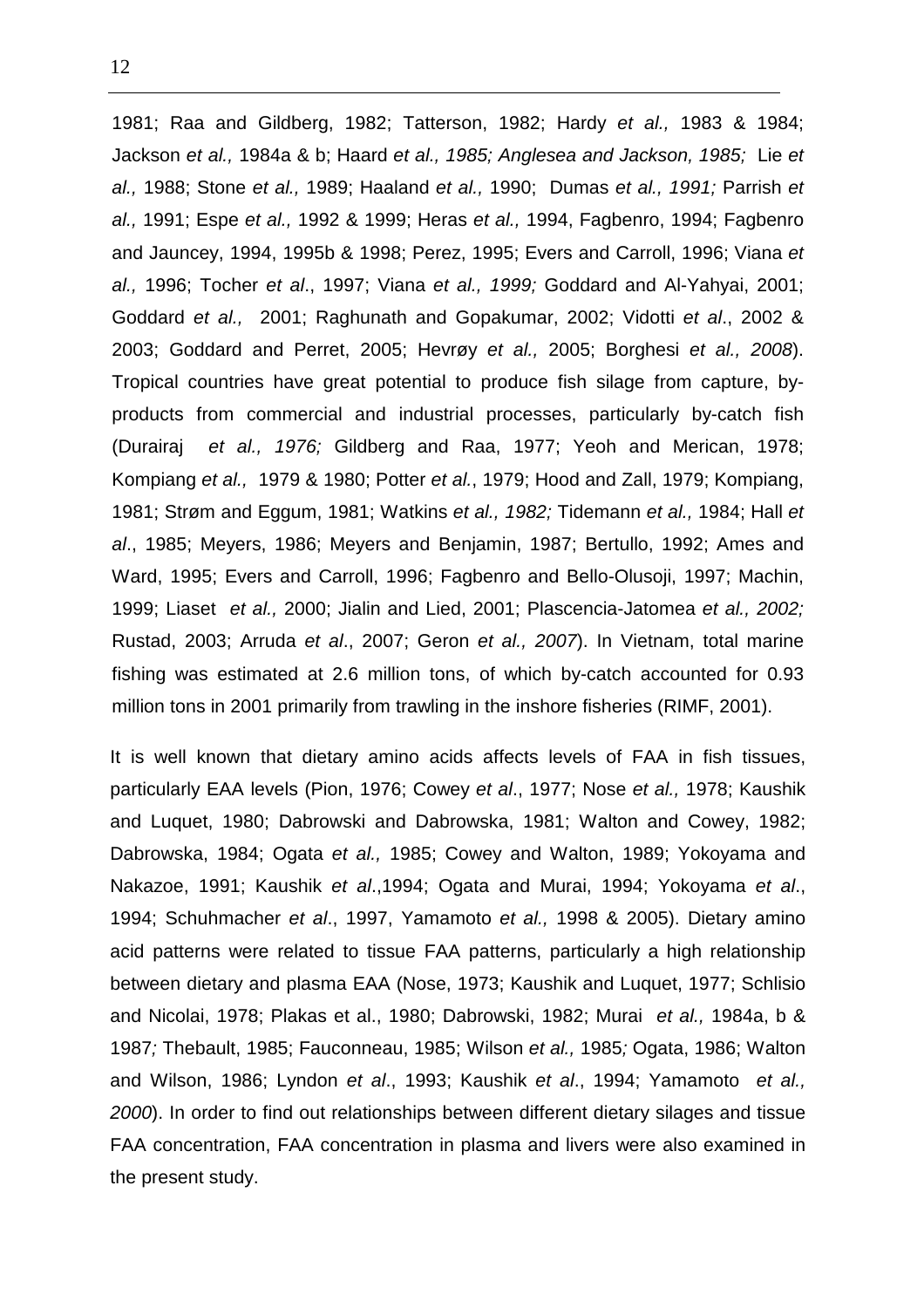Sensory evaluation is considered to be a rapid, cost-efficient and accurate method for the assessment of quality, shelf life and storage conditions of food (Nielsen, 1997; Martinsdottir, 2002). The first sensory method was developed by Torry Research Station (Shewan et al., 1953). A newer method, the Quality Index Method (QIM), is based upon a scheme developed by Tasmanian Food Research (Bremner, 1985). QIM has been developed for many species in European and Nordic countries (Larsen et al., 1992; Huss, 1995), including: red fish Sebastes marinus (Martinsdottir and Arnason, 1992), Atlantic mackerel Scomber scombrus, horse mackerel Trachurus trachurus and European sardine Sardina pilchardus (Andrade et al., 1997; Gokoglu, et al., 2004; Macagnanoa et al., 2005; Erkan and Ozden, 2008), brill Rhombus leavis, dab Limanda limanda, haddock Melanogrammus aeglefinus, pollock Pollachius virens, sole Solea vulgaris and turbot Scophtalmus maximus (Luten, 2000), hake Merlucciuc merluccius (Ruiz-Capillas and Moral, 2001), sharpsnout seabream Diplodus puntazzo (Hernandez et al., 2001), gilthead seabream Sparus aurata (Kyrana et al., 1997; Huidobro et al., 2000, 2001a & b; Tejada and Huidobro, 2002; Lougovois et al., 2003), Atlantic salmon Salmo salar (Carbonell et al., 2003; Sveinsdottir et al., 2003), herring Clupea harengus (Nielsen and Hyldig, 2004), common octopus Octopus vulagris (Barbosa and Vaz-Pires, 2004), flounder Paralichthys patagonicus (Massa et al., 2005), European cuttlefish Sepia officinalis and shortfin squid Illex coindetii (Vaz-Pires and Seixas, 2006; Sykes et al., 2009), hybrid striped bass Morone saxatilis x Morone chrysops (Nielsen and Green, 2007), Atlantic halibut Hippoglossus hippoglossus (Nortvedt and Tuene, 1998; Guillerm-Regost et al., 2006), sea bass Dicentrarchus labrax (Parisi et al., 2002; Knowles et al., 2007), and Atlantic cod Gadus morhua (Bechmann et al., 1998; Pastoriza et al., 2002; Bonilla, 2004; Kent et al., 2004; Bonilla et al., 2007). The most commonly used attributes for fish are the appearance of the eyes, skin and gills together with odour and texture. The development of QIM for a particular seafood or fish species involves the selection of appropriate and best fitting attributes in order to observe a linear increase in the QI during iced-storage time. The maximum storage time and thus the limit for rejection of fish can be determined by the sensory evaluation of cooked samples using Quantitative Descriptive Analysis (QDA) (Stone and Sidel, 1993; Sveinsdottir et al.,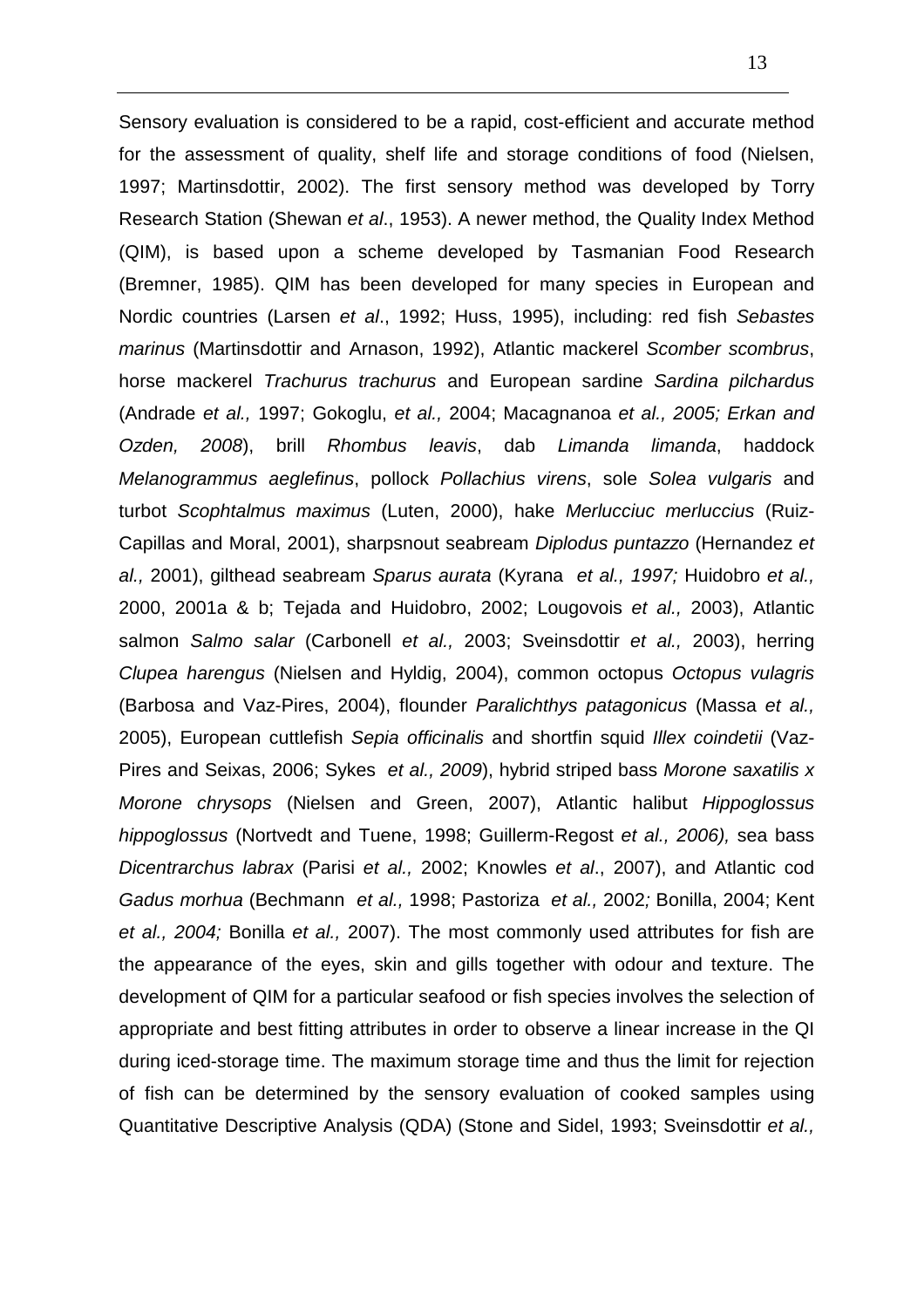2002 & 2003; Bonilla et al., 2007; Nielsen and Green, 2007). The results from QDA should be used as a reference when developing QIM for fresh fish.

Fish silage has been popular as an animal feed in some Scandinavian countries (Hansen and Alsted, 1986; Arason et al., 1990; Espe et al., 1992; Liaset et al., 2000); however, it is little used in Vietnam. This study was carried out to promote another way to utilise the low value fish in aquaculture, in order to make efficient use of local protein sources from by-products or by-catch fish, particularly in smallscale farms where aquafeeds can be produced in an artisanal manner from fish silage at low cost and with minimal equipment (Asgard and Austreng, 1981; Batista, 1986; Ives, 1991; Machin, 1999; Archer et al., 2001; Bechtel, 2006). Moreover, this study also determined the effects of silage on fillet quality and storage of cobia by comparing the nutritional composition of fillets and shelf life using sensory evaluation.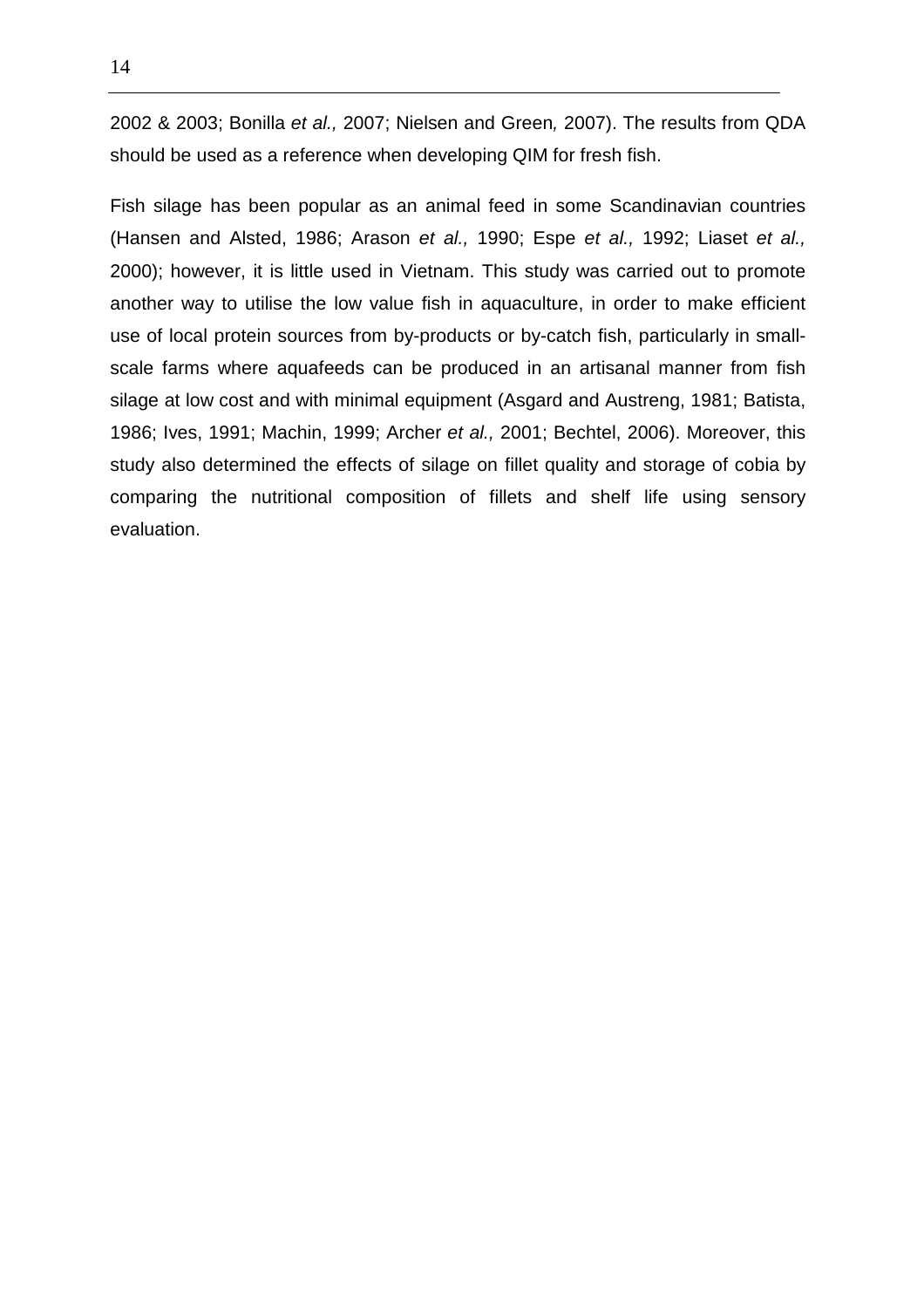# **2. AIMS OF THE STUDY**

The aims of the study were to estimate the quality of acid silages made from the local by-catch fish and crab to test the use of silages as an ingredient in moist diets for cobia, and to investigate the effect of the silages on growth, feed efficiency, fillet quality and shelf life. Four experiments were carried out to achieve the following objectives.

- To determine the chemical and nutritional quality of silages made from raw or cooked by-catch fish and crab that are highly available species in the local market.
- To investigate the effects of different dietary silages on digestibility and growth of juvenile cobia.
- To study amino acid absorption in juvenile cobia by determining free amino acid distribution in the plasma and liver at different levels of dietary silage.
- To evaluate the effect of dietary silage on fillet composition and to investigate whether dietary silage has an effect on the shelf life of cobia stored in ice.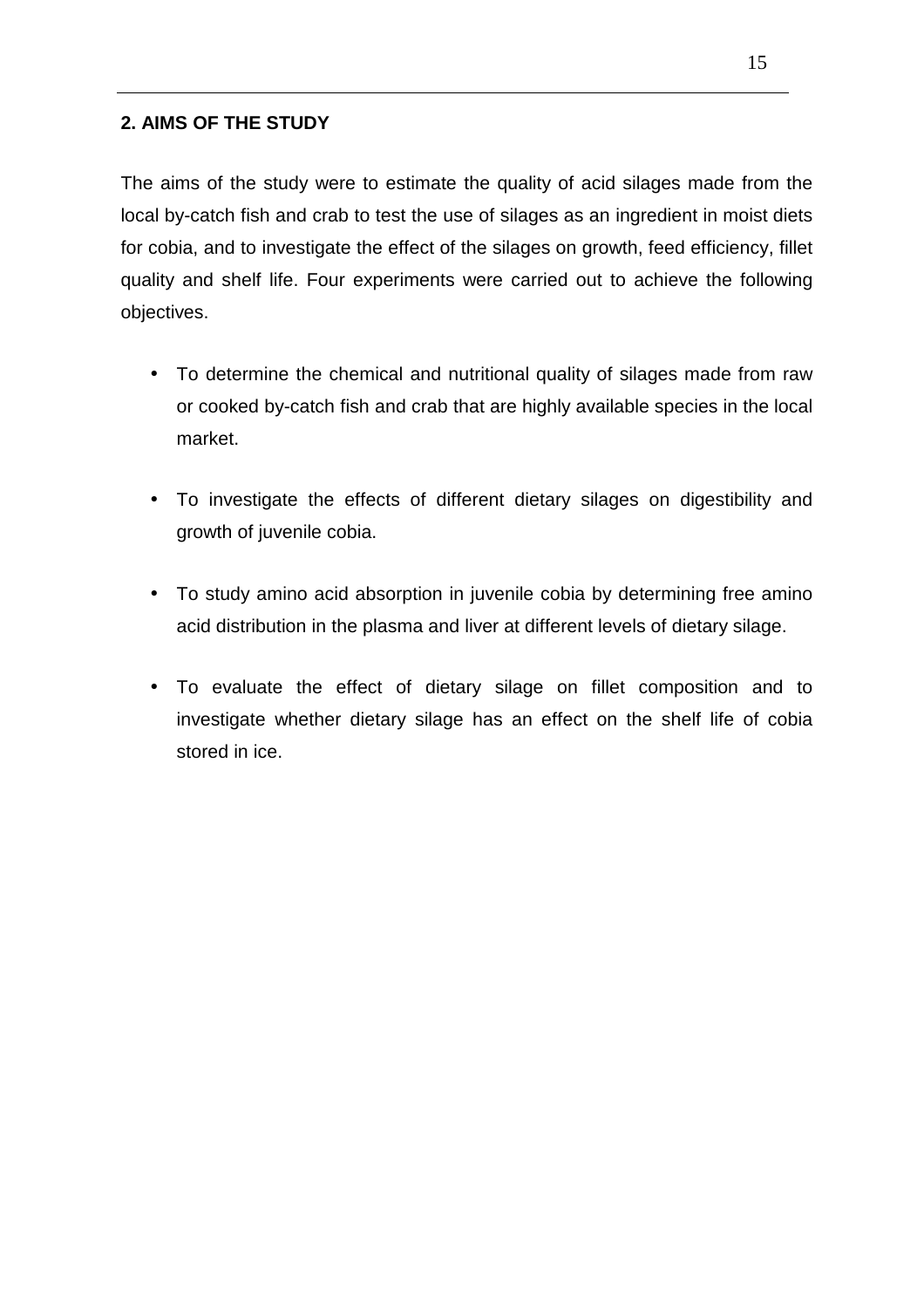### **3. SUMMARY OF MATERIALS AND METHODS**

#### **3.1. Silage production**

Lizardfish (Saurida undosquamis) and blue crab (Portunus pelagicus), both highly available in the local area, were selected for the present study. Silages were prepared from uncooked and cooked minces (Paper I). Potassium sorbate (2.2 g  $kg^{-1}$ ) and ethoxyquin (250 mg  $kg^{-1}$ ) were added as an anti-fungicide and antioxidant, respectively. The experiment was organised as a full factorial design with  $2<sup>3</sup>$  factors: two species, cooked or raw with or without ethoxyquin, plus four centre points. Therefore there were twelve silages with three replicates of each. Twentyfive g kg<sup>-1</sup> formic acid (85%) was used for fish silages, while 88 g kg<sup>-1</sup> was used for crab silages. More formic acid was needed to balance the pH due to the high mineral content in the crab shell. The mixing ratios were 2.2  $\alpha$  kg<sup>-1</sup> potassium sorbate, 125 mg kg<sup>-1</sup> ethoxyquin and 46 g kg<sup>-1</sup> of formic acid for all mixed fish/crab silages, allowing evaluation of a reduced ethoxyquin level in the mixed centre points. The mixtures were stored in 5-litre plastic buckets with lids at room temperature (30  $\pm$  2 °C) for 60 days.

#### **3.2. Experimental fish**

Juvenile cobia (2000 fish about 10–12 cm each) from the Hoang Ky Hatchery were initially reared in two cages  $(3 \times 3 \times 2 \text{ m})$  in a pond at the Institute of Aquaculture Research in Cam Ranh, Nha Trang University, Vietnam and then were orderly used in studies II, III and IV. The fish were acclimatised to the experimental diets before selection for each experiment. Fish of similar size were selected for the three experiments (about 24 g for study II, 100 g for study III and 500 g for study IV). Studies II and III were conducted in indoor tanks supplied with circulated seawater with biological filtration and constant aeration for 6 weeks and 3 weeks, respectively; experiment IV was carried out in a pond for 3 months. All growth trials were carried out with three replicates of each treatment.

### **3.3. Diets and feeding**

Based on the results of study I, uncooked silages were chosen for preparation of diets for the subsequent studies. Uncooked fish silage was used as an ingredient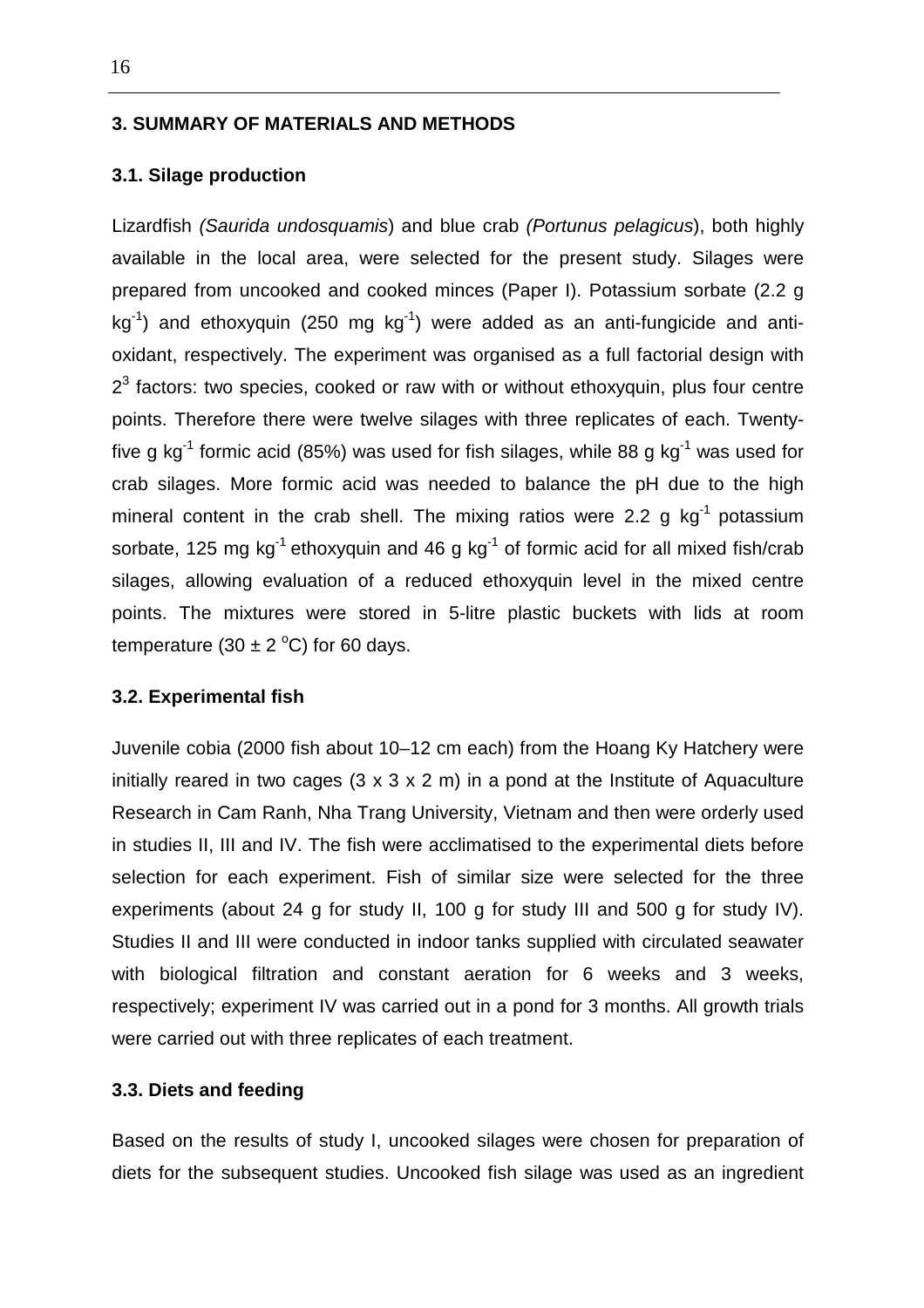for preparing moist diets in studies II, III and IV; uncooked crab silage was only used for study II. Formulate moist diets initially used raw fish and fish silage as ingredients. Sodium alginate + CaCl<sub>2</sub>, wheat gluten + steaming or wheat gluten + microwave radiation were used as three alternative binding strategies to test stability. The leakage of nitrogen from the diets to water was used to evaluate stability. The results showed that the diets made from raw fish were more stable than those made from silage and higher stability was observed in steamed diets compared to the other diets.

Silages were prepared one month before use in the experiments. For experiments III and IV, after 2 weeks silages were solar-dried to reach a moisture content of approximately 45%. Diets for each experiment were formulated with intended isonitrogenous and isoenergetic composition. In study II, cobia was fed steamed moist diets consisting of raw or silaged lizardfish or blue crab: raw fish diet (FD), fish silage diet (FSD), raw crab diet (CD), crab silage diet (CSD), and mixed raw fish/crab diet (1:1, MD), mixed fish/crab silage diet (1:1, MSD) (Table 1, Paper II). Yttrium oxide ( $Y_2O_3$ ) was added (100 mg kg<sup>-1</sup> diet) to the diets to study the apparent digestibility coefficients (ADC). Before selection for study III and IV, fish were directly fed fresh fish. The bigger fish used in study III (100 g) and IV (500 g) did not accept steamed moist diet. Fresh moist diets are similar to fresh fish; these were therefore used instead of steamed moist diets (Table 1, Paper III and IV). Sodium alginate (from  $7 - 30$  g kg<sup>-1</sup> diet) was used as a binder in 10% CaCl<sub>2</sub> solution. Four levels of concentrated fish silage (0, 130, 260 and 390 g  $kg^{-1}$  diet) were added to the diets in study III, while only two levels (0 and 200 g  $kq^{-1}$  diet) were used in study IV. In all experiments fish were hand-fed to apparent satiation twice daily (08:00 and 16:00) during a 30-min period, and the amount of diet consumed was recorded daily.

## **3.4. Sample collection**

After collection, all samples for chemical analyses were stored at  $-80\ ^{\circ}C$  for subsequent analyses, while samples for microbial counts and sensory assessment (QIM) were analysed immediately. Before sampling the fish were starved for 24 h (Papers II and IV) and anesthetised with MS 222 (Papers II and III) or killed by a strong blow to the head and cutting the gills (Paper IV). The faeces for apparent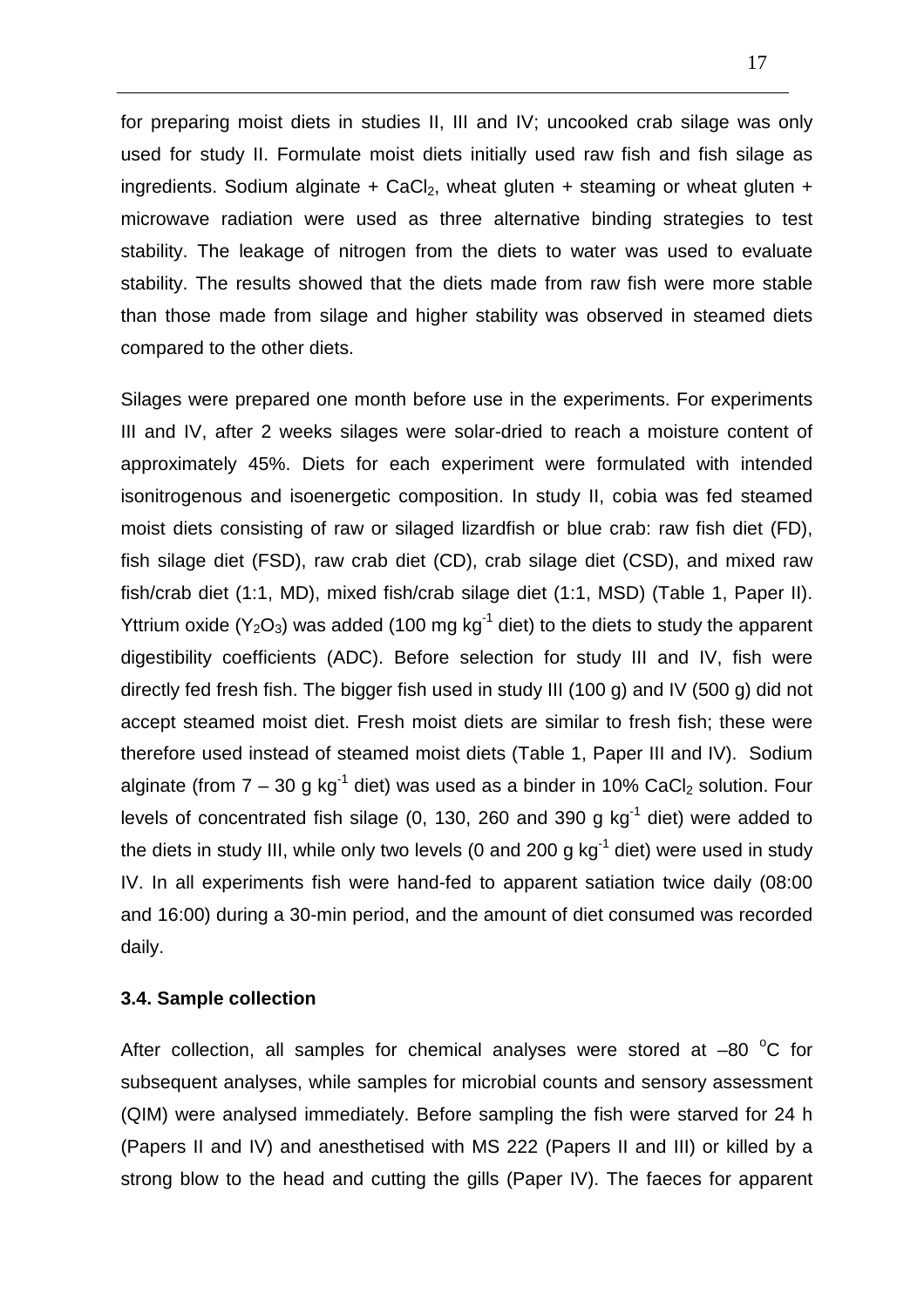digestibility coefficient (ADC) determination were collected as described by Austreng (1978) (Paper II). Arterial blood and liver for free amino acid analyses were sampled at 0, 6, 12, 24 and 48 h after the final meal (Paper III). Plasma was separated by immediately centrifuging at 1000  $\times$  g for 10 min and then freezing, and liver was frozen immediately  $(-80 \degree C)$ .

## **3.5. Analytical methods**

#### Chemical analyses

Moisture was determined by oven-drying at 105  $^{\circ}$ C for 48 h. Ash content was determined by ignition at 550  $^{\circ}$ C in a muffle furnace for 24 h. The pH in the silages was directly measured with a digital pH meter, while the pH in the diets was determined according to Fagbenro and Jauncey (1995a). Total nitrogen (N) was determined by a combustion method (CHNS-O analyzer Thermo Finnigan, USA) and crude protein was estimated as Nx6.25. Protein autolysis was estimated as soluble non-protein nitrogen (NPN) in 20% trichloroacetic acid (TCA) (Backhoff, 1976). Amino acids were determined by the EZ:faast method (Finnigan LCQ Advantage Max, USA). Tryptophan was not determined in this study due to the high costs of this specific analysis. Crude lipid was determined gravimetrically after extraction with ethylacetate (Losnegard et al., 1979). Fatty acid composition in the cobia fillet and diets (Paper IV) was analysed as described by Lie et al. (1986), in which lipids were extracted from the samples with chloroform/methanol (2:1, v/v). Lipid oxidation (Paper I and IV) was estimated by the TBARS (thiobarbutiric acid reactive substances) method (Pikul et al., 1989).  $Y_2O_3$  content was determined by ICP (Perkin Elmer, USA) (Paper II).

Free amino acids in plasma and liver were determined in study III. FAA in the liver and the diets were extracted by adding 1:2 (v/v) phosphate buffer (pH 7), spinning for 1 min and centrifuging at 2500 x  $q$  for 30 min (Hevrøy et al., 2005). The supernatants were collected and the same analytical procedure was followed as for the plasma. The plasma and FAA extracted from livers and diets were continuously deproteinised by addition of 5% (w/v) sulphosalisylic acid  $(1:1, v/v)$  and then the samples were kept on ice for 30 min and centrifuged at 5000 x q for 15 min,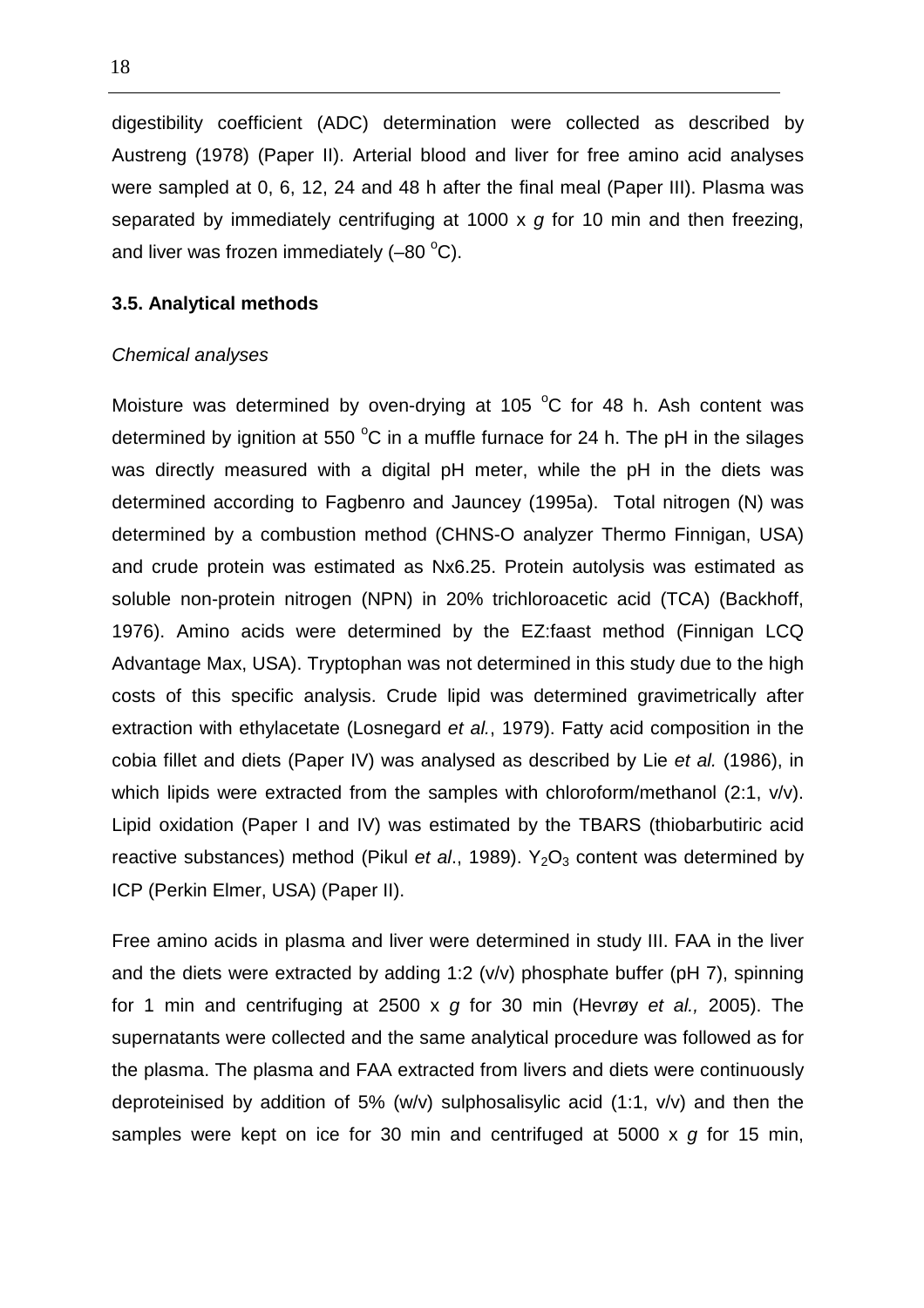according to Espe and Njaa (1991). The supernatants were taken for FAA analyses by the EZ:faast kit (Finnigan LCQ Advantage Max).

# Microbial analyses (Paper I and IV)

Bacteria, yeast and mould were determined immediately after sampling by the "Aerobic Plate Count at 30  $^{\circ}$ C: Surface plate method" (Health Protection Agency, 2004).

# Shelf life study (Paper IV)

Ten employees from the Quality of Seafood Department, Seafood Processing Technology Faculty, Nha Trang University, participated in the development and evaluation of the QIM and QDA schemes for cobia (EEC, 1976; Howgate et al., 1992; Jonsdottir, 1992; Larsen et al., 1992; Huss, 1995). The schemes were applied to estimate the freshness and quality of the gutted cobia at 3, 5, 7, 9, 11, 13 and 15 iced-storage days. The fish were randomly and individually coded with a number unrelated to storage time and assessed within the QIM and QDA schemes (Table 2 and 3, Paper IV). After QIM assessment, the meat of the gutted fish was cooked in a steam oven at 100  $^{\circ}$ C for 7 min and consumed to determine its acceptability after storage time (QDA).

## **3.6. Formulas for calculation of parameters**

The following formulations were used to calculate parameters in the growth experiments.

*initial amount of fish final amount of fish*  $Survival(%) = 100x - \frac{final \text{ amount of fish}}{100}$ 

( ) *whole body weight g*  $Viscerosomatic$   $index (VSI\%) = 100x$   $\frac{viscera}{\sqrt{1 + \frac{1}{n}} \cdot \frac{1}{n}}$ 

 $(g)$  $(HSI\%) = 100x \frac{liver\ weight(g)}{l}$ *whole body weight g*  $Hepatosomatic$   $index (HSI%) = 100x$   $\frac{liver$   $weight(g)}{l}$ 

*initial body weight Weight gain*  $(WG\%) = 100x$  *final body weight*  $-i$  *initial body weight*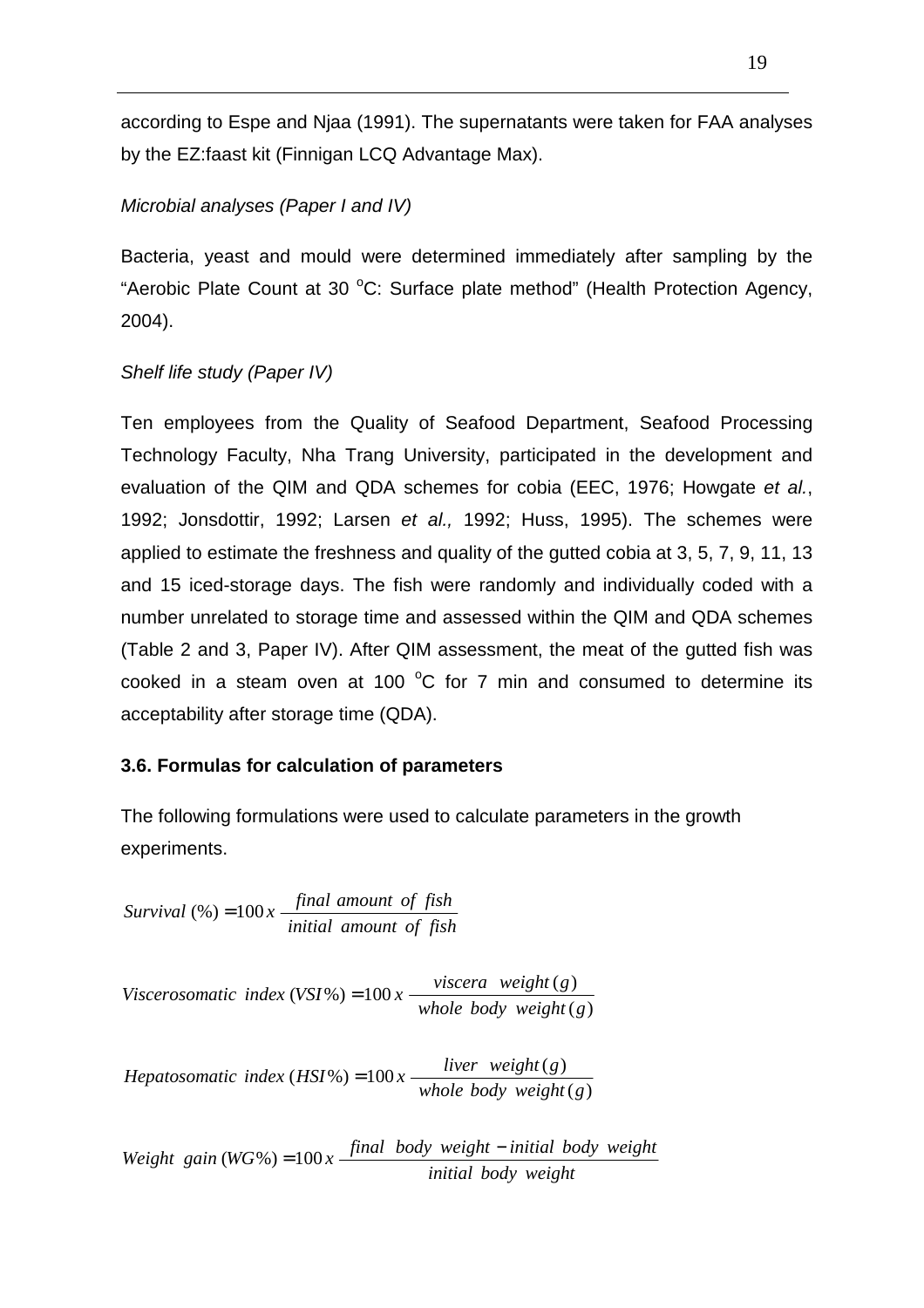*days Specific* growth rate  $(SGR\% / day) = 100x - \frac{\ln final weight - \ln initial weight}{\ln M}$  $(g)$  $(PPV) = \frac{protein\ growth(g)}{I}$ *protein intake g Protein productive value*  $(PPV) = \frac{protein\ growth(g)}{1 + k\epsilon}$ 

 $(g)$  $(FCR) = \frac{dry \ weight \ of \ feed \ intake(g)}{1 + 1}$ *wet weight gain of fish g dry weight* of *feed intake*(*g*)  $f$  *<i>feod conversion ratio (FCR)* =  $\frac{dr}{dr}$  *interioral fg i fg i fg jg ii jg fg ii jg fg ii jg fg ii jg fg ii jg fg ii jg fg* 

Apparent digestibility coefficients (ADC) were determined by the following equations according to Austreng (1978) and Guillaume et al. (2001).

For dry matter:

) %  $(\%)=100-(100x\frac{\%}{\%})$ *indicator in faeces*  $ADC$  (%) = 100 – (100  $x \frac{\% \text{ indicator in diets}}{x}$ 

For crude protein, crude lipid and gross energy:

ADC (%) = 
$$
100 - (100 \times \frac{\frac{96}{100}}{\frac{96}{1000}} \frac{\text{indication in diets}}{\text{of } \frac{166}{100}} \times \frac{\frac{96}{100}}{\frac{96}{100}} \frac{\text{nutrient in facets}}{\text{of } \frac{166}{100}})
$$

#### **3.7. Statistical analysis**

The Statistica<sup>TM</sup> (version 7.0) software programme was used for analysis of variance (ANOVA). Significant differences (p<0.05) between means were tested by Duncan's multiple range test, according to Duncan (1955). Multivariate correlations between objects and variables were revealed by principal component analyses  $(PCA)$  using The Sirius<sup>TM</sup> (version 7.0) software programme, according to Kvalheim and Karstang (1987).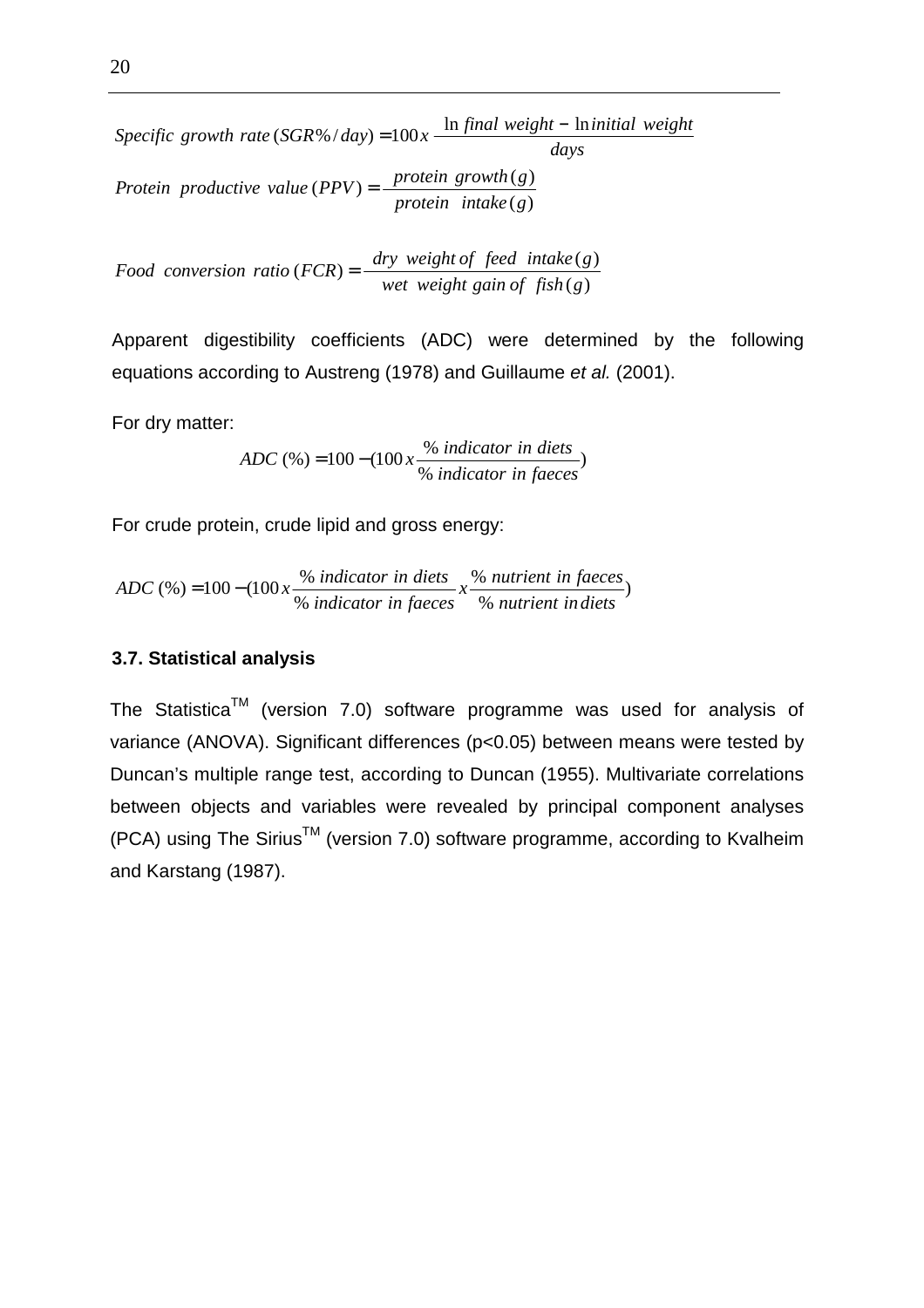## **4. GENERAL DISCUSSION**

#### **4.1. Chemical composition and quality of silages (Paper I)**

At the end of the experiment, all fish silages stored well with low and stable pH values (3.7 – 4.3) during storage; however, crab silages and mixed fish/crab silages showed signs of spoilage towards the end with pH values exceeding recommendation (>4.5, Espe and Lied, 1999) (Figure 2, Paper I). The pH values of the crab and mixed fish/crab silages fluctuated during storage  $(4.5 - 6.2)$ . Moreover, maggots were observed in the cooked crab silages on the last few days of the experiment. Foaming observed in the crab silages during addition of formic acid led to the conclusion that no further pH adjustment was possible in the crab silages. Addition of more formic acid would also make it potentially more toxic as a feed ingredient. The increase in pH during the first five days was probably due to a reaction between the fish bones and crab shell and formic acid (Torrissen et al., 1981; Espe et al., 1989; Ariyani and Buckle, 1991; Espe and Lied 1999; Vizcarra-Magana et al., 1999). The high mineral content in the crab shell probably necessitated the high level of formic acid added since the proportion of formic acid participated in a neutralising reaction with calcium salt in crustacean shells (Torrissen et al., 1981; Ariyani and Buckle, 1991). According to Haaland and Njaa (1989) and Vizcarra-Magana et al. (1999), deamination reactions probably caused slight changes in pH during storage.

Formic acid is added to silage to prevent bacterial growth; therefore bacterial growth was an important parameter in evaluation of storage efficiency. Generally, more bacteria were found in the crab silages than in the fish silages (Table 2, Paper I). In the cooked silages, bacterial counts were significantly lower at day 0, but significantly higher at day 60, compared to the uncooked silages. 99.4% of bacteria in fish and 99.1% of bacteria in crab were killed after cooking; whiles in uncooked materials, after 15 days added formic acid 98.2% of bacteria in fish silages and 97.9% of bacteria in crab silages were killed; and 99.4% of bacteria in fish silage and 98.1% of bacteria in crab silages were killed after 30 days, compared to the total bacteria in their materials before adding formic acid (Table 2,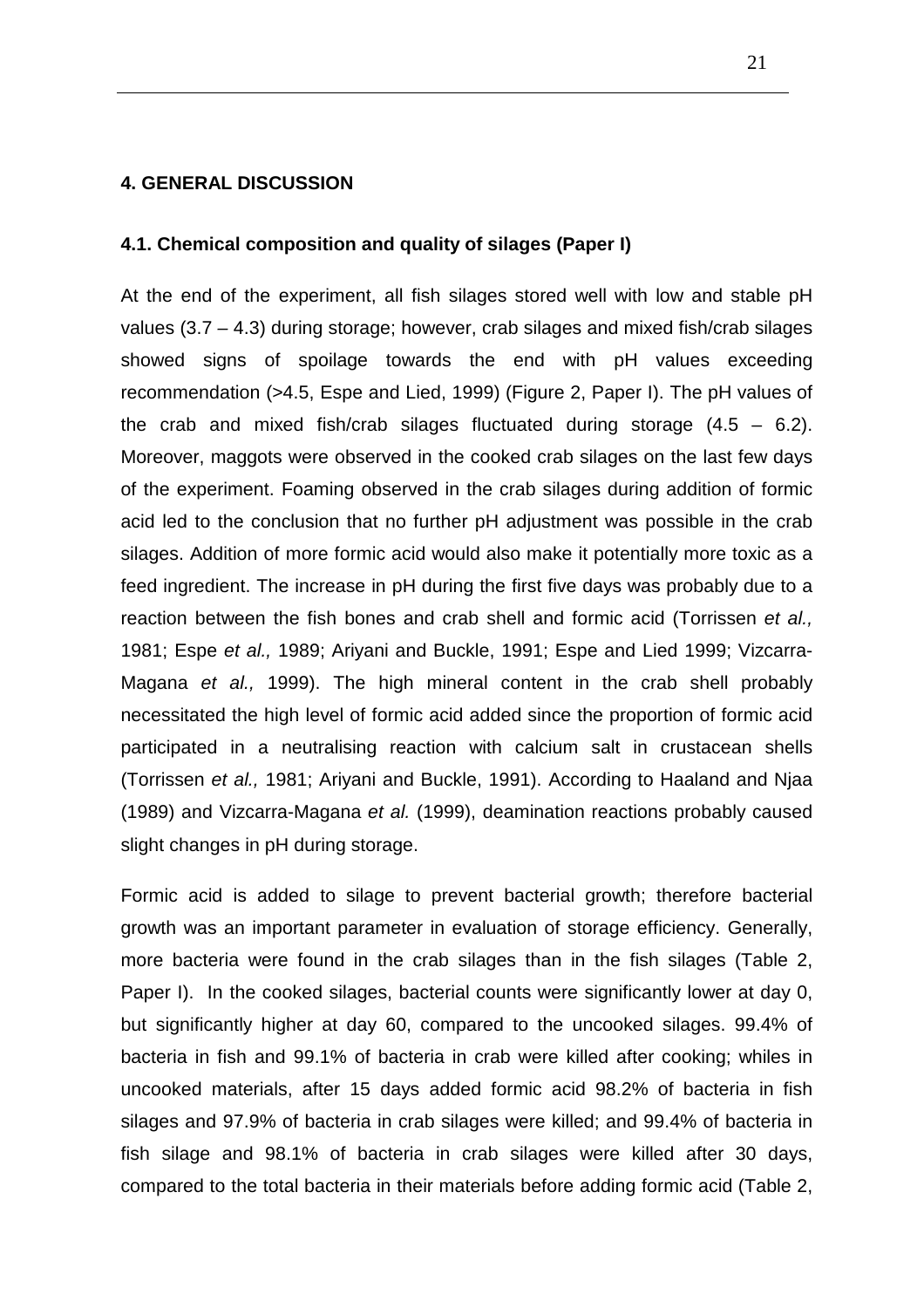Paper I). A similar result was reported by Hoq and Bhuiyan (1995). After 30 days, the bacterial counts in all the silages were increased, with further increases after 45 days, with the exception of uncooked silages from fish and crab. It is known that formic acid does not prevent mould from growing during prolonged storage (Poulter et al., 1979; Hoq and Bhuiyan, 1995). Mould spores were found at day 15, 30 and 45 but not at day 60. The cause of disappearance of mould at day 60 is unknown. Bacterial counts were lower in the fish silages than in the crab or mixed fish/crab silages during storage, which may be due to the lower pH in the fish silages. Moreover, in all relative-cooked silages, bacteria counts increased quickly after 45 days of storage, except in the cooked fish silage where the pH of the silage remained stable and under 4.5. This suggests that the cooked materials were not suitable for silage production.

Silage protein was converted into non-protein nitrogen (NPN) by endogenous enzymes during storage. All silages liquefied after four days of storage except for the cooked fish and mixed cooked fish/crab silages. Significant differences in NPN between cooked and uncooked materials and between silage groups were found during storage (Figure 3, Paper I). At the end of the trial, NPN levels were higher in uncooked silages than in cooked silages (fish: 79% vs. 25%; crab: 85% vs. 56%; mixed fish/crab: 70% vs. 51%); this was consistent with results reported by Espe et al. (1989, 1990 & 1992), Espe and Haaland (1992), and Wang and Einer (2001). Endogenous enzymes in the raw materials were inhibited after cooking, and therefore NPN values were lower in cooked silages than in uncooked silages (Backhoff, 1976; Wood et al., 1985; Espe et al., 1992; Fagbenro and Jauncey, 1993; Espe and Lied, 1999; Wang and Einer, 2001).

Lipid oxidation is an important parameter in evaluation of the quality of silages made from fatty fish. In the present study, crude lipid in crab was low (<0.4%), and therefore the role of antioxidants was only observed in fish silages (Figure 4, Paper I). TBARS values in both uncooked and cooked fish silages containing ethoxyquin were low and stable during storage, which was consistent with results from Jackson et al. (1984a), Hall et al. (1986) and Vizcarra-Magana et al. (1999). Antioxidants are able to inhibit the initial lipid oxidation (Jackson et al., 1984a; Vizcarra-Magana et al., 1999), whereas malondialdehyde, the initial lipid-oxidation, was present in the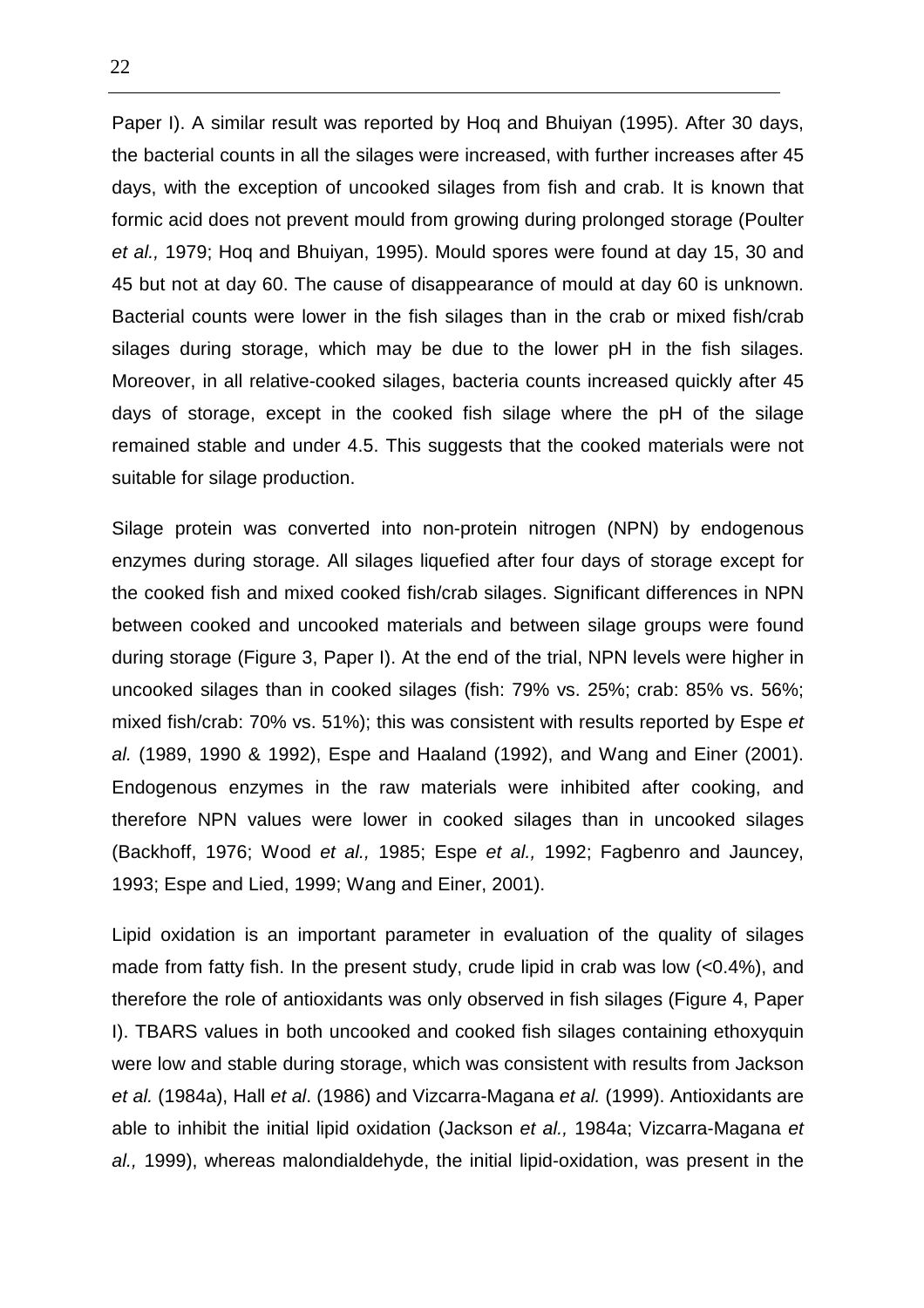raw materials. Diminishing TBARS values during storage were probably related to a reduction in malondialdehyde, which partly reacted with protein and amino acids in the silage and partly formed other secondary oxidation products (Buttkus and Bose, 1972).

Macronutrient (dry matter, ash, crude lipid and crude protein) and amino acid composition were determined to compare nutritional values between silages. Significant differences in macronutrients were found between fish and crab silages and between uncooked or cooked materials (Table 1, Paper I). During storage, the composition of macronutrients was quite stable, although the levels of dry matter were slightly increased due to evaporation of water or consumption of water in the process of hydrolysis of the protein and probably also of triglycerides (Jackson et al., 1984a; Espe et al., 1989). Similar results were reported by Raa and Gildberg (1982), Jackson et al. (1984a), Espe et al. (1990 and 1992), and Espe and Lied (1999). Higher levels of lipid and protein were observed in the fish silages, while higher levels of ash were found in the crab silages. In the same groups the levels of macronutrients were significantly higher in the cooked silages than in the uncooked silages (Table 1, Paper I). The levels in the mixed fish/crab silages were variable. Furthermore, no significant differences in lipid levels were found between the silages with or without ethoxyquin, which was in accordance with results reported by Jackson et al. (1984a). There were significant differences in amino acid profiles (mg amino acid  $g^{-1}$  protein) between fish and crab silages and between uncooked and cooked materials (Figure 1 and Table 3, Paper I). The profiles of mixed fish/crab silages were at an intermediate level, compared to the two other main groups (Figure 1, Paper I). Similar to protein, the amino acid composition of the silages was quite stable and mostly constant up to 60 days of storage. The same results were reported by Espe et al. (1989) and Espe and Lied (1999). Levels of most amino acids were higher in cooked materials and silages than in uncooked materials and silages in both fish and crab, which is consistent with Mackie (1973) and Wood et al. (1985). Levels of six amino acids: arginine, threonine and histidine, serine, proline and aspartic acid were significantly higher in the crab groups than in the fish groups, while only three amino acids (lysine, 4-hydroxyproline and glutamic acid) had significantly lower levels in the crab groups than in the fish groups. These differences might contribute to the different growth rates in the growth trials.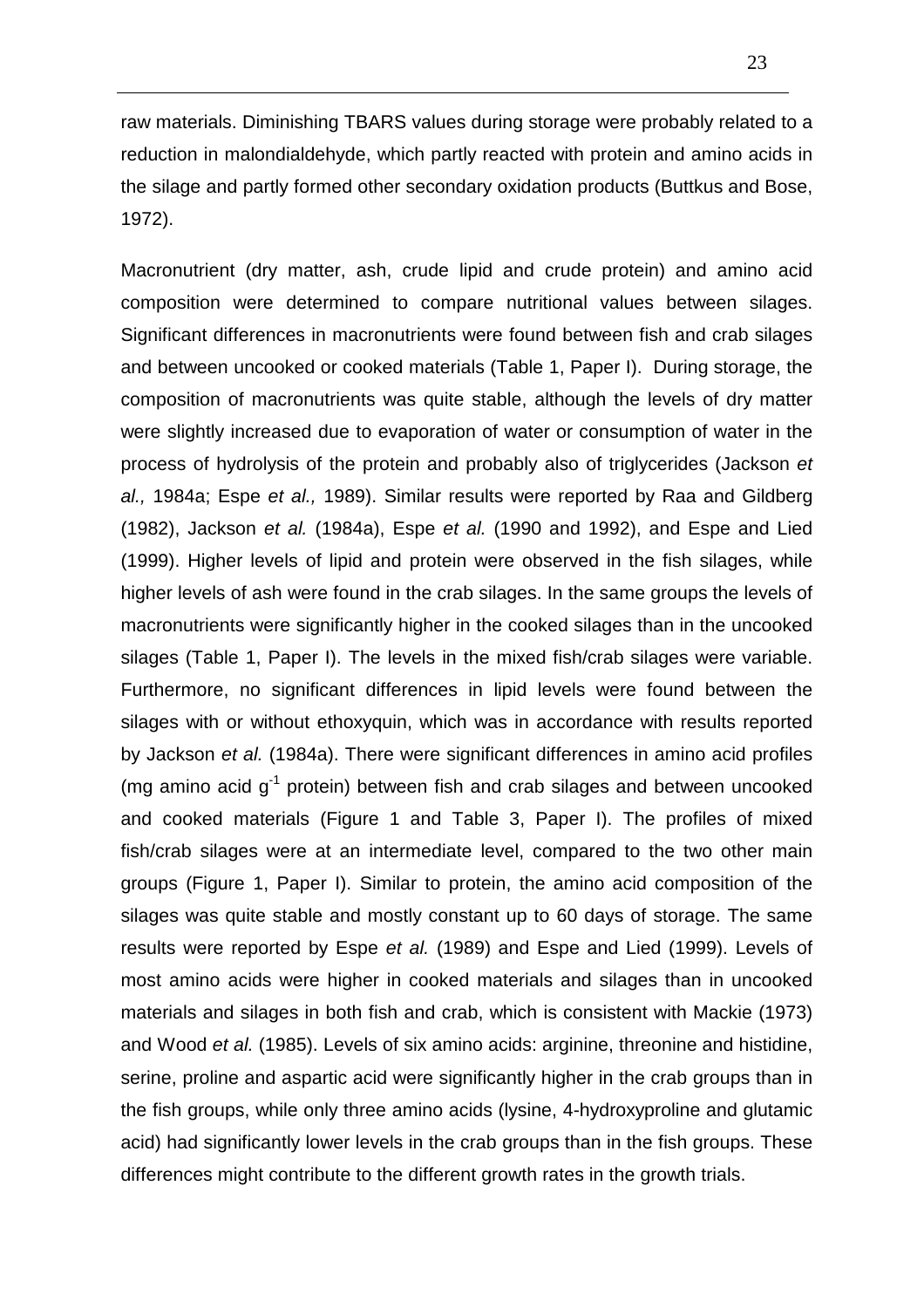In conclusion, there were significant differences in nutritional values and storage ability between fish and crab silages and between uncooked and cooked materials. The high levels of pH in the crab and mixed fish/crab silages were probably involved in the high microbial counts at the end of the experiment, particularly for cooked crab silages. The levels of macronutrients and amino acids in most silages were quite stable until the end of the experiment, but the increasing bacterial counts which were observed in all the silages would limit storage for a prolonged time at the ambient temperature.

### **4.2. Diets**

The diets in each experiment had almost equal nutritional composition, but significant differences in pH and NPN levels were observed among the raw- and silage-based diets. Particularly in study II, pH values were lower in CSD (5.95) and MSD (6.55) than in FSD (7.84) which was probably due to the addition of more formic acid to the crab silage than to the fish silage (Table 1, Paper II). In all experiments, NPN levels were higher in the silage diets than in the raw diets. Moreover, the amino acid composition was similar in all diets (Table 2 in Paper II and III, and Table 4 in Paper IV). However, in study II, hydroxyproline levels were lower in CD (4.5 mg  $q^{-1}$  protein) and CSD (4.6 mg  $q^{-1}$  protein) than in the other diets  $(7.5 - 10.5 \text{ mg g}^1 \text{ protein})$ . In study III, when silage levels added to the diets increased from 0% to 39%, the pH decreased from 7.74 to 6.43, while NPN increased from 164.2 to 400.3 g  $kg^{-1}$  total N (Table 1, Paper III). Similarly, an increasing tendency was observed when the amount of total FAA and the ratios of free EAA/NEAA increased from diet A to diet D (Table 2, Paper III). The fatty acid composition in the diets was determined in study IV. Monounsaturated fatty acids (MUFA) predominated at over 43% of the total fatty acids, while polyunsaturated fatty acids (PUFA) accounted for only 24% of the total fatty acids (TFA) with high levels of n-6 PUFA (67 – 70% of total PUFA, Table 5, and Paper IV). No differences in appetite were observed between fish fed raw-based diets and fishsilage diets in individual trials, except in fish fed CSD and MSD in study II. High levels of formic acid in the diets probably reduced the appetite of the fish. Generally, steamed moist diets were more stable than fresh moist diets; however fish showed more appetite for fresh moist diets than steamed moist diets. Since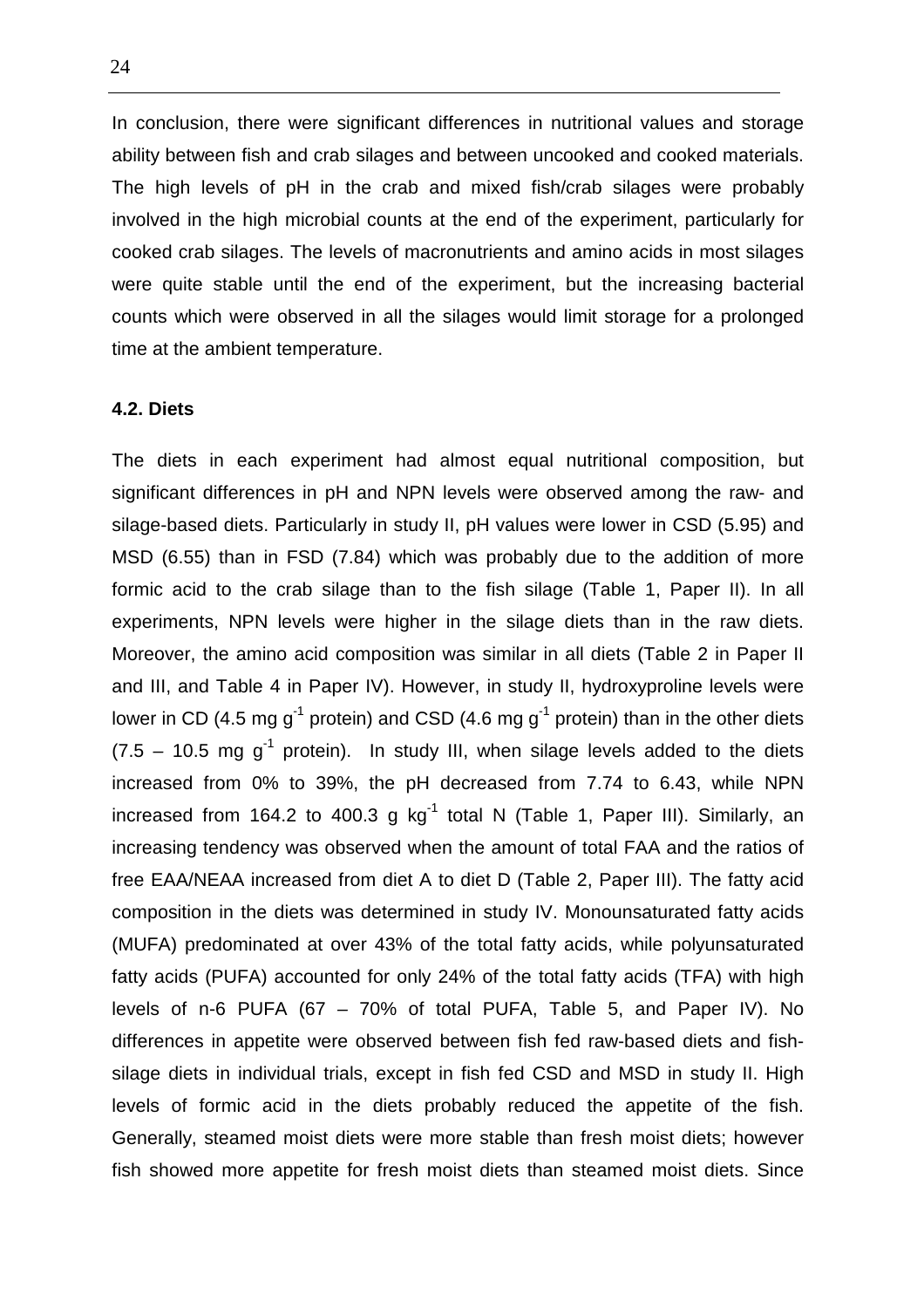cobia are carnivores, fresh moist diets are close to their natural food. In practical aquaculture, fresh moist diets are simpler to produce, but more difficult to control environment and disease infection from nature to farms.

## **4.3. Mortality**

Mortality was very high in fish fed diets prepared from crab silage (62%) or mixed fish/crab silage (30%) in study II, while it was low in fish fed raw- or silage-fishbased diets (≤ 10 % for study II, < 2% for study III, and zero for study IV). Levels of crab silage added in CSD were twice as high as in MSD and mortality in the CSD group was twice as high as in the MSD group. Fish fed CSD and MSD jumped and swam continuously before they died, which indicated poor welfare. Dissection of the dead fish fed CSD and MSD showed liver damage. This may be due to the relatively high formic acid level in the diets.

## **4.4. Digestion, feed utilisation and growth (Paper II)**

Weight gain and feed efficiency were significantly higher in fish fed raw-based diets and FSD than in fish fed CSD and MSD (WG: 185 – 286% vs. 34 – 90%, PPV: 0.31  $-0.37$  vs.  $0.06 - 0.16$  and FCR:  $0.97 - 1.16$  vs.  $2.06 - 6.49$ , Table 3, Paper II). Low feed efficiency in fish fed CSD and MSD was confirmed by ADC values which showed significantly lower values compared to fish fed the other diets (Figure 3, Paper II). Fish fed crab-related silage diets containing high levels of formic acid showed clear damage to the liver of dead fish and significantly lower levels of HSI, which may be involved with the stress response, reduced appetite, digestive efficiency and consequently the depression in weight gain. A previous study by Rungruangsak and Utne (1981) on rainbow trout showed that growth and proteolytic activity in the digestive tract were lower in fish fed a diet containing formic acid-treated silage than in fish fed diets containing hydrochloric acid-treated or sulphuric acid-treated silage. Similarly, a major carp fed on a formic-acid-silagebased diet achieved significantly lower growth than fish fed sulphuric-acid-silagebased diets (Ali et al., 1994).

The FCR of fish fed raw-based diets and FSD were consistent with studies by Chou et al. (2001 and 2004). In their studies, the FCR of juvenile cobia (30 – 35 g) fed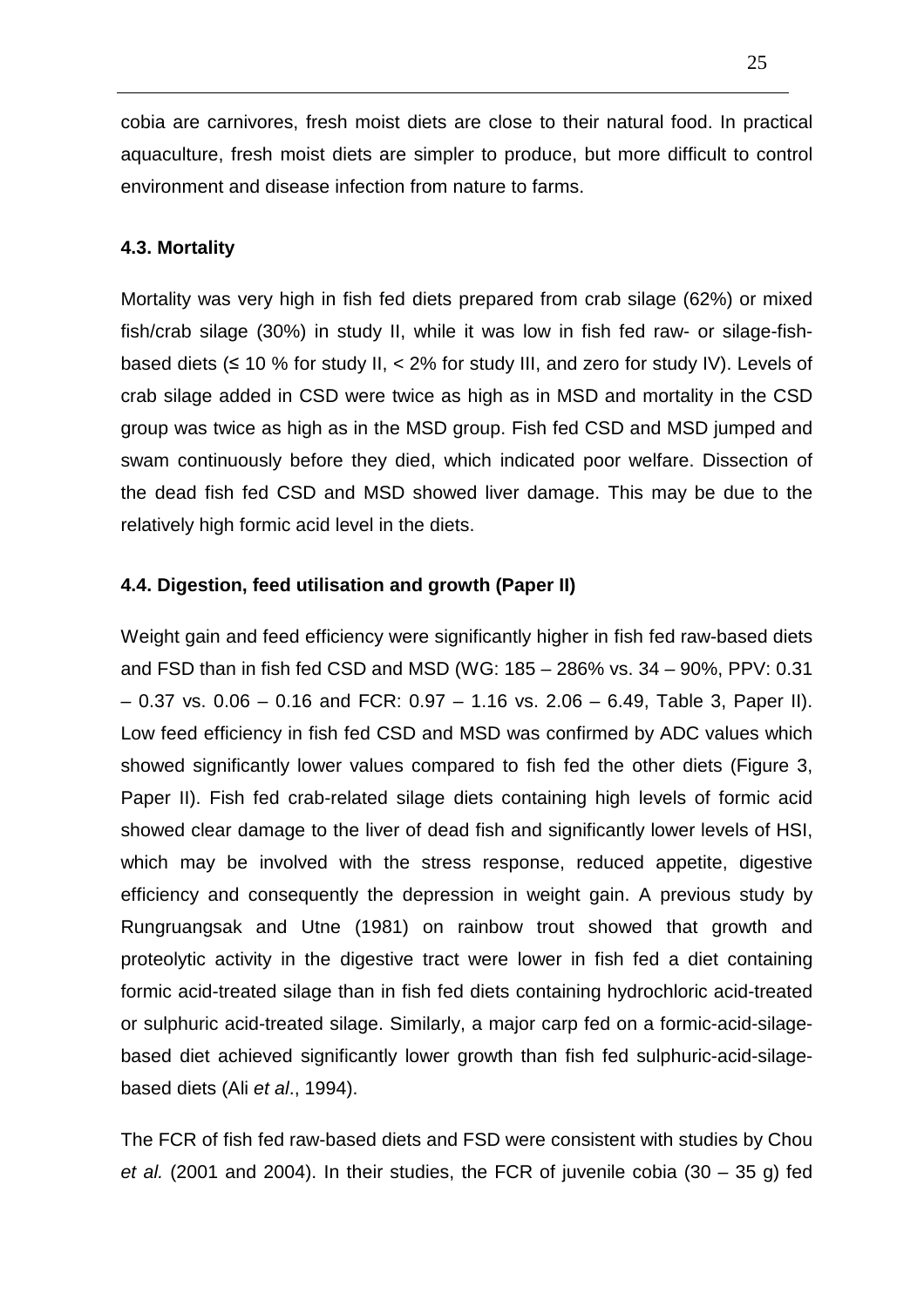dietary casein or soybean protein ranged from 1.09 to 1.84. Other studies on juvenile cobia  $(8 - 26$  g) fed up to a 50% fishmeal-based diet by Zhou et al. (2005), Lunger et al. (2006) and Romarheim et al. (2007) showed similar values of FCR from 0.9 to 1.9.

Moreover, in the present study ADC values were generally higher in lipid (74 – 96%) than in protein (61 – 75%). Although the ADC values were significantly higher in fish fed FD and MD than in fish fed the other diets, they were still lower compared to previous results reported for rainbow trout (Austreng, 1978; Refstie et al., 1997), red drum Sciaenops ocellatus (McGoogan and Reigh, 1996), salmon (Storebakken et al., 1998) and cobia (Zhou et al., 2004), with the exception of the ADC of crude lipid.

The faster growth rate in fish fed raw-mixed fish/crab diet than in fish fed either rawfish or raw-crab diets (286% vs. 223 – 236%) was consistent with a study by Hammond in Shaffer and Nakamura (1989**).** In their trial, the cobia grew better when crab was added to their feed. It was therefore concluded that raw mixed fish/crab that is available in the local market is a potential ingredient in the cobia diet.

No significant differences in FCR and ADC values between fish fed FSD and FD were noted, but the growth rate and PPV were significantly lower in fish fed FSD than in fish fed FD. Fish silage has not been studied as feed ingredient in diets for cobia before, but the present results were consistent with previous studies on rainbow trout (12 – 16 g) (Hardy et al., 1983; Stone et al., 1989) and common carp  $(15 - 20$  g) (Wood et al., 1985) fed diets containing 40-50% of fish silage. However, different results were reported in rainbow trout (95 – 135 g) (Rungruangsak and Utne, 1981) and Atlantic salmon (320 – 1400 g) (Jackson et al., 1984b; Lie et al., 1988; Espe et al., 1992), in which fish fed  $40 - 50\%$  silagebased diets showed no differences in weight gain compared to fishmeal- or rawfish-based diets. The lack of effect on the growth rate of Atlantic salmon fed silagebased diets was also reported by Jackson et al. (1984b), Lie et al. (1988), Parrish et al. (1991) and Lall (1991). In contrast, salmon fed a 25%-silage-based diet grew faster than fish fed a commercial dry pellet (Crampton et al., 1982). Similarly, major carp (2.8 g) fed 26.4 – 53.1% silage-based diets showed higher weight gain than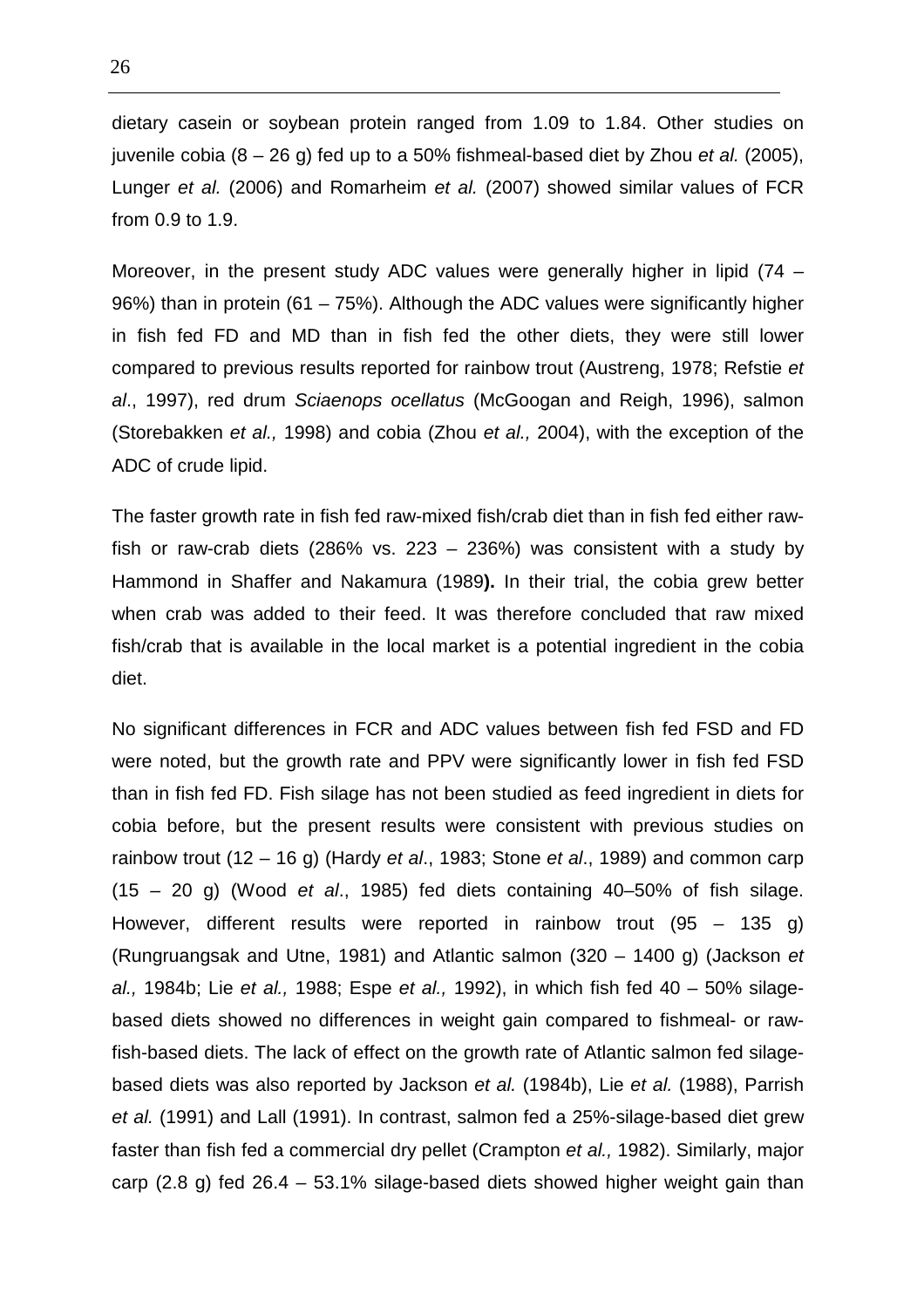those fed a fishmeal-based diet (Ali et al., 1994). Moreover, a higher growth response was observed in major carp fed a 40%-silage-based diet (Ali et al., 1994) and Atlantic salmon (2 kg) fed a 10%-silage-based diet (Espe et al., 1999) compared to both lower and higher levels of silage in the diets. Similarly, eel fed 10 – 20% silage protein diets grew faster than those fed fishmeal-based or commercial diets (Goncalves et al., 1989). The different results in the previous studies probably relate to the different fish sizes used in the experiments. Larger fish or adult fish may have utilised silage-based diets better than juvenile fish which is consistent with the study by Heras et al. (1994) in which Atlantic salmon fed a  $22.0 - 24.6\%$ silage-based diet had a poorer growth response than fish fed raw-based diets when small (190 g), but showed no significant differences between dietary treatments at a larger size (490 g).

Protein from fish-silage based diets was partially autolysed (from 14% of NPN in FD to 36% in FSD), which may explain the less efficient utilisation of protein in silage-based dietary groups. However, studies on salmon (Crampton et al., 1982; Parrish et al., 1991; Lall, 1991; Heras et al., 1994; Espe et al., 1999), carp (Ali et al., 1994) and eel (Goncalves et al., 1989) showed that fish fed partially autolysed protein utilised the protein with the same or higher efficiency than fish fed nonautolysed protein. According to Geiger (1947) fish efficiently utilise protein for growth when optimum concentrations of all amino acids are available in their tissues. In order to determine how much autolysed protein should be used in cobia diets to achieve optimum protein efficiency, more studies are needed.

## **4.5. Plasma and liver free amino acid response (Paper III)**

## Free amino acids in plasma

Five amino acids (arginine, methionine, valine, lysine and leucine) dominated approximately 82 – 87% of total plasma free EAA; glutamine and glycine accounted for 34 – 46% of total plasma free NEAA (Figures 1 and 2, Paper III). The maximum concentrations of FAA in plasma were variably observed post-feeding  $(6 - 48 h)$ , and EAA almost peaked earlier than NEAA. At 6 h post-feeding five EAA reached the maximum levels, while six NEAA presented the minimum concentration.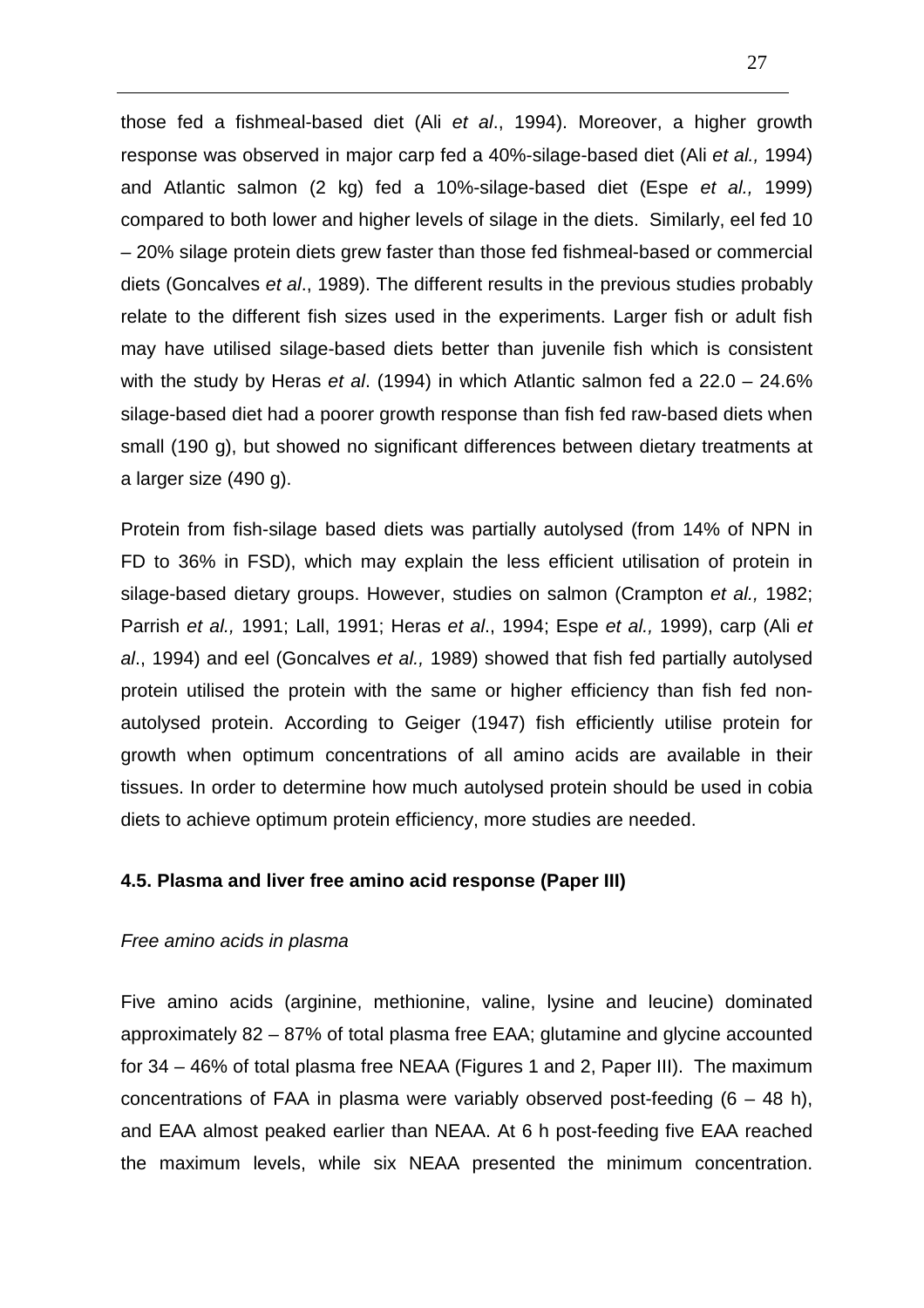Significant differences in FAA levels in plasma were found between dietary treatments. Concentrations of most EAA were significantly higher in fish fed diet D than in fish fed the other diets at 6, 12 and 24 h post feeding but significantly lower or similar levels were observed at 48 h (Figure 1, Paper III). Significantly different concentrations were observed in six EAA between fish fed diets A and B at 6, 12 and 48 h, and between fish fed diets B and C at 0, 6 and 12 h, whereas significantly different concentrations were found between fish fed diets A and C in all EAA (except valine) at most sampling times (Figure 1, Paper III). Similarly, concentrations of most NEAA were significantly higher at 6, 12 and 24 h but significantly lower levels were observed at 48 h post-feeding in fish fed diet D than in fish fed the other diets (Figure 2, Paper III). Most EAA peaked at 6 h postfeeding, therefore EAA/NEAA ratios for total plasma FAA were significantly higher  $(1.08 - 1.47)$  at 6 h in all groups, compared to the ratios after 24 h  $(0.59 - 0.72)$ (Figure 1, Paper III). Significantly lower ratios were observed in fish fed diet A at 6 h (1.08) and 12 h (0.70), while significantly higher ratios were noted in fish fed diet D at 6 h (1.47) and diet C at 12 h (0.96) post-feeding.

Higher concentrations of most plasma EAA in cobia fed diets C and D compared to fish fed the diets A and B were observed at 6 and 12 h post-feeding, suggesting that the higher the level of NPN in the diet, the more rapid the absorption of amino acids. At 48 h the levels of most plasma FAA were lower in fish fed silage diets than in fish fed the raw fish diet. Similar results were also observed in rainbow trout, carp, tilapia and yellowtail (Plakas et al., 1980; Plakas and Katayama, 1981; Yamada et al., 1981 & 1982; Walton and Wilson, 1986; Murai et al., 1987; Stone and Hardy, 1988; Cowey and Walton, 1988; Schuhmacher et al., 1995 & 1997; Aoki et al., 2001). Rainbow trout fed fish silage-based diets or free amino acid diets showed faster and higher concentrations of plasma FAA compared to fish fed intact protein diets (Stone and Hardy, 1988; Yamada et al., 1981; Walton and Wilson, 1986; Murai et al., 1987; Cowey and Walton, 1988; Schuhmacher et al., 1995 & 1997). The timing of the plasma FAA peak varies considerably from species to species and probably depends on many factors such as diet and experimental conditions. Plasma free EAA in carp and tilapia fed casein diets peaked at 4 h (Plakas et al., 1980; Murai et al., 1982; Yamada et al., 1982), whereas in rainbow trout fed casein diets the peak was within  $12 - 36$  h; however, in those fed an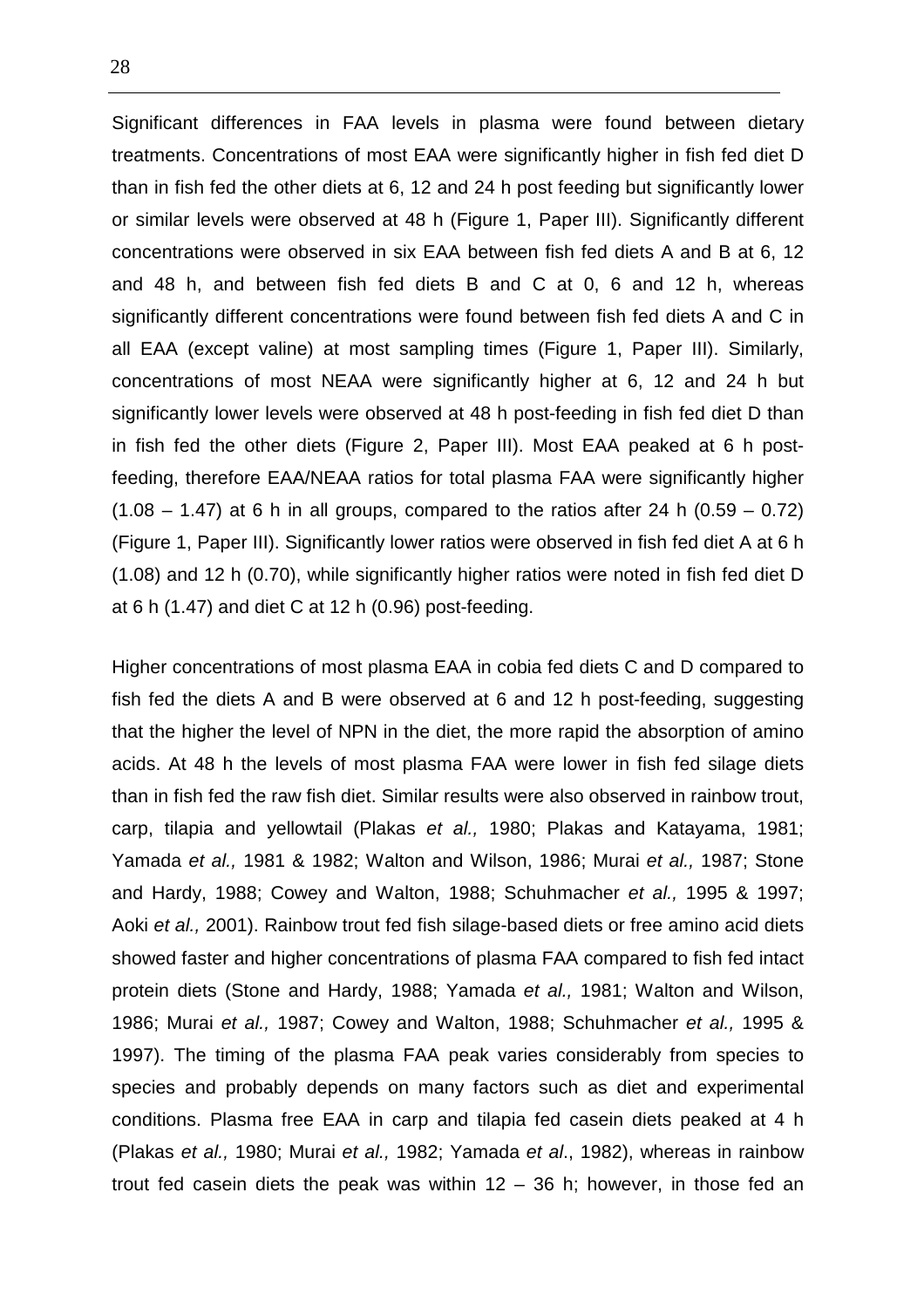amino acid diet the peak was between  $4 - 12$  h (Yamada et al., 1981; Walton et al., 1986; Murai et al., 1987; Schuhmacher et al., 1995). The maximum concentration of plasma free EAA was reported at 6 h after feeding in salmonids fed diets containing hydrolysed protein, casein or fishmeal (Nose, 1973; Walton et al., 1986; Espe et al., 1993; Torrissen et al., 1994; Sunde et al., 2003). The earlier plasma free EAA peaked, the faster they declined which may lead to an imbalance in amino acid concentrations for subsequent protein synthesis (Geiger, 1947).

## Liver free amino acids

Liver FAA contained more NEAA than EAA at all sampling times, except cystine and tyrosine (Figures 3 and 4, Paper III). Post-feeding concentrations of most FAA decreased and reached minimum levels at 6 h. After that the levels increased and peaked at 12 or 24 h and then declined during the next 24 h. There were significant differences in concentrations of liver FAA between dietary treatments, but a tendency for FAA distribution among the groups was not clear. Fish fed diet B showed a significantly lower concentration of most FAA at 12 h post-feeding, but significantly higher levels at 24 and 48 h compared to the other groups. Concentrations of most liver FAA were significantly lower in fish fed diets C and D than in fish fed diets A and B at 48 h. Significantly different ratios of EAA/NEAA in liver FAA were observed from 12 h post-feeding between dietary groups. EAA/NEAA ratios in liver FAA were significantly lower at 12 h (diets A and B) and at 48 h (diets C and D), but significantly higher at 24 h (diets A and B). NEAA dominated in the liver FAA, thus EAA/NEAA ratios were lower in the liver than in plasma  $(0.37 - 0.55$  vs.  $0.58 - 1.47)$  throughout the absorptive period, which is consistent with results reported by Walton and Wilson (1986) and Hevrøy et al. (2005). The significantly lower levels of liver FAA in fish fed diets C or D, compared to fish fed diets A or B at 48 h post-feeding, were probably related to the faster protein digestibility of the diets when higher levels of fish silage were added. High levels of lysine, leucine, valine, glutamine, alanine, and glycine were observed throughout the absorptive phase from dietary amino acids, dietary FAA, liver FAA to plasma FAA, which was consistent with results reported for salmonids (Walton and Wilson, 1986; Hevrøy et al., 2005). On the other hand, very high levels of aspartic acid and glutamic acid were found in dietary amino acids, dietary FAA and liver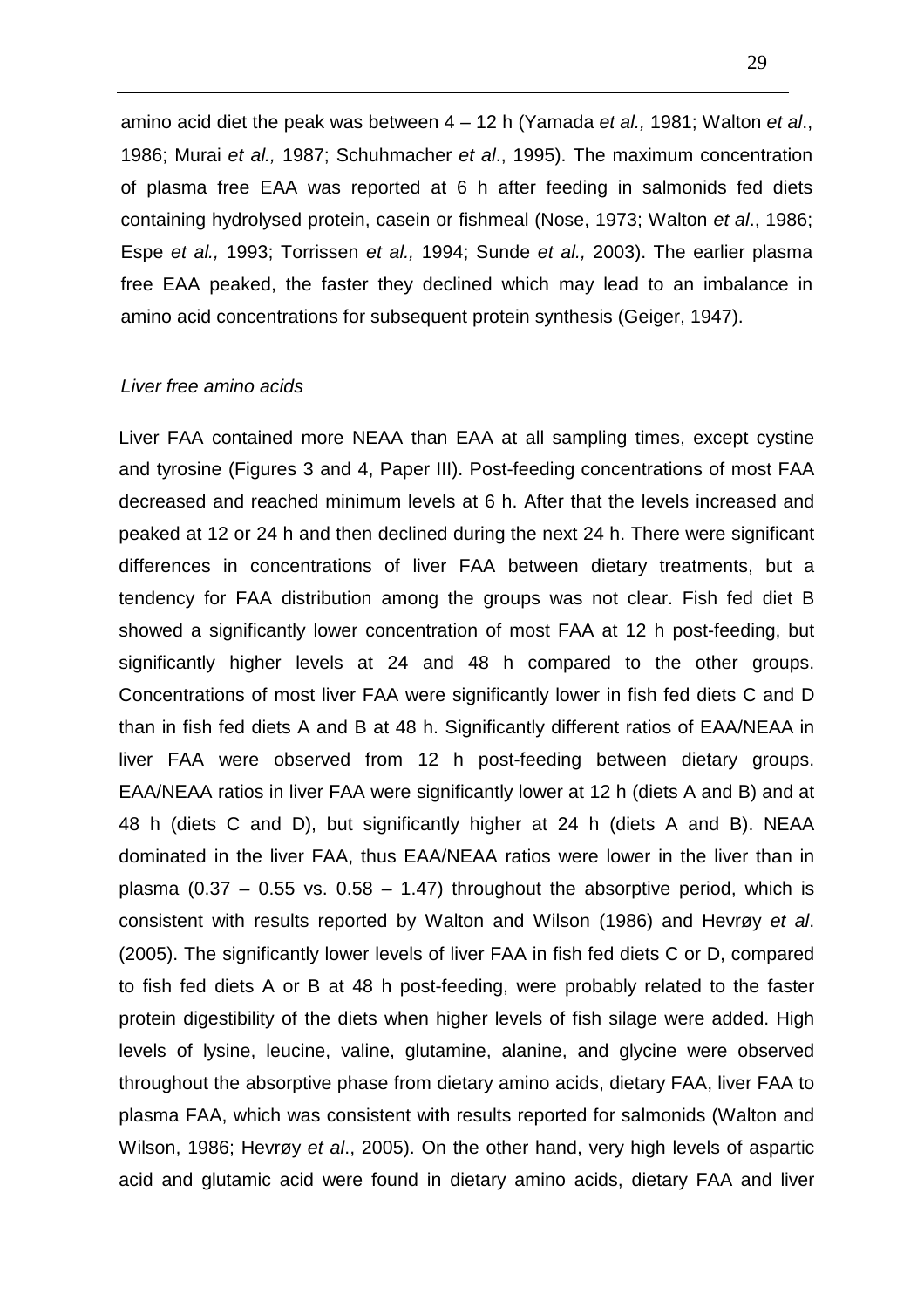FAA, but very low levels were found in the plasma FAA, which was in accordance with the result reported by Hevrøy et al. (2005). Very low levels of these two amino acids in the plasma after feeding were also reported in studies by Nose (1973), Wilson and Poe (1974), and Espe and Lied (1994). The results revealed transformation reactions of the amino acids from hepatopancreas to plasma. Very low levels of tryptophan were found in liver FAA and plasma FAA in the present study, which were consistent with a previous study on rainbow trout (Walton et al., 1986). Low levels of tryptophan in plasma FAA were also reported in salmonids (Nose, 1973; Ogata and Rai, 1985; Murai et al., 1987; Espe and Lied, 1994; Hevrøy et al., 2005), carp (Plakas et al., 1980; Ogata and Arai, 1985), channel catfish (Ogata and Arai, 1985), and Atlantic cod (Lyndon et al., 1993). With a lower proportion compared to the other FAA, tryptophan is considered an important component of amino acids in diets. Tryptophan has an effect on growth rate and protein synthesis in mammals (Lin et al., 1987; Cortamira et al., 1991). Dietary tryptophan affected weight gains and feed efficiency ratios in studies on juvenile milkfish Chanos chanos (Coloso et al., 1992) and juvenile Asian sea bass Lates calcarifer (Cosolo et al., 2004). In the present study, the level of tryptophan in plasma was higher in fish fed diet A than in fish fed the silage-based diets at 48 h post-feeding, which is likely to be related to the growth rate of fish. It is well known that growth is probably regulated by a series of controls, in which a balanced supply of FAA to the plasma and muscle tissue plays an important role. In the present study, levels of most plasma FAA were significantly lower in fish fed a silage-based diet than in fish fed intact-protein diets at 48 h post-feeding; this probably affected growth and feed conversion efficiency. In order to use silage as an ingredient for cobia in aquaculture, more studies are needed to find the optimum EAA balance that will fulfill both metabolism and growth demands under different environmental conditions and at different life stages.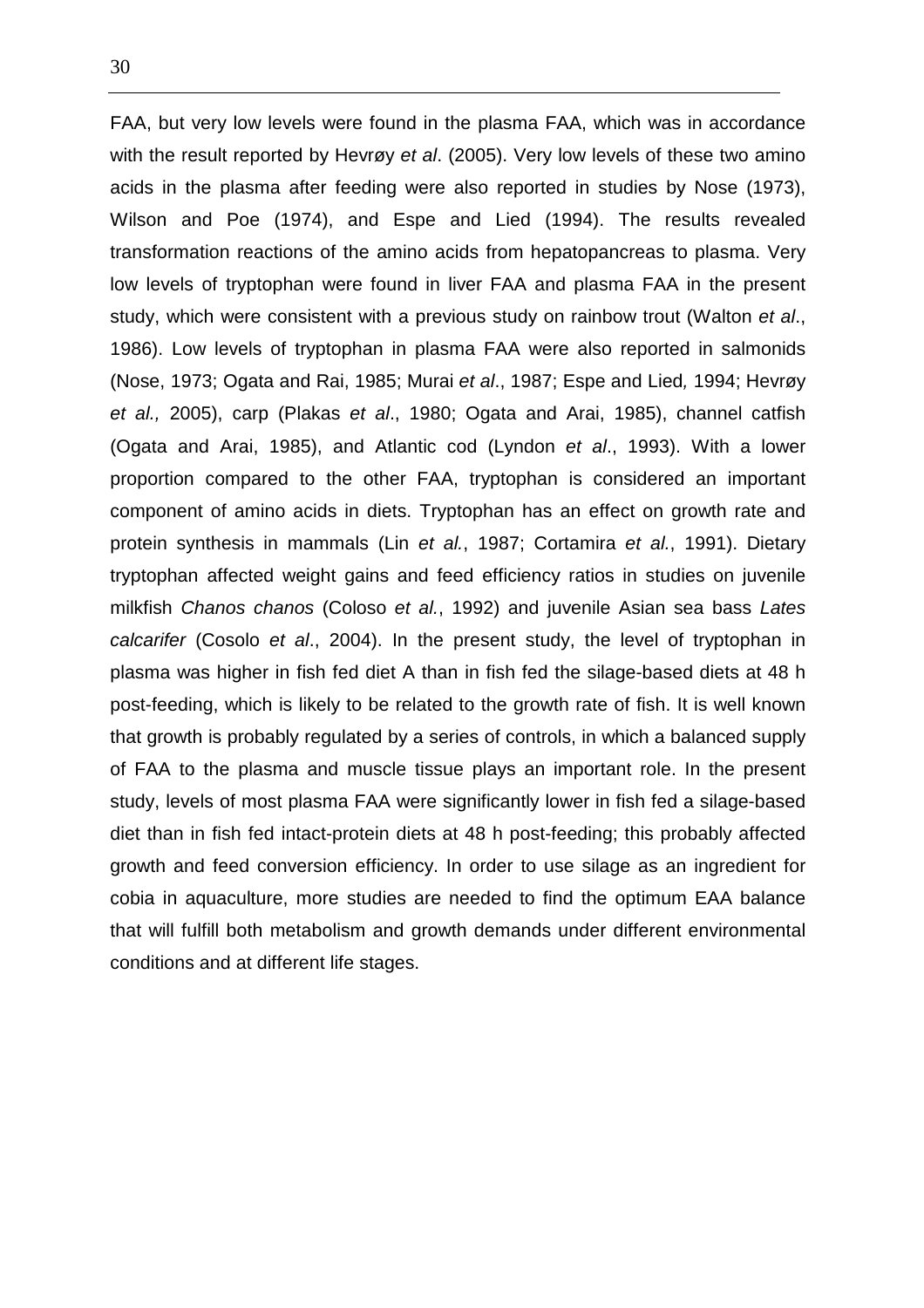## **4.6. Fillet quality response (Paper IV)**

After three months feeding on moist diets with or without added fish silage, there were no significant differences (p>0.05) in the nutritional quality of the fillets between the two dietary groups (Tables 6, 7 and 8, Table IV). However, there was a tendency for a slightly higher proportion of fillet yield (49.9% vs. 47.7%) and proportion of fat in the fillets (3.6% vs. 3.2%) in fish fed a raw diet than in fish fed a silage diet. Cobia fillet consisted of approximately 3.4% of crude lipid and 20.0% of crude protein (Table 6, Paper IV). In general, the lipid content of fish fillets varies considerably  $(0.2 - 25\%$  ww), since fish store lipid as energy depots, whereas protein content is quite stable (16 – 21%) (Stansby, 1962; Love, 1970). Typically, lean fish like cod (< 1% lipid in muscle) store lipid only in the liver, while fatty fish like salmonids and herring (up to 22% lipid in muscle) store lipid in fat cells distributed throughout the body (Murray and Burt, 1969). The lipid content in cobia fillet in the present study was quite similar to that in tuna Thunus spp. (4%) (Murray and Burt, 1969) and sea bass  $(5 - 6%)$  (Testi et al., 2006; Yanar et al., 2007; Yildiz et al., 2008). A balance of amino acids was found in cobia fillet with EAA/NEAA ratios of approximately 1. Lysine and leucine predominated at over 42% of EAA. The amino acid profile of the cobia fillets was fairly similar to that of rainbow trout (EAA/NEAA ratios about 1.1) (Unusan, 2007). The three groups of fatty acids in the cobia fillet accounted for similar proportions (Table 8, Paper IV). PUFA accounted for approximately 30% of TFA. n-3 PUFA was the major PUFA in cobia fillets (69% of total PUFA), although n-6 PUFA predominated in their diets  $(67 - 70\%$  of total PUFA). PUFA in cobia fillet consisted mainly of docosahexaenoic acid (DHA) and eicosapentaenoic acid (EPA). MUFA shared approximately 31% of TFA with a high level of C18:1n-9 (64 – 65% of total MUFA). Finally, saturated fatty acids (SFA) accounted for 32% of TFA with a high proportion of C16:0 (61 – 62% of total SFA). DHA and EPA contents in cobia meat were reported to be  $328 - 507$  mg 100 g<sup>-1</sup> and 280 – 485 mg 100 g<sup>-1</sup>, respectively (source:www.seafarm.com.tw, 15/5/2008); the levels were 470 – 500 mg 100  $q^{-1}$  for DHA and 105 – 129 mg 100  $q^{-1}$  for EPA in the present study. Atlantic salmon fed diets with and without added fish silage showed no significant differences in fatty acid composition in their fillets (Lie et al.,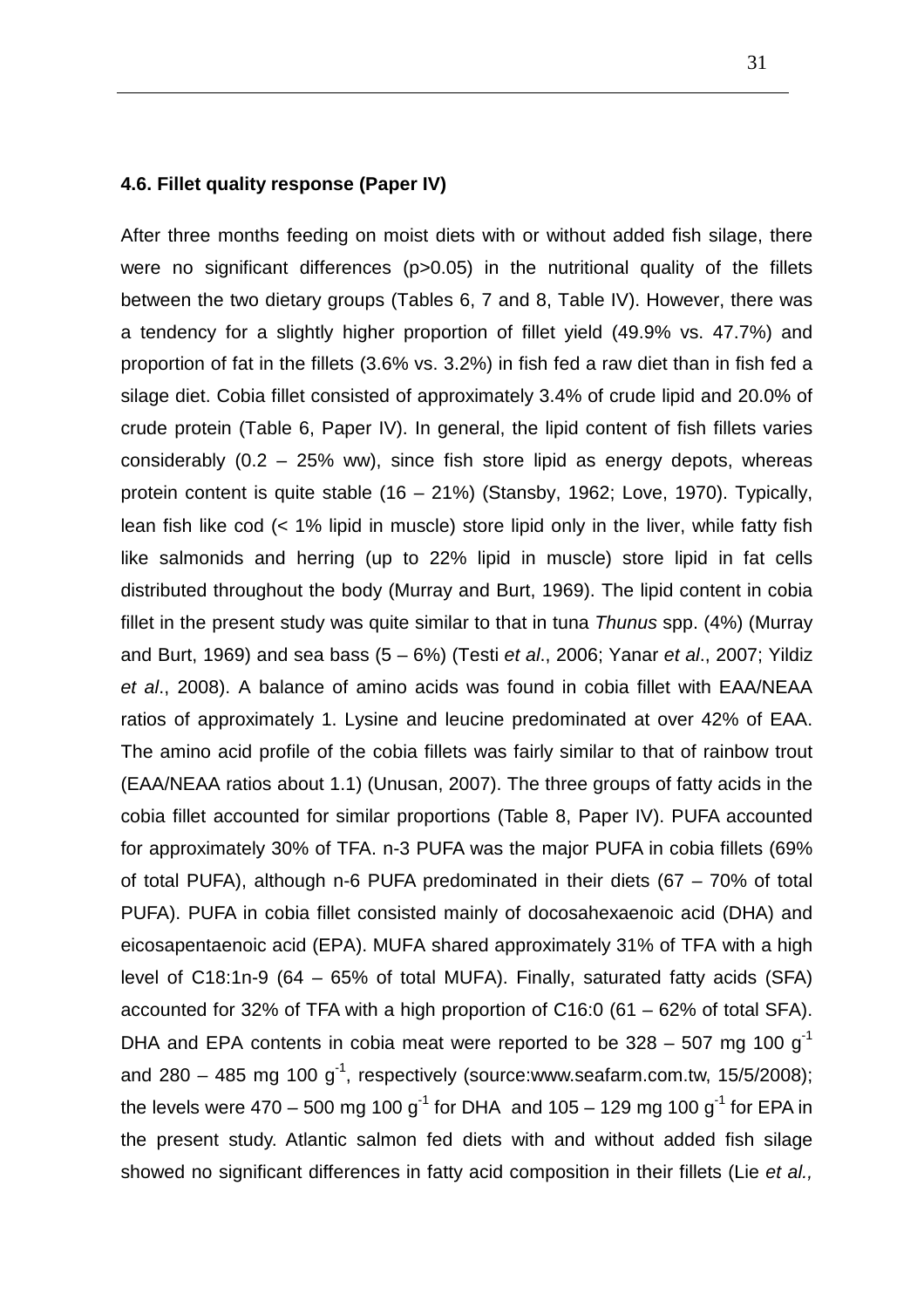1988; Heras et al., 1994), which was consistent with the present result. In addition, PUFA levels accounted for 24.5 – 29.1% of total TFA with n-3 PUFA predominating (68 – 81% of total PUFA) in the salmon fillets. In comparison, n-3/n-6 ratios were lower in cobia fillets than in cod fillets (2.3 vs. 7.7 – 15.2) (Ackman and Burgher, 1964; Jangaard et al., 1967; Addison et al., 1968; Lie et al., 1986), but were similar to ratios in sea bass fillets  $(1.3 - 3.8)$  or sea bream fillets  $(1.8 - 2.9)$  (Testi et al., 2006; Yanar et al., 2007; Yildiz et al., 2008). In conclusion, cobia fillets have a good nutritional level of amino acids and fatty acids compared to other species in aquaculture.

### **4.7. Shelf life (Paper IV)**

The suitability of the cobia for storage was determined based on sensory evaluation of the gutted fish, and lipid oxidation and microbial counts in the fillets. No significant differences in the parameters were observed between the two cobia groups throughout the trial (Figures 1, 2 and 5, Paper IV).

#### Sensory evaluation of gutted cobia

Scores for the attributes for gill (colour and mucus), and eyes (shape) increased more sharply, compared to those of skin (colour, mucus and odour) and texture during storage (Figure 1, Paper IV). The correlations  $(r^2)$  between the sum of all attributes' (QI) scores and the storage time show that the attributes gradually and naturally decayed during storage. In the present study, the  $r^2$  value (0.83 – 0.84) was higher than that ( $r^2 = 0.74$ ) reported by Martinsdottir *et al.* (2001), but lower than in the studies by Sveinsdottir et al. (2003), Nielsen and Hyldig (2004), Nielsen and Green (2007) and Bonilla et al. (2007) ( $r^2 = 0.85 - 0.99$ ). Furthermore, the attributes also displayed in principal component analysis (PCA) (Figure 2, Paper IV). At the end of the storage trial, the scores for the attributes varied considerably, reaching 33 – 63% of the maximum scores of each attribute given in the scheme (Figure 1 and Table 2, Paper IV). Similarly, the high correlation of QDA ( $r^2 = 0.86$ ) indicated that the quality of the fillets gradually deteriorated with time (Figure 3, Paper IV). At the end of the trial, the scores for the attributes varied significantly and reached to 40 – 70% of the maximum scores of each attribute given in the QDA scheme (Figure 3 and Table 3, Paper IV). The scores for QIM and QDA in the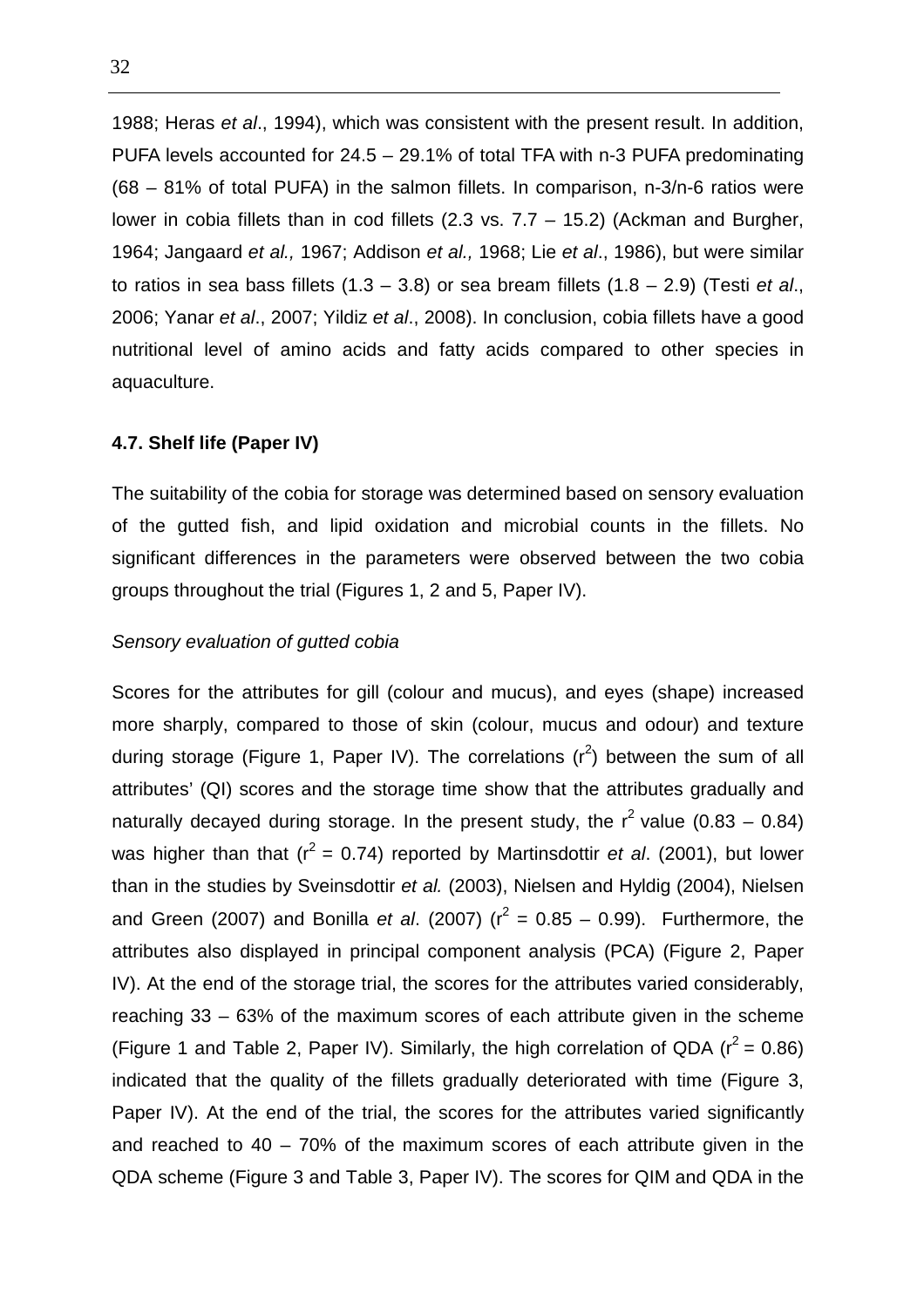present study were low and fluctuated, possibly due to confusion about attributes, individual differences in the use of the scale, or in precision (Næs et al., 1994). In Figure 4 (Paper IV), the QI scores given by the panellists differ from individual to individual. The variation in QI scores given by individual panellists was lowest at days 3 and 15, but highest at day 7 of storage in ice, which was probably due to clearer quality attributes at the beginning and at the end of the storage trial.

#### Lipid oxidation of cobia fillets

Seafood, and in particular fatty fish, which have high levels of unsaturated fatty acids, is sensitive to oxidation during storage, especially in iced storage. Therefore, lipid oxidation is considered to be one of the most important factors responsible for deterioration in the quality of fish during storage. It is well known that the initiation of lipid oxidation probably involves nonenzymatic and enzymatic reactions and that unsaturated fatty acids are more susceptible to oxidation than SFA due to the lower activation energy in the initiation of free radical formation for triplet oxygen autooxidation (Holman and Elmer, 1947; Lea, 1952). The development of lipid oxidation depends on several factors such as storage period, temperature, the presence of inhibitors or catalysts, the availability of oxygen and the amount of unsaturated fatty acids (Maclean and Castell, 1964; Castell et al., 1966; Castell and Bishop, 1969; Aubourg and Medina, 1999; Erickson, 2002). The fatty acid composition in the fillets of the two cobia groups was similar, which might explain the absence of significant differences in development of rancidity between them. TBARS values of both fillet groups rapidly increased from day 5 to day 10 (7 – 17 nmol  $q^{-1}$  fillet), but followed a slight decline from day 10 to day 15 (16 nmol  $q^{-1}$  fillet). The reduction in TBARS values at day 15 was probably due to a deficiency of substrate e.g. free fatty acids. According to Nunes et al. (1992), the acceptable limit of lipid oxidation for fish stored in ice is 70 – 110 nmol TBARS  $q^{-1}$  flesh (equivalent to 5 – 8 mg of malondialdehyde  $kq^{-1}$  flesh). The TBARS values in the present study were low compared to the recommended limit.

### Microbial counts in cobia fillets

According to The International Commission on Microbiological Specifications for Food (ICMSF), the acceptable limit for total aerobic plate count (APC) of iced-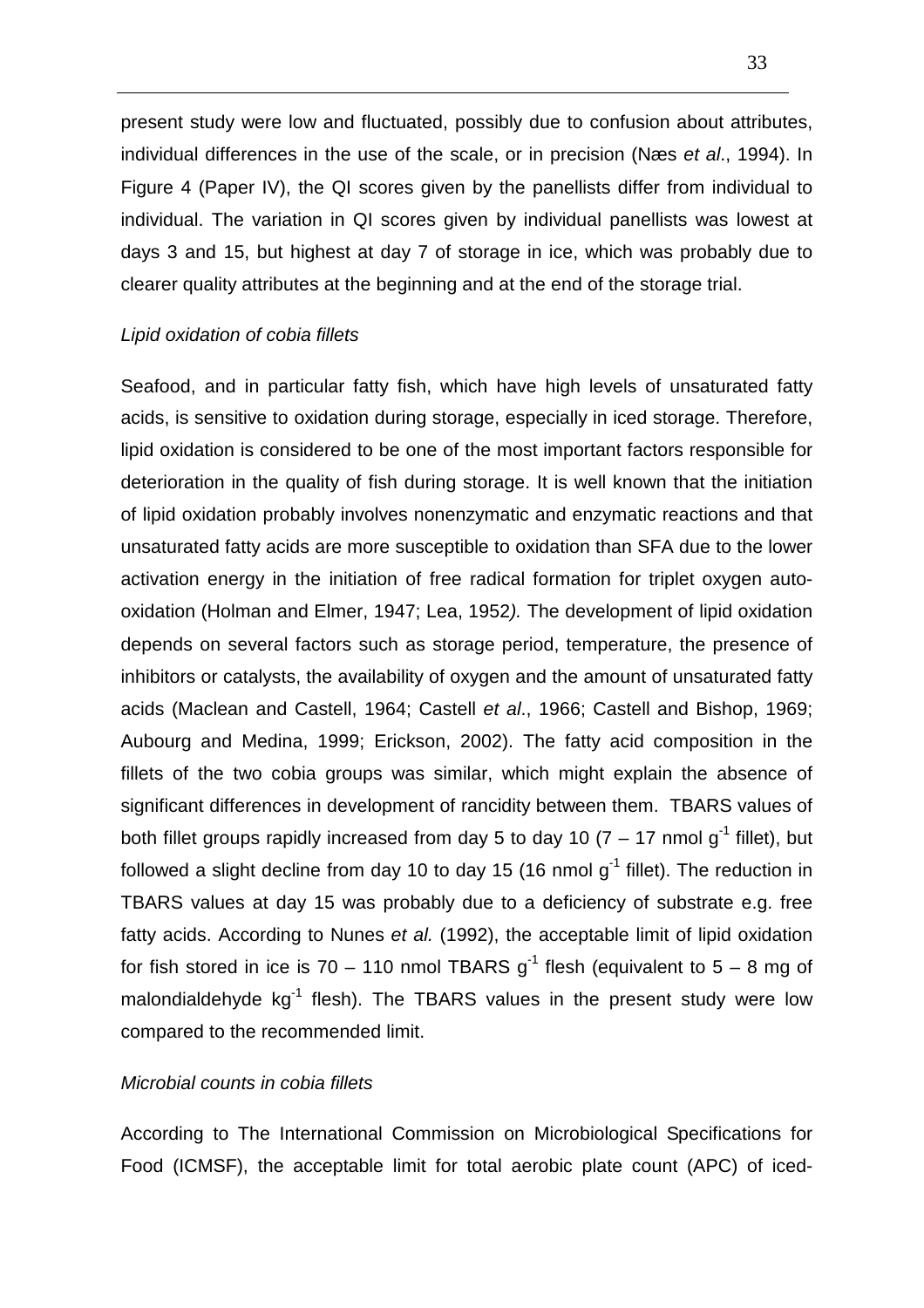storage product is 10<sup>7</sup> cfu g<sup>-1</sup> wet weight (ICMSF, 1978). No significant increase in microbial growth was observed in either cobia group during storage. The aerobic plate counts increased slowly from day 5 to day 10 (0.25x10<sup>4</sup> – 1.68x10<sup>4</sup> cfu g<sup>-1</sup>) and increased sharply from day 10 to day 15 (from 1.68X10<sup>4</sup> to 9.55x10<sup>4</sup> – 14.47 $x$ 10<sup>4</sup> cfu g<sup>-1)</sup>. However, the values still satisfied the ICMSF recommendation.

Based on the above results from QIM and QDA for the gutted cobia, and for lipid oxidation and microbial counts of the fillet, the quality of the cobia was probably acceptable after 15 days of storage in ice.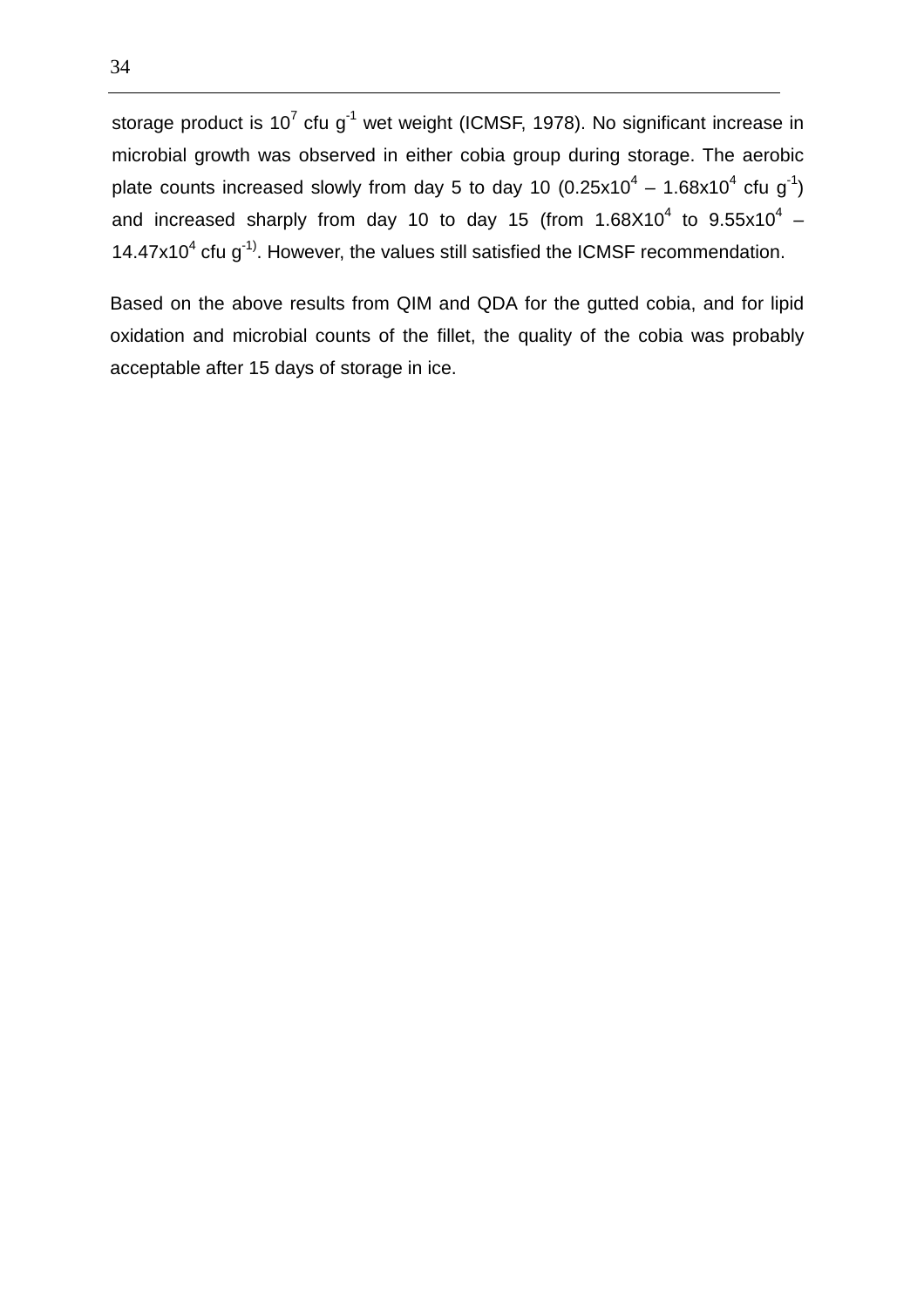# **5. GENERAL CONCLUSION**

### 5.1. Silage production

- At the ambient temperature (30  $\pm$  2 °C), the quality of all silages, except for cooked crab and mixed cooked silages was acceptable after up to 60 days of storage. Uncooked materials seemed to be more suitable for making silage than cooked materials.
- Crab had a lower level of crude protein than fish (8.5% vs. 16.2%), but a higher level of ash (9.6% vs. 3.6%). The composition of silages was almost the same as their respective raw materials; therefore there were significant differences between different raw material-based silages and between uncooked and cooked treatments.
- The high level of ash in crab required the addition of high levels of formic acid in the crab-related silages.
- No significant differences in composition of silages were found between treatments with or without antioxidant during storage, except for TBARS values in fish silage. It is probably not necessary to add antioxidants to silages made from material with a low lipid content.

# 5.2. Diets

- High levels of formic acid in crab-related silage probably reduced the appetite of the fish; fish fed raw-based or fish-silage-based diets had similar appetites.
- Cooked moist diets were more stable than fresh moist diets; however cobia had more appetite for fresh moist diets than cooked moist diets. Since cobia are carnivores, fresh moist diets are more similar to their original food. In general, fresh moist diets are simpler to produce, but more difficult to control in the aquaculture environment and may transfer disease infection from nature to farms.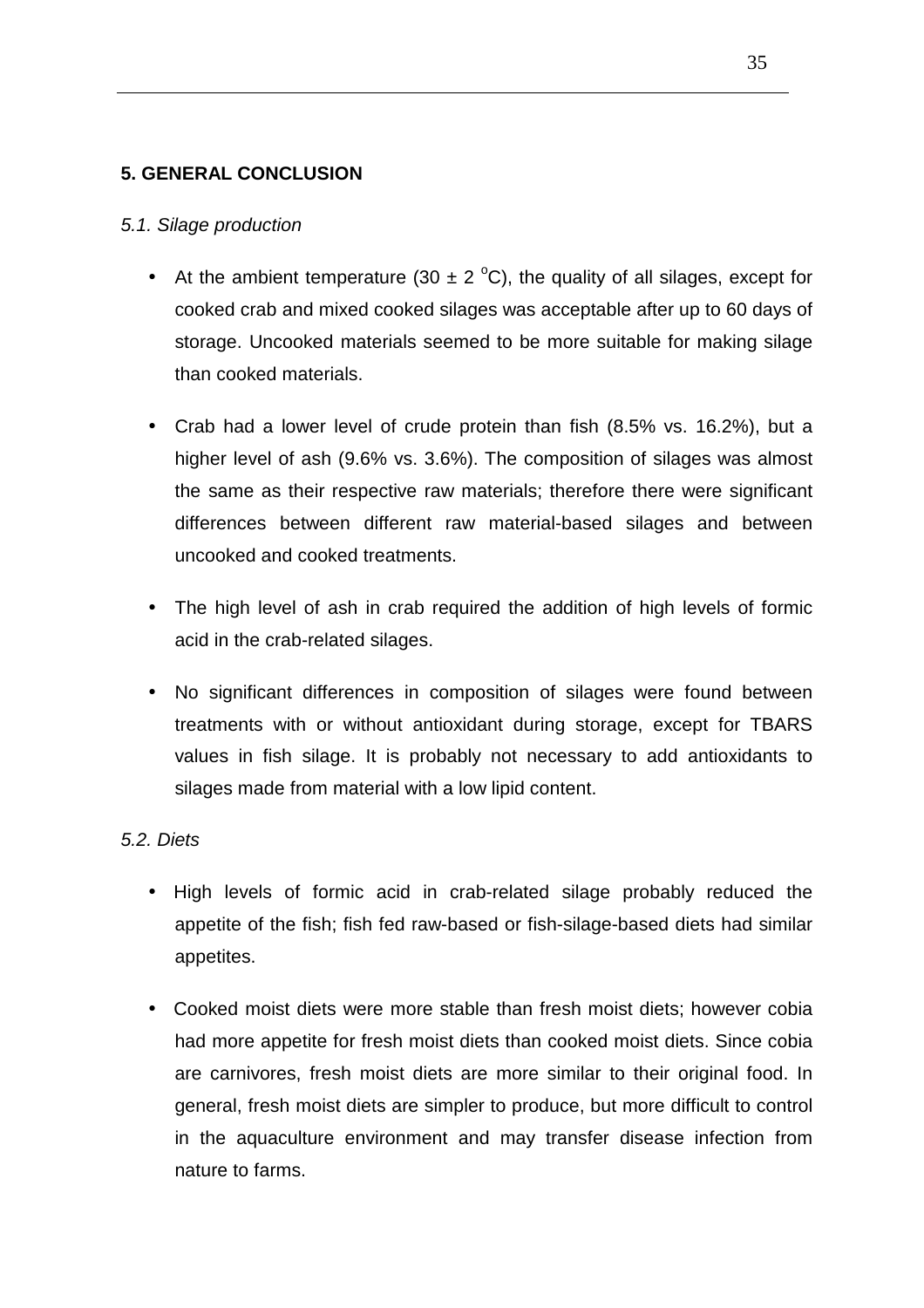# 5.3. Mortality

• Mortality was 0 – 10% in fish fed raw- or silage-based diets in all experiments, whereas mortality was very high in fish fed crab-related silagebased diets. Mortality was twice as high in fish fed CSD than in fish fed MSD (62 vs. 30%), and the level of crab silage in CSD was double that in MSD. Fish fed CSD and MSD jumped and swam continuously before they died and damage was observed in their livers. The high formic acid level in the crab silage was possibly related to high mortality.

# 5.4. Digestion, feed utilisation and growth

- The ADC values, feed efficiency and weight gain were significantly lower in fish fed crab-related silage-based diets than in fish fed fish-silage-based diets or raw-based diets. Therefore acid-crab silage should not be used in aquafeed for cobia.
- A significantly different growth rate was observed in fish fed raw fish-based or fish-silage-based diets in study II (p<0.05), even though no significant differences in ADC and feed FCR were found between the two groups (p>0.05). It can be concluded that fish silage can be used as a protein source for cobia diets, but that the proportion added to a diet needs more study.

# 5.5. Plasma and liver free amino acid response

- The significantly lower levels of most FAA in livers at 48 h post-feeding in fish fed 26%- or 39%-fish-silage-based diets than in fish fed 0%- or 13% fish-silage-based diets were probably related to faster protein digestibility in the diets containing higher levels of fish silage.
- There was a significantly higher concentration of most free EAA in plasma at 6 and 12 h, but lower levels at 48 h post-feeding in fish fed fish-silage-based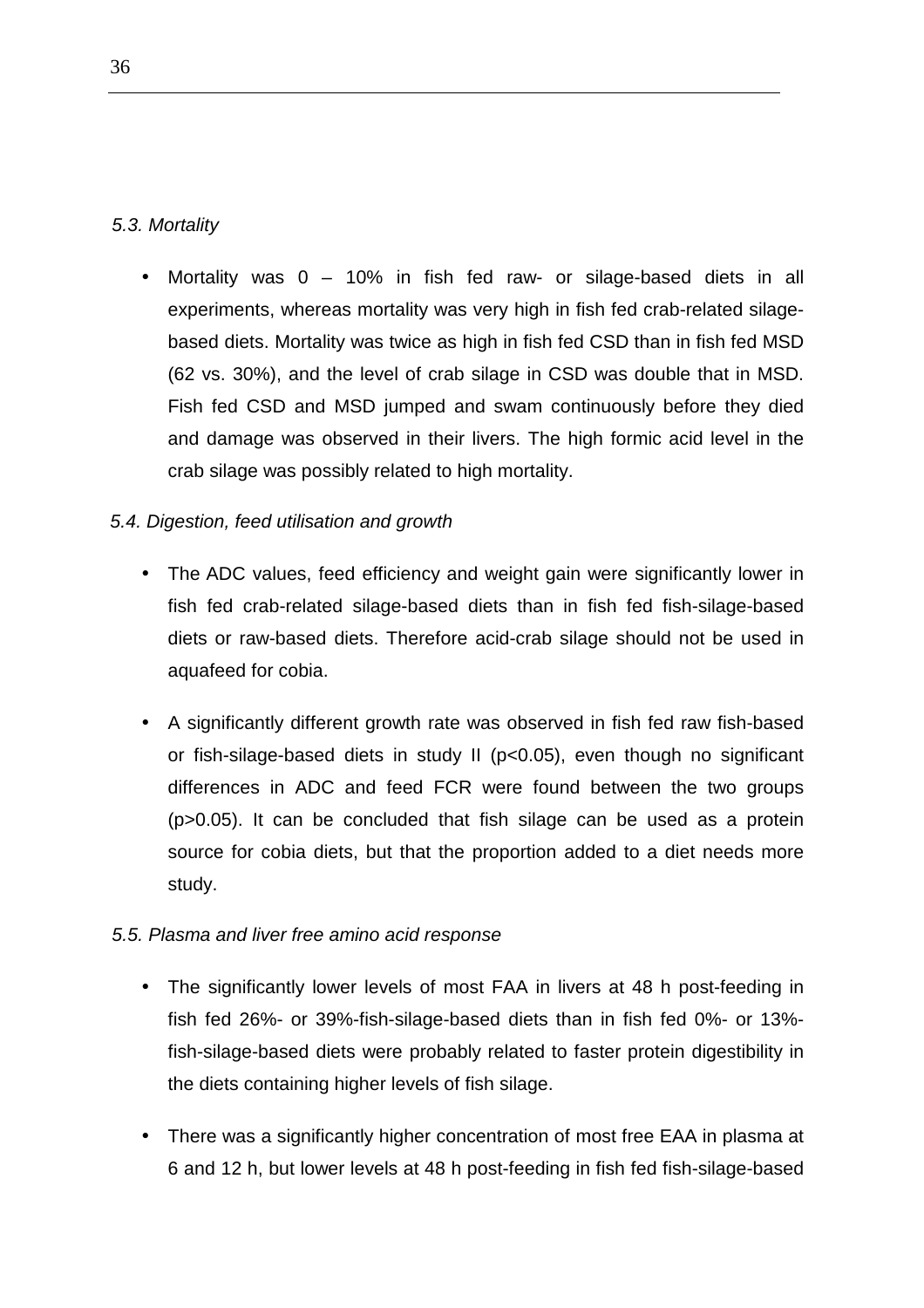diets than in fish fed raw-fish-based diets. This may result in an imbalance of amino acid concentrations for subsequent protein synthesis and eventually might affect the growth rate.

### 5.6. Fillet quality response

- No significant differences in nutritional composition were found between fillets of cobia fed diets with or without fish silage for three months.
- Cobia fillets had a high nutritional composition compared to other aquaculture species. Cobia fillets contained a balance of amino acids (EAA/NEAA = 1) and fatty acid groups, of which PUFA accounted for 30% of total TFA with high levels of  $n-3$  PUFA ( $n-3/n-6 = 2.3$ ).

### 5.7. Shelf life

• No significant differences in shelf life were reported between cobia fed diets with or without fish silage.

The scores for most attributes were low compared to the maximum values given in the QIM and QDA schemes, and the TBARS values and microbial counts were below acceptable limits in the cobia fillets at the end of storage. Therefore, the quality of the cobia was probably acceptable after 15 days of storage in ice.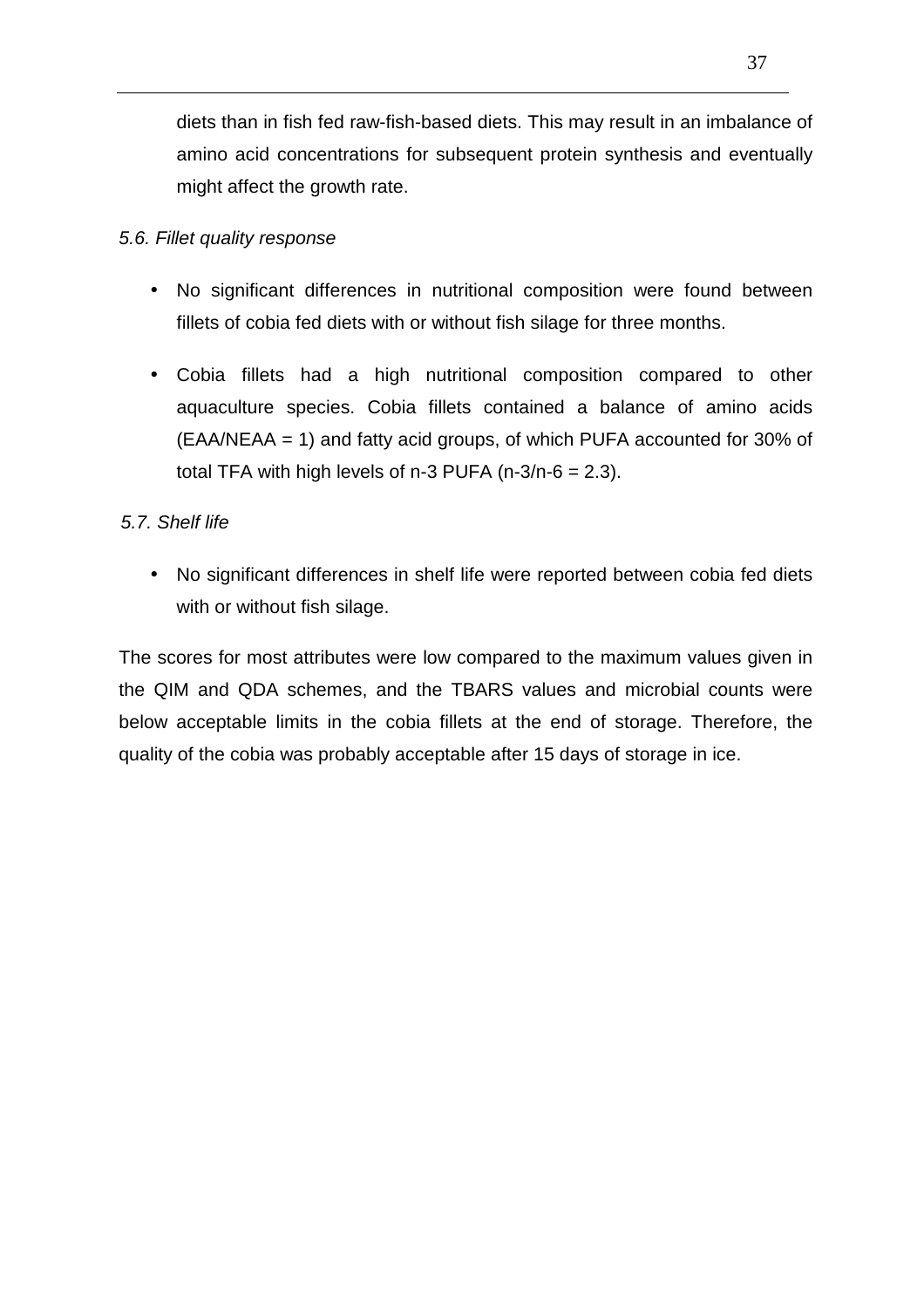### **6. FUTURE PERSPECTIVES**

- Instead of using high levels of formic acid for crab or mixed fish/crab silage, other acids or molasses or lactic acid bacteria could be used to produce fermented silage.
- In order to use fish silage as an ingredient for cobia feed, the proportion added and the ratios of partially autolysed protein in the diets should be further tested to find the optimum EAA balance that will fulfill both metabolism and growth demands under different environmental conditions and at different life stages.
- The low scores for most shelf life attributes compared to the maximum values given in the QIM and QDA schemes by the end of the trial, were probably due to the short period of storage. Consequently, the shelf life of the cobia was not determined exactly in the present study, but it is at least 15 days. Further studies are needed in order to estimate the shelf life of cobia more accurately.

More studies are also needed to document the fillet yield and processing quality of cobia in relation to texture, fillet gaping, drip loss and colour, and how these characteristics are influenced by other feeding regimes, pre-slaughter stress and starvation.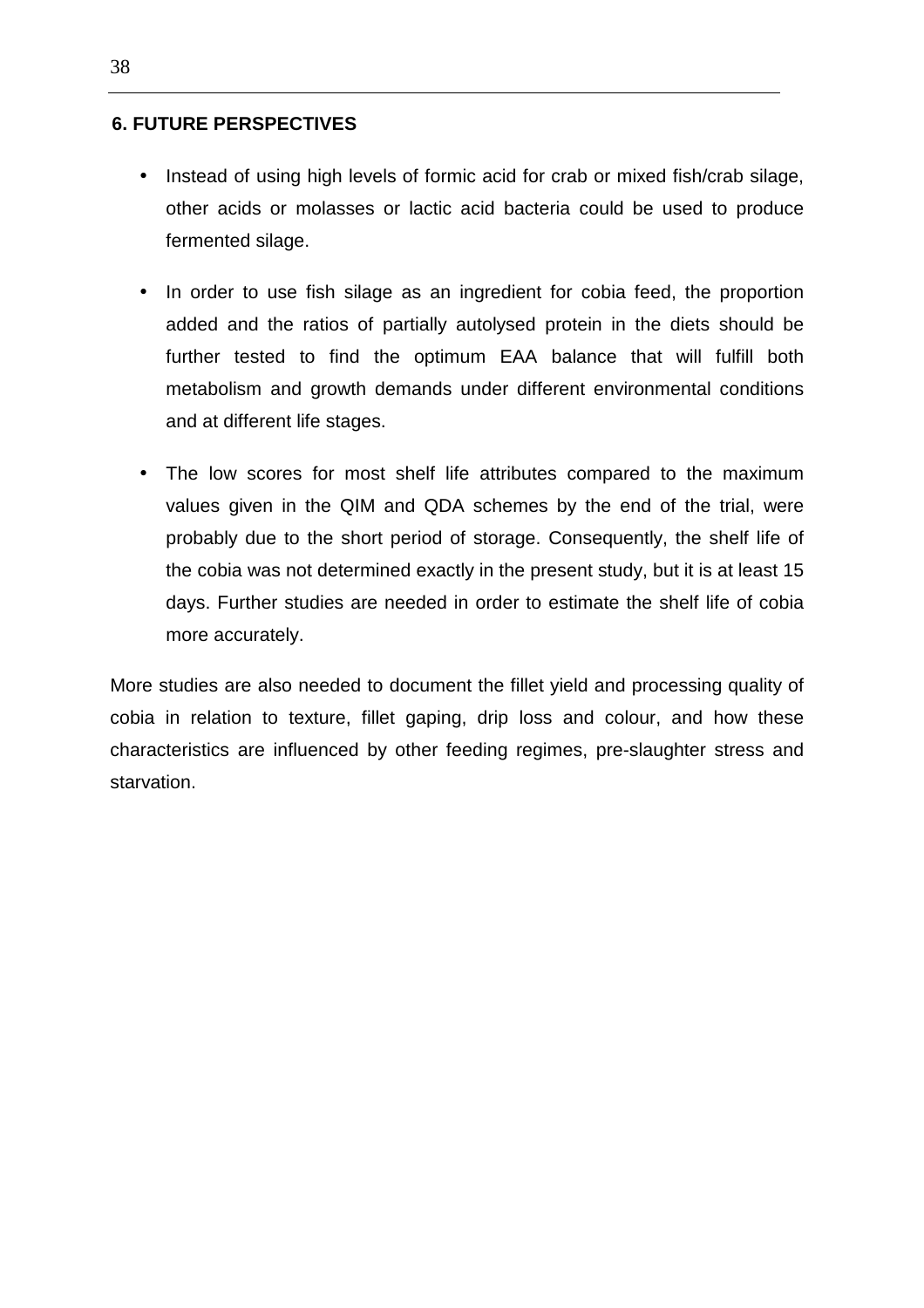#### **REFERENCES**

- Ackman, R.G. & Burgher, R.D. (1964). Cod flesh: Component fatty acids as determined by gas-liquid chromatography. J. Fish. Res. Board Can., **21**, 367 – 371.
- Addison, R.F., Ackman, R.G. & Hinglev, J. (1968). Distribution of fatty acids in cod flesh lipids. J. Fish. Res. Board Can., **25**, 2083 – 2090.
- Ali, M.Z., Gheyasuddin, S., Zaher, M., Hossain, M.A. & Islam, M.N. (1994). Evaluation of fish silage prepared from under-utilised marine fishes as protein sources in the diet of major carp (Cirrhinus mrigala). J.Aqua. Trop., **9**, 247 – 254.
- Ames, G.R. & Ward, A.R. (1995). Problems of utilizing shrimp by-catch in the tropics. Trop. Sci., **35,** 411 – 417.
- Andrade, A., Nunes, M.L. & Batista, I. (1997). Freshness quality grading of small pelagic species by sensory analysis. In: Methods to determine the freshness of fish in research and industry. Proceedings of the Final Meeting of the Concerted Action Evaluation of Fish Freshness. (ed. by G. Olafsdóttir, J. Luten, P. Dalgaard, M. Careche, E. Verrez-Bagnis, E. Martinsdótirr, and K. Heia).International Institute of Refrigeration, Paris. pp. 333 – 338.
- Anglesea, J.D. & Jackson, A.J. (1985). Thiaminase activity in fish silage and moist fish feed. Anim. Feed Sci. Technol. **13**, 39 – 46.
- Aoki, H., Akimoto, A. & Watanabe, T. (2001). Periodical changes of plasma free amino acid levels and feed digesta in yellowtail after feeding non-fishmeal diets with or without supplemental crystalline amino acids. Fish. Sci., **67**, 614 – 618.
- Arason, S., Thoroddsson, G. & Valdimarsson, G. (1990). The production of silage from waste and industrial fish: The Icelandic experience. International Byproduct Conference. April 1990, Anchorage, Alaska, pp. 79 – 85.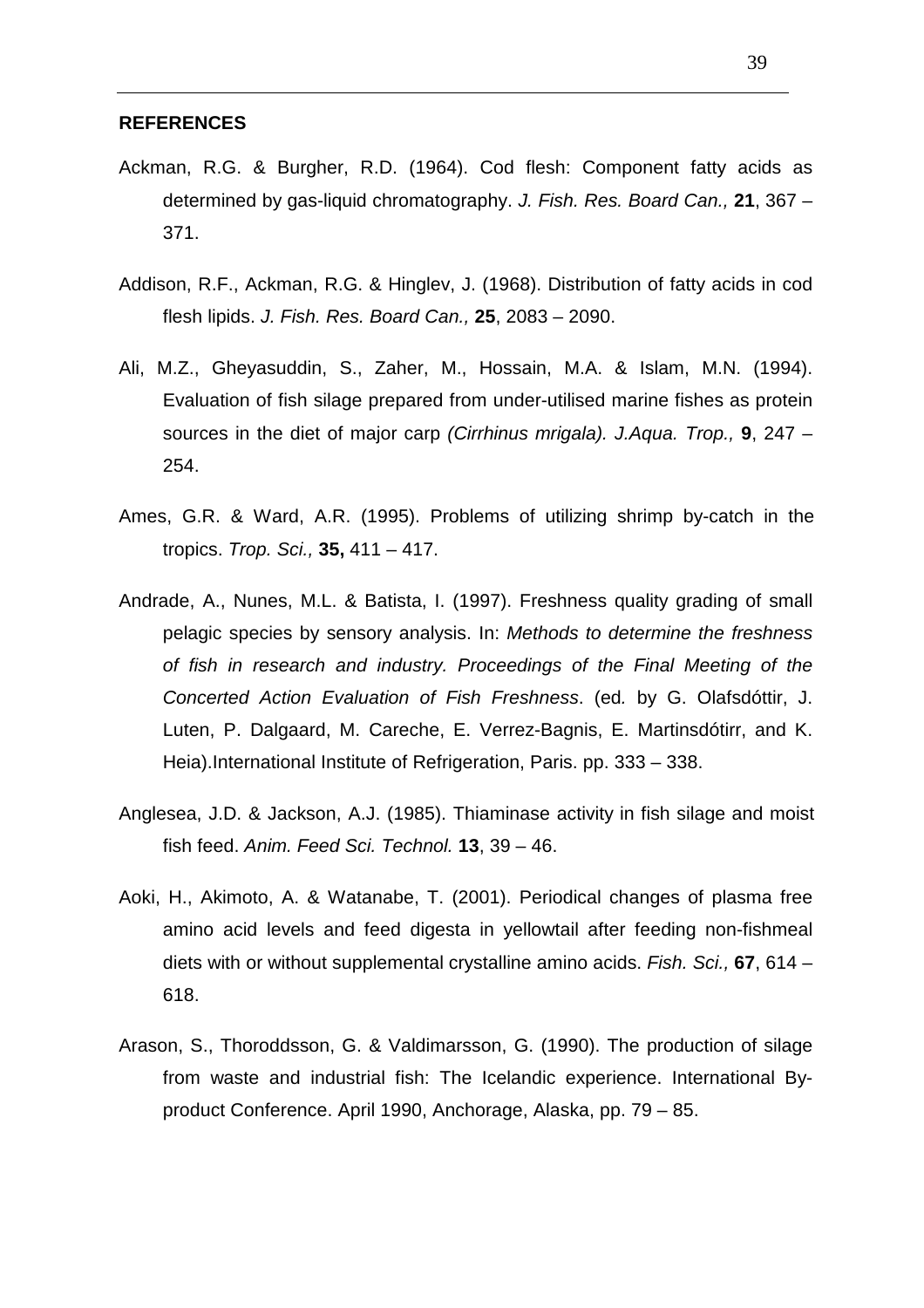- Archer, M., Watson, R. & Denton, J.W. (2001). Fish waste production in the United Kingdom – The quantities produced and opportunities for better utilisation. Seafish Report No. SR537. Sea Fish Industry Authority – Seafish Technol.
- Arendt, M.D., Olney, J.E. & Lucy, J.A. (2001). Stomach contents of juvenile cobia, Rachycentron canadum, lower Chesapeake Bay. Fish Bull., **99,** 665 – 670.
- Ariyani, F. & Buckle, K.A. (1991). Ensiling of prawn heads. J. Asian Food, **6**(2), 58 63.
- Arruda, L.F.D., Borghesi, R. & Oetterer, M. (2007). Use of fish waste as silage: a review. Braz. Arch. Biol. Technol., **50**(5), 879 – 886.
- Asgard, T. & Austreng, E. (1981). Fish silage for salmonids; a cheap way of utilizing waste as feed. Feed Stuffs, **53**(27), 22 – 24.
- Aubourg, S.P. & Medina, I. (1999). Influence of storage time and temperature on lipid deterioration during cod (Gadus morhua) and haddock (Melanogrammus aeglefinus) frozen storage. J. Sci. Food Agric., **79**, 1943 – 1948.
- Austreng, E. & Asgard, T. (1986). Fish silage and its use. In: E. Grimaldi and H. Rosenthal (Editor), Trend and Problems in Aquaculture Development. Proc. 2<sup>nd</sup> Int. Conf. on Aquafarming 'Aquaculture 84', Verona, Italy, October 1984.
- Austreng, E. (1978). Digestibility determination in fish using chromic oxide marking and analysis of contents from different segments of the gastrointestinal tract. Aquaculture, **13**, 265 – 272.
- Backhoff, H.P. (1976). Some chemical changes in fish silage. J. Food Technol., **11**, 353 – 363.
- Barbosa, A. & Vaz-Pires, P. (2004). Quality index (QIM): development of a sensorial scheme for common octopus (Octopus vulgaris). Food Contr., **15**,  $161 - 168.$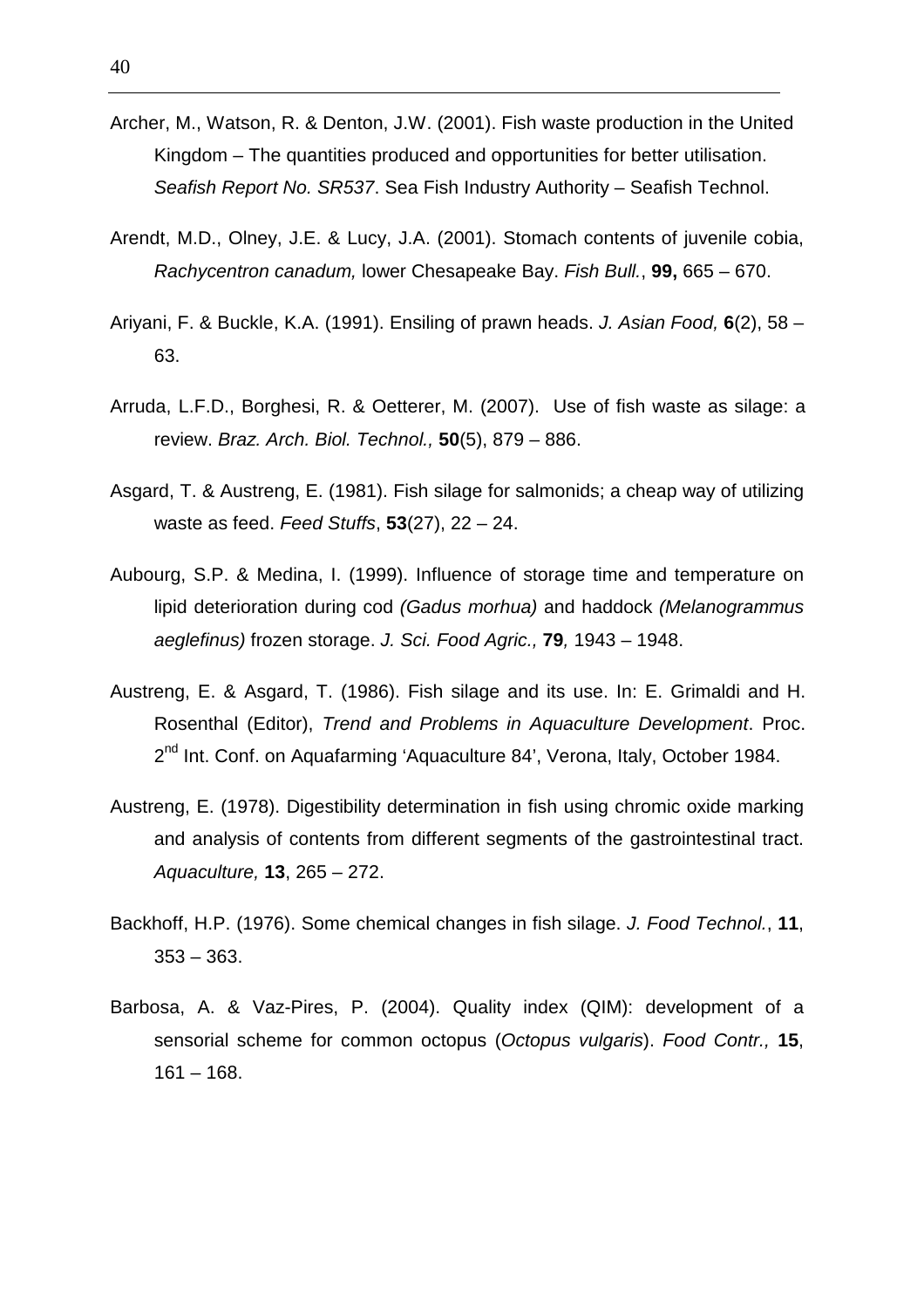- Batista, I. (1986). Fish silage: Preparation and uses. Nutrition in Marine Aquaculture Training Session, Lisbon, 20 – 30 October 1986. Fisheries and Aquaculture Department. FAO.
- Bechmann, I.E., Jensen, H.S., Boknaes, N., Warm, K. & Nielsen, J. (1998). Prediction of chemical, physical and sensory data from process parameters for frozen cod using multivariate analysis. J. Sci. Food Agric., **78**, 329 – 336.
- Bechtel, P.J. (2006). By-product from seafood processing for aquaculture and animal feeds. In: Maximising the Value of Marine By-products (F. Shahidi ed.) pp. 435 – 449. Woodhead Publishing Limited. ISBN 1 84569 013 3.
- Benetti, D.D., Orhun, M.R., Sardenberg, B., Hanlon, B.O., Welch, A., Hoenig, R., Zink, I., Rivera, J.A., Denlinger, B., Bacoat, D., Palmer, K. & Cavalin F. (2008a). Advances in hatchery and grow-out technology of cobia Rachycentron canadum (Linnaeus). Aquac. Res., **39**, 701-711.
- Benetti, D.D., Sardenberg, B., Welch, A., Hoenig, R., Orhun, M.R. & Zink, I. (2008b). Intensive larval husbandry and fingerling production of cobia Rachycentron canadum. Aquaculture, **281**, 22 – 27.
- Bertullo, E. (1992). Fish silage in the artisanal fishery. Papers presented at the second experts' consultation on fisheries products technology in Latin America, Montevideo, 11-15 December 1989. FAO, Rome, Italy No. 441, suppl. pp. 18 – 42.
- Bonilla, A.C. (2004). Development of a Quality Index Method (QIM) scheme for fresh cod (Gadus morhua) fillets and consumer acceptance of different cod products. Final project 2004. UNU Fisheries Training Programmer.
- Bonilla, A.C., Sveinsdottir, K. & Martinsdottir, E. (2007). Development of Quality Index Method (QIM) scheme for fresh cod (Gadus morhua) fillets and application in shelf life study. Food Contr., **18**, 352 – 358.
- Borghesi, R., Portz, L., Oetterer, M. & Cyrino, J.E.P. (2008). Apparent digestibility coefficient of protein and amino acids of acid, biological and enzymatic silage for Nile tilapia (Oreochromis niloticus). Aquac. Nutr., **14**, 242 – 248.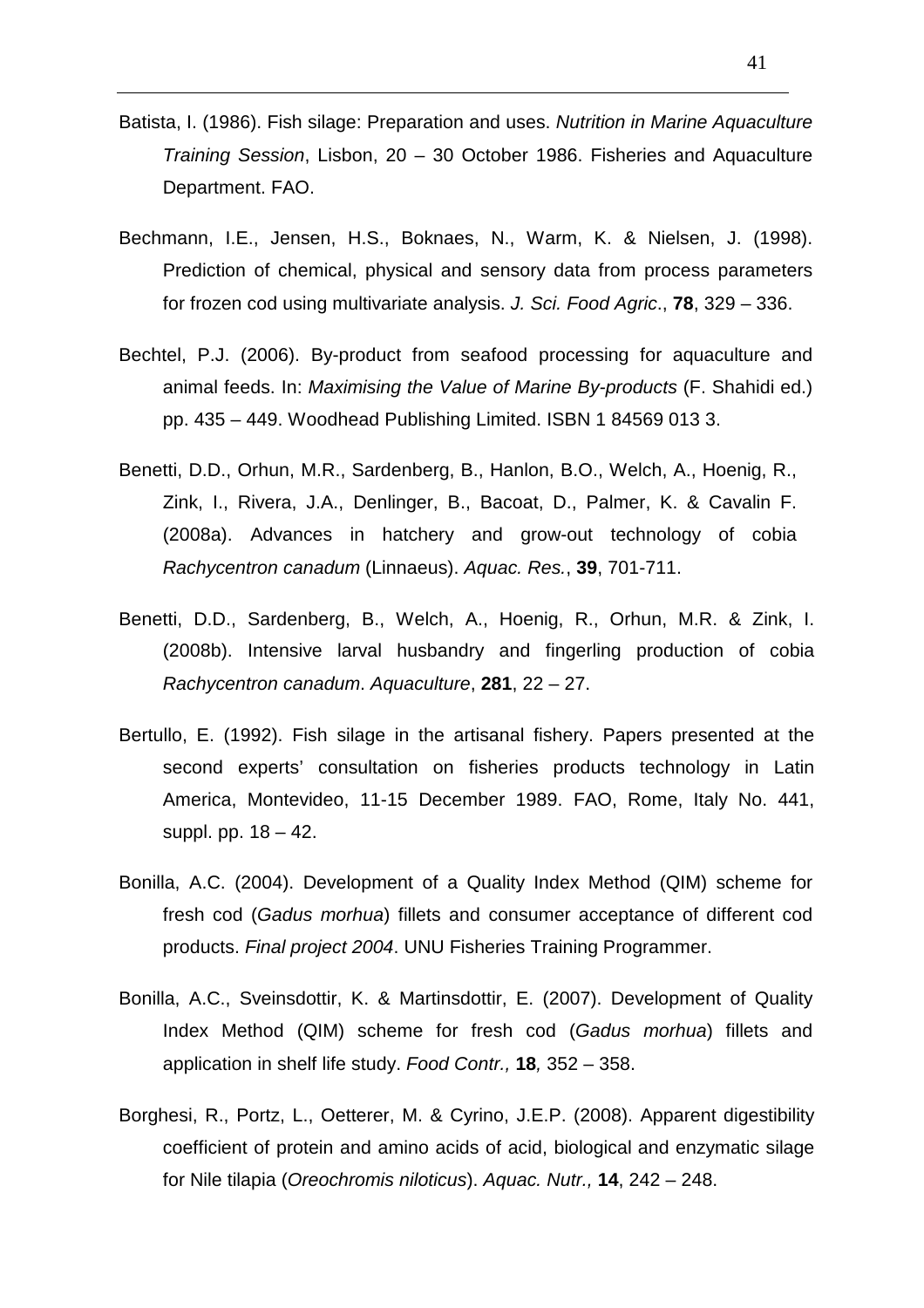- Bremner, H.A. (1985). A convenient, easy to use system for estimating the quality of chilled seafood. Fish Process. Bull., **7**, 59 – 70.
- Buttkus, H. & Bose, R.J. (1972). Amine malonaldehyde condensation products and their relative colour contribution in the TBA test. J. Am. Oil Chem. Soc. **49**, 440 – 443.
- Carbonell, I., Duran, L., Izquierdo, L. & Costell, E. (2003). Texture of cultured gilthead sea bream (Sparus aurata): instrumental and sensory measurement. J. Texture Stud., **34**, 203 – 217.
- Castell, C.H. & Bishop, D.M. (1969). Effect of hematin compounds on the development of rancidity in muscle of cod, flounder, scallops and lobster. J. Fish. Res. Board Can., **26**, 2299 – 2309.
- Castell, C.H., Moore, B.A., Jangaard, P.M. & Neal, W.G. (1966). Oxidation rancidity in frozen stored cod fillets. J. Fish. Res. Board Can., **23**, 1385 – 1401.
- Chou, R.L., Her, B.Y., Su, M.S., Hwang, G., Wu, Y.H. & Chen, H.Y. (2004). Substituting fish meal with soybean meal in diets of juvenile cobia (Rachycentron canadum). Aquaculture, **229**, 325 – 333.
- Chou, R.L., Su, M.S. & Chen, H.Y. (2001) Optimal dietary protein and lipid levels for juvenile cobia (Rachycentron canadum). Aquaculture, **193**, 81 – 89.
- Coloso, R.M., Tiro L.B. & Benitez, L.V. (1992). Requirement for tryptophan by milkfish (Chanos chanos Forsskal) juveniles. Fish Physiol. Biochem., **10**(1), 35  $-41.$
- Coloso, R.M., Murillo-Gurrea, D.P., Borlongan, I.G. & Catacutan, M.R. (2004). Tryptophan requirement of juvenile Asian sea bass Lates calcarifer. J. Appl. Ichthyol., **20**, 43 – 47.
- Cortamira, N.O., Seve, B., Lebreton, Y. & Ganier P. (1991). Effect of dietary tryptophan on muscle, liver and whole-body protein synthesis in weaned piglet: relationship to plasma insulin. Br. J. Nutr., **66**, 423 – 435.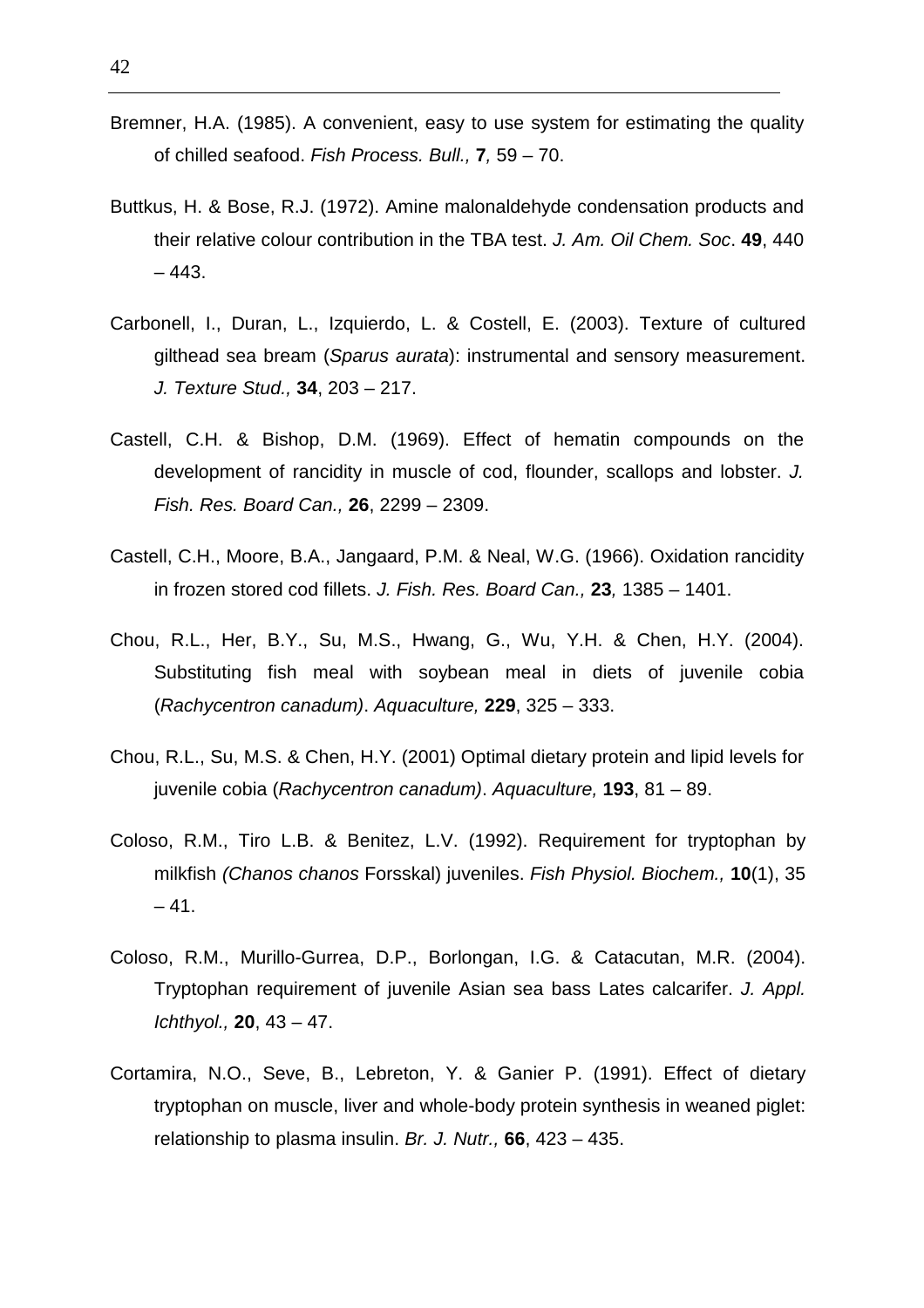- Cowey, C.B. & Walton, M.J. (1988). Study of the uptake of  $(^{14}C)$  amino acids derived from both dietary  $(^{14}C)$  protein and dietary  $(^{14}C)$  amino acids by rainbow trout, Salmo gairdneri R. J. Fish Biol., **33**, 294 – 305.
- Cowey, C.B. & Walton, M.J. (1989). Intermediary metabolism. In: Halver, J.E. \_Ed., Fish Nutrition. Academic Press, San Diego, pp. 259 – 329.
- Cowey, C.B., Knox, D., Walton, M.J. & Adron, J.W. (1977). The regulation of gluconeogenesis by diet and insulin in rainbow trout (Salmo gairdneri). Br. J. Nutr. **38**, 463 – 470.
- Craig, S.R., Schwarz, M.H. & McLean, E. (2006). Juvenile cobia (Rachycentron canadum) can utilize a wide range of protein and lipid levels without impacts on production characteristics. Aquaculture, **261**, 384 – 391.
- Crampton, V., Bromage, N. & Watret, R. (1982). Moist feeds for salmon. Fish Farmer, **5**(8), pp. 11.
- Dabrowska, H. (1984). Effect of dietary proteins on the free amino acid content in rainbow trout (Salmo gairdneri Rich.) muscles. Comp. Biochem. Physiol. A, **77**,  $553 - 556$ .
- Dabrowski, K. & Dabrowska, H. (1981). Digestion of protein by rainbow trout (Salmo gairdneri Rich.) and also absorption of amino acids within the alimentary tract. Comp. Biochem. Physiol., A, **69**, 99 – 11.
- Dabrowski, K. (1982). Postprandial distribution of free amino acids between plasma and erythrocytes of common carp (Cyprinus carpio L.). Comp. Biochem. Physiol. A, **72**, 753 – 763.
- Daniel, D., Benetti, D.D., Sardenberg, B., Welch, A., Hoenig, R., Orhun, M.R., Zink, I. (2008). Intensive larval husbandry and fingerling production of cobia Rachycentron canadum. Aquaculture, **281**, 22 – 27.
- Darracott, A. (1977). Availability, morphometrics, feeding and breeding activity in a multi-species, demersal fish stock of the western Indian Ocean. J. Fish. Biol., **10**(1),  $1 - 16$ .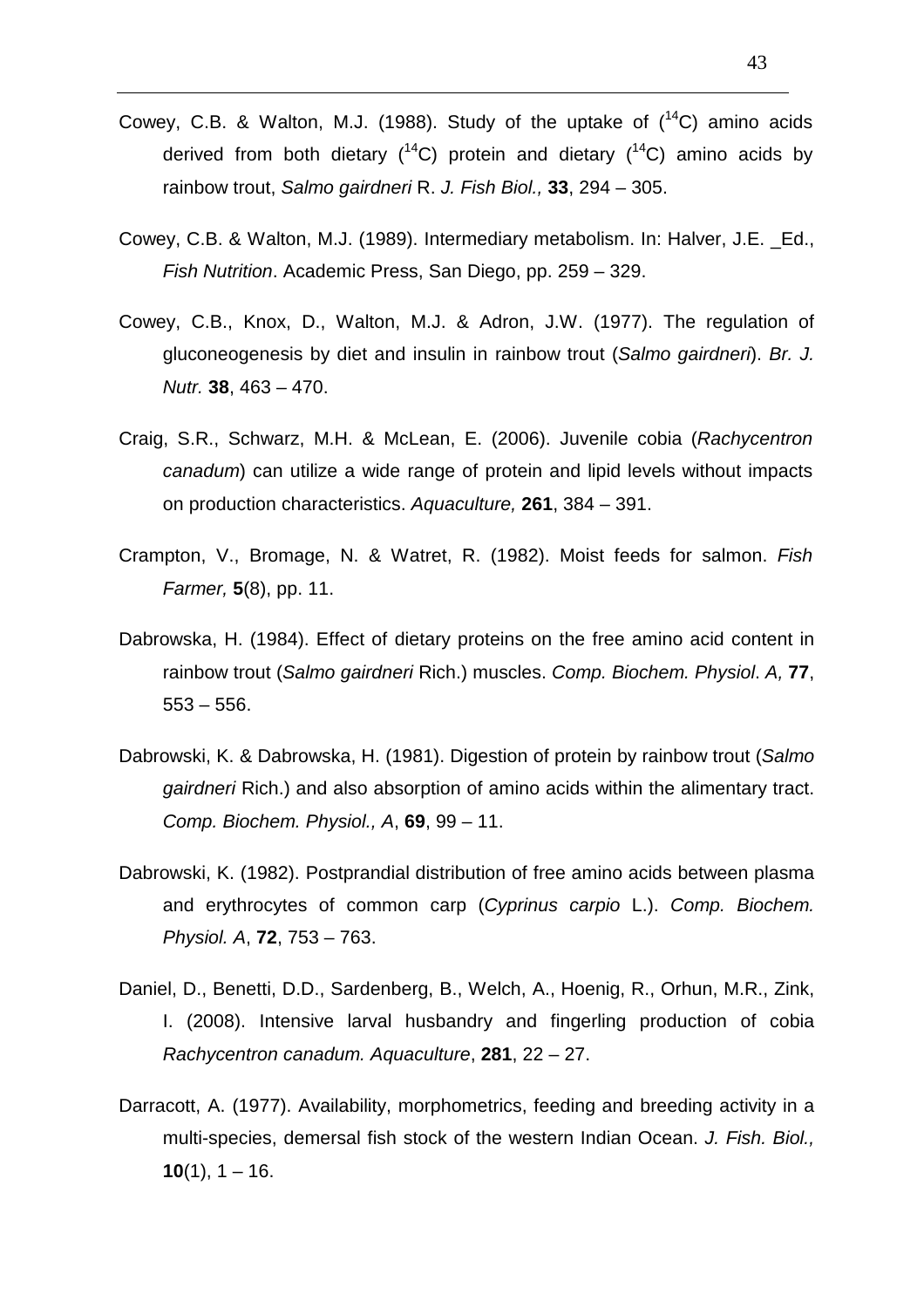- Dumas, J., Barriere, L., Blanc, D., Godard, J. & Kaushik, S.J. (1991). Reconditioning of Atlantic salmon (Salmo salar) kelts with silage-based diets: growth and reproductive performance. Aquaculture, **96,** 43 – 56.
- Duncan, D. B. (1955). Multiple range and multiple F-tests. Biometrics, **11**, 1 42.
- Durairaj, S., Santhanaraj, T., Sultan, K.M. & Dorai Rajah, K.A.P.A. (1976). Utilization of trash fish. Fish ensilage - some aspects of processing and storage. I. In Process. Symp. Fish Process. Ind., pp. 81. Mysore, India: Centr. Food Technol. Res. Inst.
- Edwards, P., Le, A.T. & Allan, G.L. (2004). A survey of marine trash fish and fish meal as aquaculture feed ingredients in Vietnam. Australian Centre for International Agricultural Research. ACIAR Working Paper No. 57.
- EEC (1976). Council Regulation No. 103/76 freshness ratings. Off. J. Eur. Communities No. L20.
- Erkan, N. & Ozden, O. (2008). Quality assessment of whole and gutted sardines (Sardina pilchardus) stored in ice. Int. J. Food Sci. Technol., **43**, 1549 – 1559.
- Erickson, M.C. (2002). Lipid oxidation of muscle food. In: C. C. Akoh & D. B. Min (Eds.), Food Lipids - Chemistry, nutrition, and biotechnology. New York, Basel: Marcel Dekker. pp. 365-411.
- Espe, M., Raa, J. & Njaa, L.R. (1989). Nutritional value of stored fish silage as a protein source for young rats. J. Sci. Food Agric., **49**, 259 – 270.
- Espe, M., Haaland, H. & Njaa, L.R. (1990). Digestibility and utilization in young growing rats given saithe offal silage stored for different length of time as the sole protein source. Fisk. Dir. Skr., Ser. Emæring, **3**(1), 37 – 42.
- Espe, M. & Njaa, L.R. (1991). Growth and chemical composition of Atlantic salmon (Salmo salar) given a fishmeal diet or a corresponding free amino acid diet. Fisk.Dir. Skr. Ser. Ernæring, **4**(2), 103 – 110.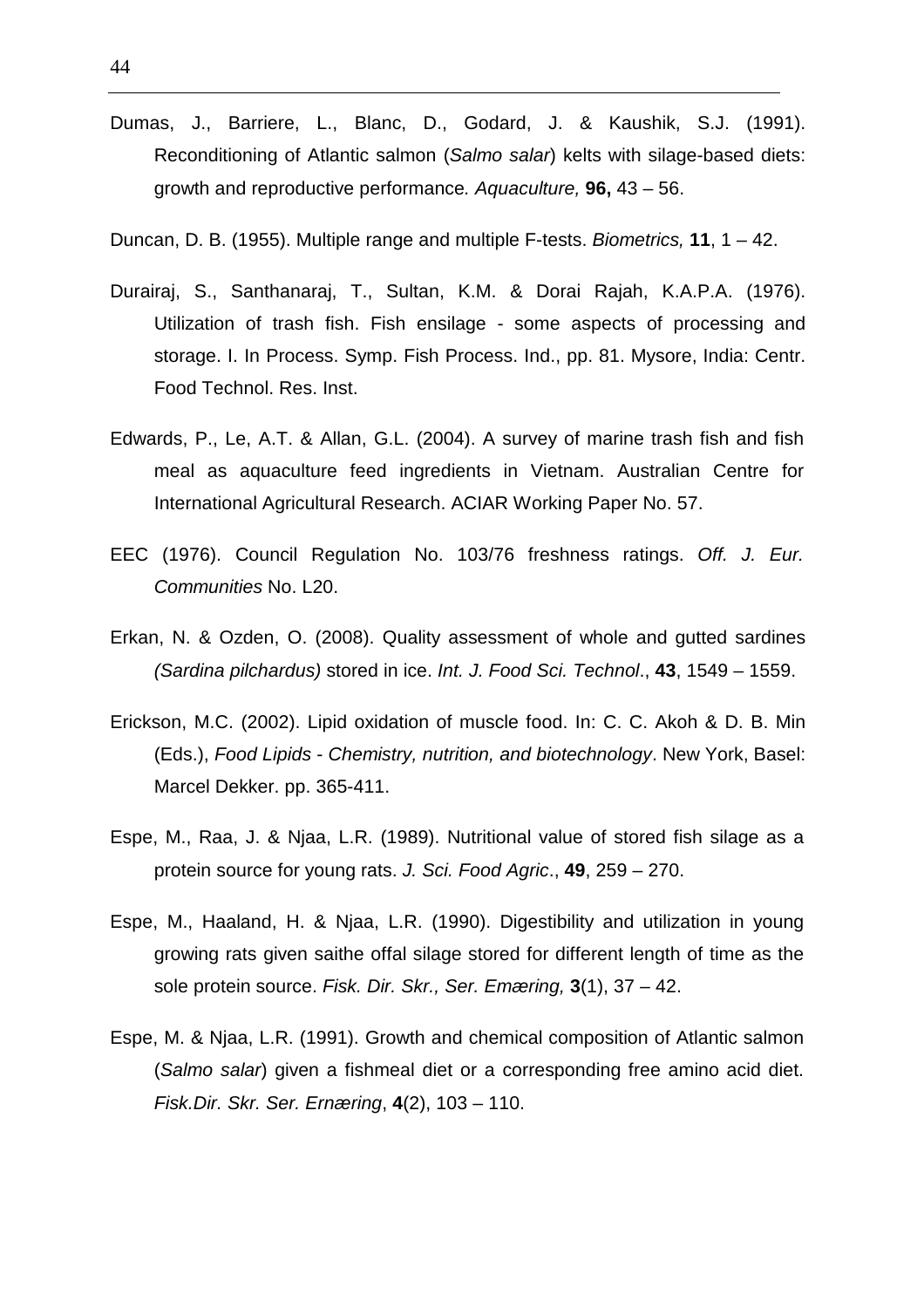- Espe, M. & Haaland, H. (1992). The protein value of fish silage prepared from capelin stored under different conditions before ensiling. Effect of storing the silages for one year. Fisk. Dir. Skr., Ser. Emæring, **5**(1), 37 – 44.
- Espe, M., Haaland, H. & Njaa, L.R. (1992). Autolysed fish silage as a feed ingredient for Atlantic salmon (Salmo salar). Comp. Biochem. Physiol., **103**A (2), 369 – 372.
- Espe, M., Lied, E. & Torrissen, K.R. (1993). Changes in plasma and muscle free amino acids in Atlantic salmon (Salmo salar) during absorption of diets containing different amount of hydrolyzed cod muscle protein. Comp. Biochem. Physiol., **105**A(3), 555 – 562.
- Espe, M. & Lied, E. (1994). Do Atlantic salmon (Salmo salar) utilize mixture of free amino acids to the same extent as intact protein sources for muscle protein synthesis? Comp. Biochem. Physiol., **107A**(1), 249 – 254.
- Espe, M. & Lied, E. (1999). Fish silage prepared from different cooked and uncooked raw materials: Chemical changes during storage at different temperatures. J. Sci. Food Agric., **79**, 327 – 332.
- Espe, M., Sveier, H., Høgøy, I. & Lied, E. (1999). Nutrient absorption and growth of Atlantic salmon (Salmo salar) fed fish protein concentrate. Aquaculture, **174**,  $119 - 137.$
- Evers, D.J. & Carroll D.J. (1996). Preservation of crab or shrimp waste as silage for cattle. Animal Feed Sci. Technol., **59**, 233 – 244.
- EZ:faast: Amino acid analysis of protein hydrolysates by LC-MS. User's Manual Phenomenex.
- Fagbenro, O. (1994). Dried fermented fish silage in diets for Oreochromis niloticus. Isr. J. Aquac. Bamidgeh, **46**(3), 140 – 147.
- Fagbenro, O. & Jauncey, K. (1993). Chemical and nutritional quality of raw, cooked and salted fish silages. Food Chem., **48**, 331 – 335.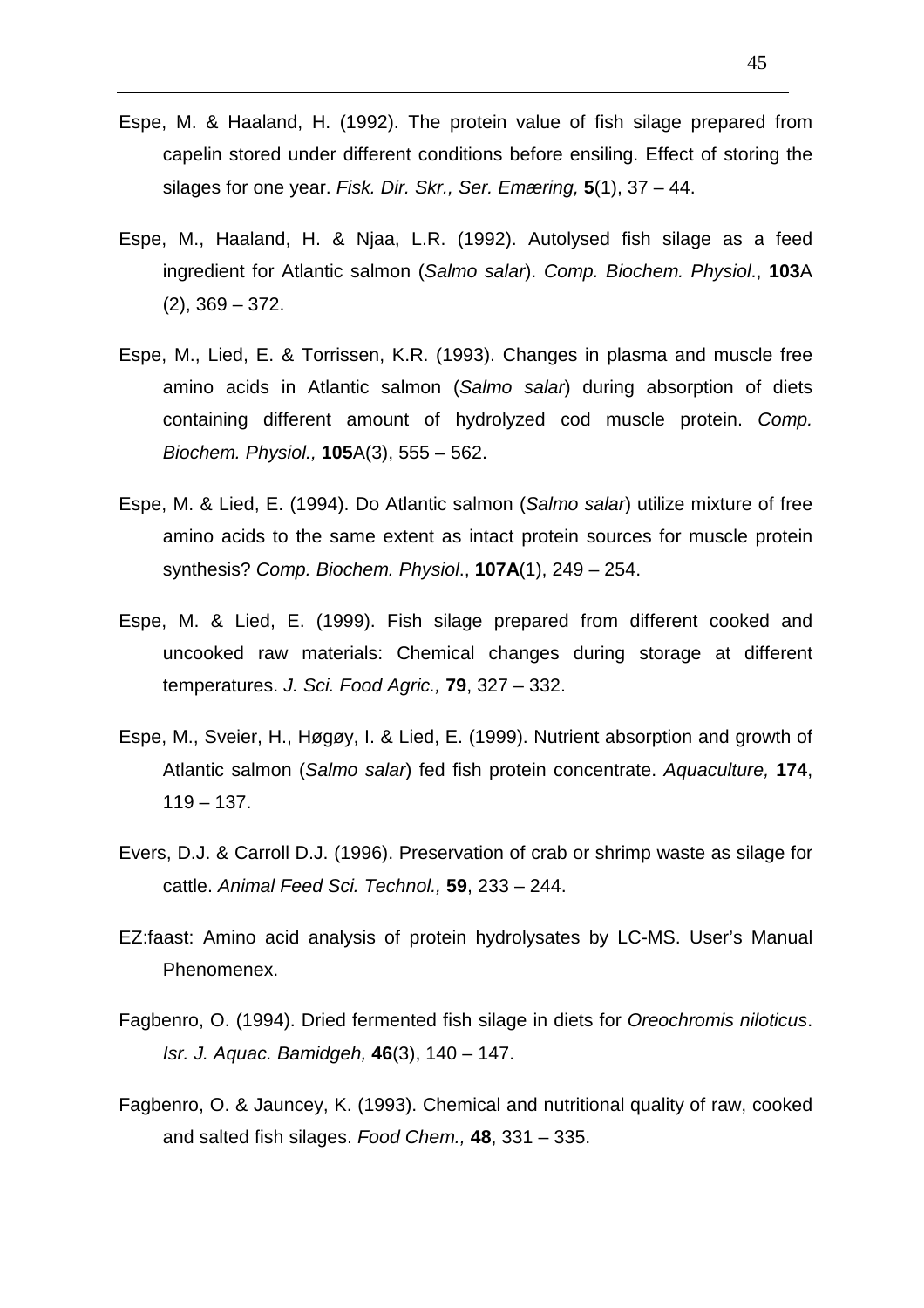- Fagbenro, O. & Jauncey, K. (1994). Chemical and nutritional quality of fermented fish silage containing potato extracts, formalin or ginger extracts. Food Chem., **50**(4), 383 – 388.
- Fagbenro, O. & Jauncey, K. (1995a). Water stability, nutrient leaching and nutritional properties of moist fermented fish silage diets. Aquac. Eng., **14**, 143 – 153.
- Fagbenro, O. & Jauncey, K. (1995b). Growth and protein utilization by juvenile catfish (Clarias gariepinus) feed dry diets containing co-dried lactic-acidfermented fish-silage and protein feedstuffs. Bioresou. Technol., **51**, 29–35.
- Fagbenro, O. & Bello-Olusoji, O.A. (1997). Preparation, nutrient composition and digestibility of fermented shrimp head silage. Food Chem., **60**, 489 – 493.
- Fagbenro. O. & Jauncey, K. (1998). Physical and nutritional properties of moist fermented fish silage pellets as a protein supplement for tilapia (Oreochromis niloticus). Anim. Feed Sci. Technol., **71**, 11 – 18.
- Fauconneau, B. (1985). Protein synthesis and protein deposition in fish. In: Cowey, C.B., Mackie, A.M., Bell, J.G. Eds. Nutrition and Feeding in Fish. Academic Press, London, pp. 17 – 45.
- Faulk, C.K. & Holt, G.J. (2003). Lipid nutrition and feeding of cobia Rachycentron canadum larvae. J. World Aquac. Soc., **34**(3), 368 – 378.
- Faulk, C.K. & Holt, G.J. (2005). Advances in rearing cobia Rachycentron canadum larvae in recirculating aquaculture systems: Live prey enrichment and greenwater culture. Aquaculure, **249**, 231-243.
- Faulk, C.K., Kaiser, J. & Holt, G.J. (2007). Growth and survival of larval and juvenile cobia Rachycentron canadum in a recirculating raceway system. Aquaculture, **270**, 149 – 157.
- Franks, J.S., Garber, N.M. & Warren, J.R. (1996). Stomach contents of juvenile cobia, Rachycentron canadum, from the northern Gulf of Mexico. Fish Bull., **94,** 374 – 380.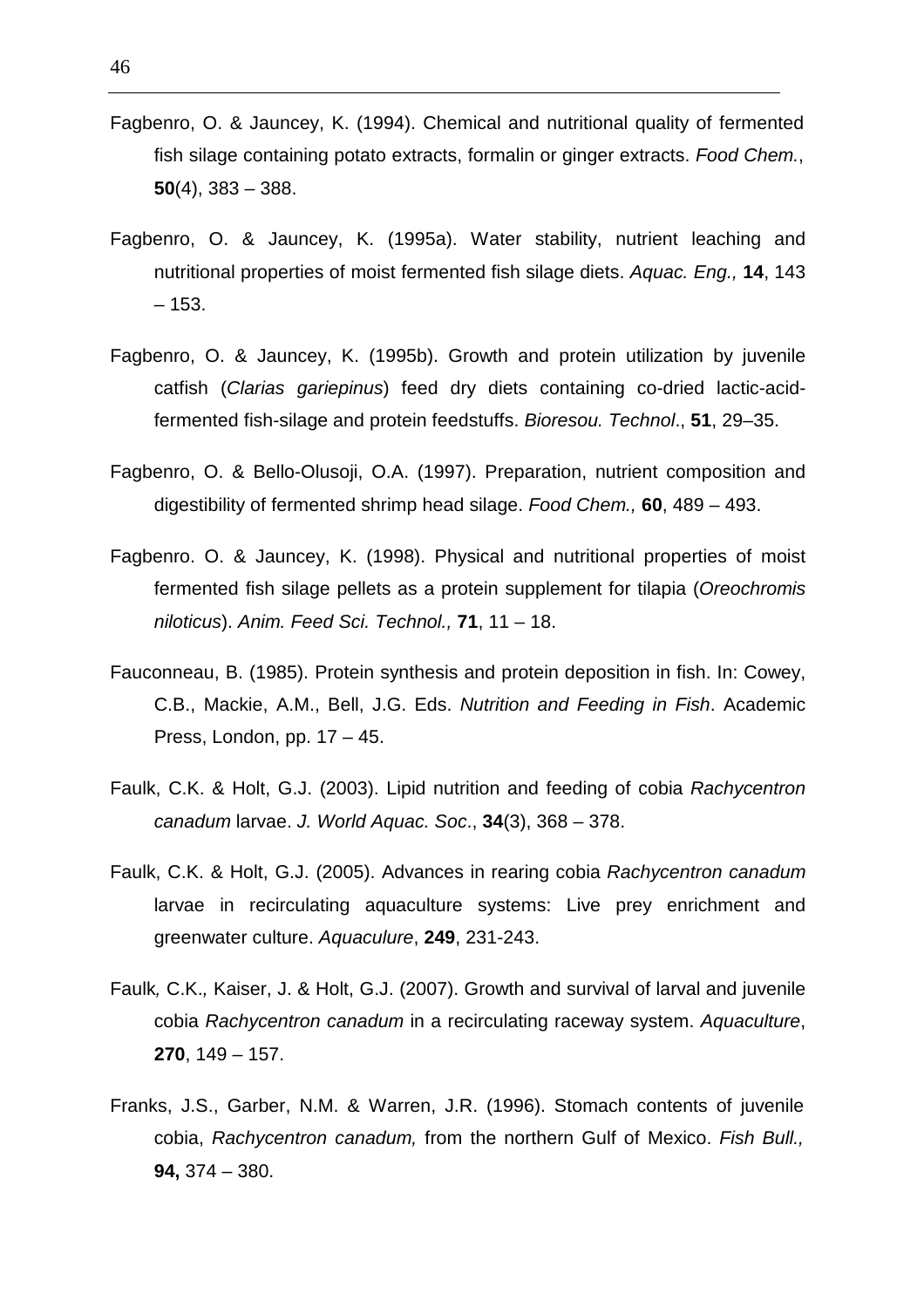- Franks, J.S., Warren, J.R. & Buchanan, M.V. (1999). Age and growth of cobia, Rachycentron canadum, from the northern Gulf of Mexico. Fish Bull., **97,** 459  $-471.$
- Geiger, E. (1947). Experiments with delayed supplementation of incomplete amino acid mixtures. J. Nutr., **34,** 97 – 111.
- Geron, L.J.V., Zeoula, L.M., Vidotti, R. M., Matsushita, M., Kazama, R., Neto, S.F.C. & Fereli, F. (2007). Chemical characterization, dry matter and crude protein ruminal degradability and in vitro intestinal digestion of acid and fermented silage from tilapia filleting residue. Anim. Feed Sci. Technol., **136**, 226 – 239.
- Gildberg, A. & Raa, J. (1977). Properties of a propionic acid/ formic acid preserved silage of cod viscera. J. Sci. Food Agric., **28**(7), 647 – 653.
- Goddard, J.S. & Al-Yahyai, D.S.S. (2001). Chemical and nutritional characteristics of dried sardine silage. J. Aquat. Food Prod. Technol., **10(**4), 39-50.
- Goddard, J.S. & Perret, J.S.M. (2005). Co-drying fish silage for use in aquafeeds. Anim. Feed Sci. Technol., **118**, 337 – 342.
- Goddard, J.S., Perret, J., Al-Yahyai, D.S.S., McLean, E. & Wille, K. (2001). An appraisal of dried fish silage as an ingredient in aquafeeds. In Goddard, Al-Oufi, H., Mcllwain, J. & Claereboudt, S.M. eds. Proc. 1<sup>st</sup> International Conference on Fisheries, Aquaculture and Environment in the NW Indian Ocean, Sultan Qaboos University, Muscat, Sultanate of Oman, pp. 135 – 141.
- Gokoglu, N., Cengiz, E. & Yerlikaya, P. (2004). Determination of the shelf life of marinated sardine (Sardina pilchardus) stored at  $4^{\circ}$ C. Food Contr., **15**, 1 – 4.
- Goncalves, J.F., Santos, S., Pereira, V.S., Baptista, I. & Coimbra, J. (1989). The use of fish silage as an ingredient for eel fingerling nutrition. Aquaculture, **80,**  $135 - 146.$
- Guillaume, J., Choubert, G. (2001) Digestive physiology and nutrient digestibility in fishes. In : Guillaume J., Kaushik S., Bergot P., Métailler R., Nutrition and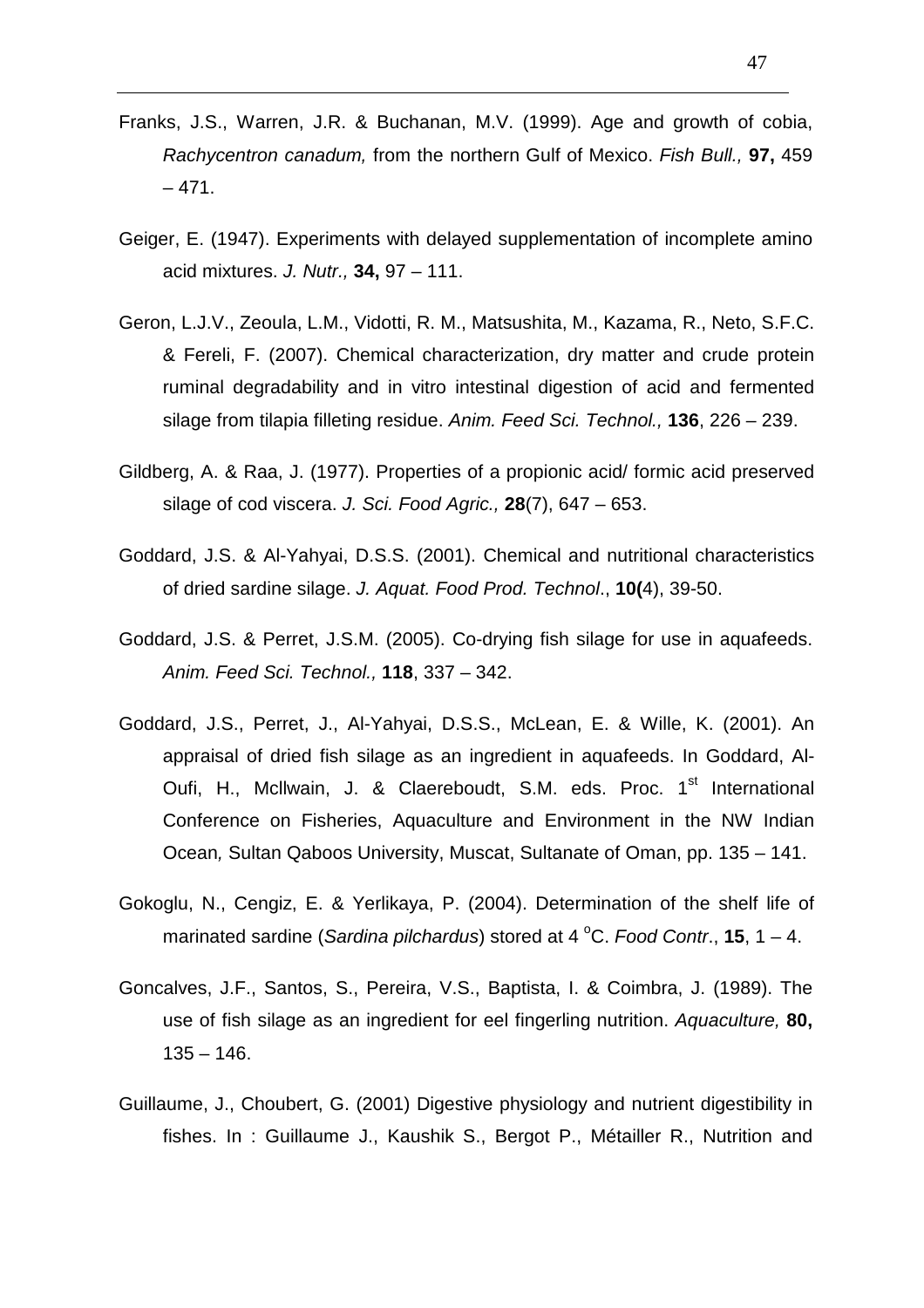Feeding of Fish and Crustaceans. Springer Praxis Publishing, Chichester UK, pp 27-58.

- Guillerm-Regost, C., Haugen, T., Nortvedt, R., Carlehög, M., Lunestad, B.T., Kiessling, A., & Rørå, A.M.B. (2006). Quality characterization of farmed Atlantic halibut during ice storage. Journal of Food Science, 71(2), 83 – 90.
- Haaland, H., Espe, M., Njaa, L.R. & Myklestad, H. (1990). Chemical composition and variation on some parameters during storage of 8 formic acid silages prepared from capelin. Fisk. Dir. Skr., Ser. Emæring, **3**(2), 59 – 74.
- Haaland, H.L. & Njaa, R. (1989). Total volatile nitrogen A criterion for fish silage? Aquaculture, **79**, 311 – 316.
- Haard, N. F., Kariel, N., Herzberg, G., Feltham, L.A.W. & Winter, K. (1985). Stabilization of protein and oil fish in silage for use as a ruminant feed supplements. J. Sci. Food Agric., **36**, 229 – 241.
- Hall, G.M., Keeble, D. & Ledward, D.A. (1986). Silage from tropical fish 2. Lipid behavior. J. Food Technol., **21**, 45 – 54.
- Hall, G.M., Keeble, D., Ledward, D.A. & Lawrie, R.A. (1985). Silage from tropical fish 1. Proteolysis. J. Food Technol., **20**, 561 – 572.
- Hansen, P. & Alsted, N. (1986). Fish silage in Denmark- Simple, low-cost production of 'fish silage concentrate'. World Fishing, March, pp. 51 & 55.
- Hardy, R.W., Shearer, K.D. & Spinelli, J. (1984). The nutritional properties of codried fish silage in rainbow trout (Salmo gairdneri) dry diets. Aquaculture, **38**,  $35 - 44.$
- Hardy, R.W., Shearer, K.D., Stone, F.E. & Wieg, D.H. (1983). Fish silage in aquaculture diets. J. World Maricul. Soc., **14,** 695 – 703.
- Health Protection Agency (2004). Aerobic plate count at 30  $^{\circ}$ C: Surface plate method – National standard method F 10 Issue 1. http://www.hpastandardmethods.org.uk/pdfs\_ops.asp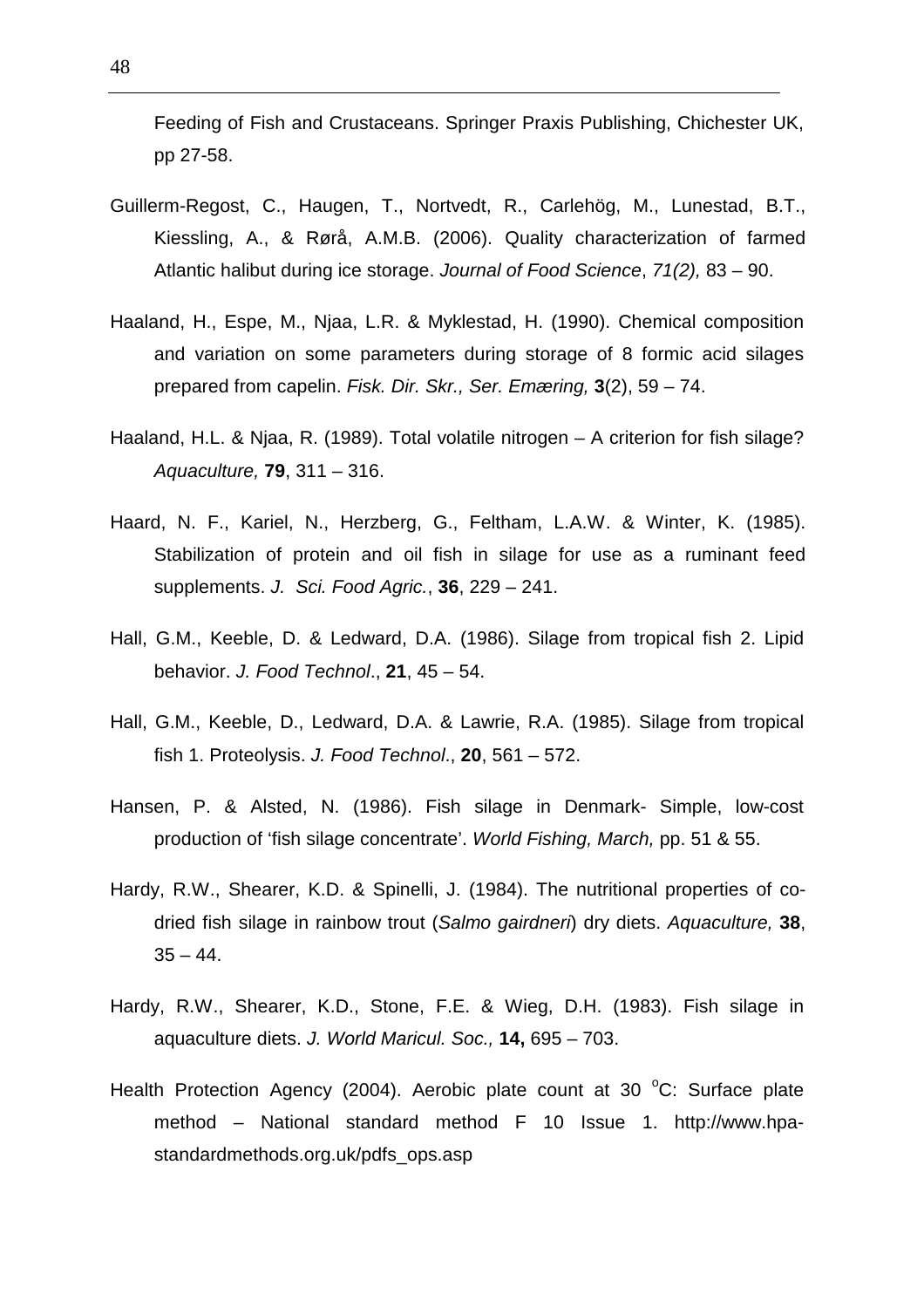- Heras, H., McLeod, C.A. & Ackman, R.G. (1994). Atlantic dogfish silage vs. herring silage for Atlantic salmon (Salmo salar): growth and sensory evaluation of fillets. Aquaculture, **125**, 93 – 106.
- Hernandez, M.D., Martinez, F.J. & Garcia, B.G. (2001). Sensory evaluation of farmed sharpsnout seabream (Diplodus puntazzo). Aquacul. Int., **9**, 519 – 529.
- Hevrøy, E.M., Espe, M., Waagbø, R., Sandnes, K., Ruud, M. & Hemre, G.I. (2005). Nutrient utilization in Atlantic salmon (Salmo salar L.) fed increased levels of fish protein hydrolysate during a period of fast growth. Aquac. Nutr., **11,** 301 – 313.
- Holman, R.T. & Elmer, O.C. (1947). The rates of oxidation of unsaturated fatty acids and esters. J. Am. Oil Chem. Soc., **24**, 127 – 129.
- Hood, L.F. & Zall, R.R. (1979). Recovery, utilization and treatment of seafood processing wastes. In: Connel, J.J. Advances in Fish Science and Technology. Surrey: FAO Fishing News books, 349 – 352.
- Hoq, M.E. & Bhuiyan, A.K.M.A. (1995). Quality aspects of fish silage and fishmeal from marine trash fish. Indian J. Mar. Sci., **24**, 158 – 161.
- Howgate, P., Johnston, A. & Whittle A.D.J. (1992). Multilingual Guide to EC Freshness Grades for Fisheries Products, Tommy Research Station, Aberdeen.
- Huidobro, A., Pastor, A. & Tejada, M. (2000). Quality Index Method developed for raw gilthead seabream (Sparus aurata). J. Food Sci., **65**(7), 1202 – 1205.
- Huidobro, A., Mendes, R. & Nunes, M.L. (2001a). Slaughtering of gilthead seabream (Sparus aurata) in liquid ice: influence on fish quality. European Eur. Food Res. Technol., **213**, 267 – 272.
- Huidobro, A., Pastor, A., Lopez-Caballero, M.E. & Tejada, M. (2001b). Washing effect on the quality index method (QIM) developed for raw gilthead seabream (Sparus aurata). Eur. Food Res. Technol., **212**, 408 – 412.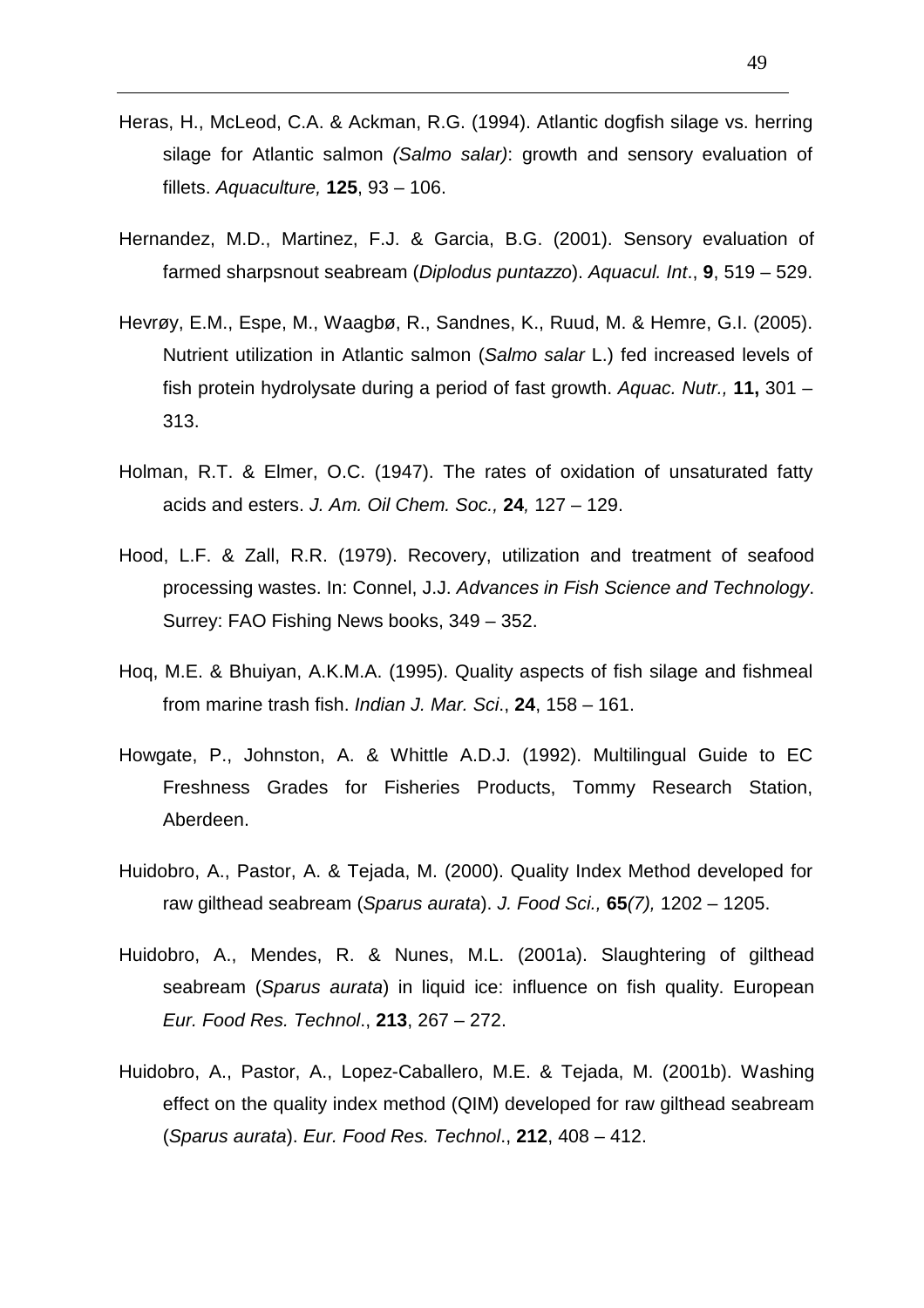- Huss, H.H. (1995). Quality and quality changes in fresh fish. FAO Fisheries Technical Paper 348. Food and Agriculture Organization of The United Nations.
- ICMSF (1978) Microorganisms in Foods. 1. Their Significance and Method of Enumeration. 2nd ed. University of Toronto Press, Toronto.
- Ives, B.H. (1991). The potential of fish silage Opportunity or myth? Bull. Aquac. Assoc. Can, March, pp. 85 – 91.
- Jackson, A.J., Kerr, A.K. & Cowey, C.B. (1984a). Fish silage as a dietary ingredient for salmon. I. Nutritional and storage characteristics. Aquaculture, **38**, 211 – 220.
- Jackson, A.J., Kerr, A.K. & Bullock, A.M. (1984b). Fish silage as a dietary ingredient for salmon. II. Preliminary growth findings and nutritional pathology. Aquaculture, **40,** 283 – 291.
- James, M.A., Ieyr, K.M. & Nair, M.R. (1977). Comparative study of fish ensilage prepared by microbial fermentation and formic acid ensilage, in Proc. Conf. Handling Process. Mark. Trop. Fish. Trop. Prod. Inst., London, 273 – 275.
- Jangaard, P.M., Ackman, R.G. & Sipos, J.C. (1967). Seasonal changes in fatty acids composition of cod liver, flesh, roe, and milt lipids. J. Fish. Res. Board Can., **24**, 613-627.
- Jialin, W. & Lied, E. (2001). Two types of fish silage and its use in fish feed. Mar. Fish. Res. **22**(4), 80 – 86.
- Jonsdottir, S. (1992). Quality index method and TQM system. In: Olafsson, R., & Ingthorsson, A.H. (eds). Quality Issues in the Fish Industry. The Research Liaison Office, University of Iceland.
- Kaiser J.B. & Holt G.J. (2005). Species Profile Cobia. Southern Regional Aquaculture Center. SRAC Publication No. 7202.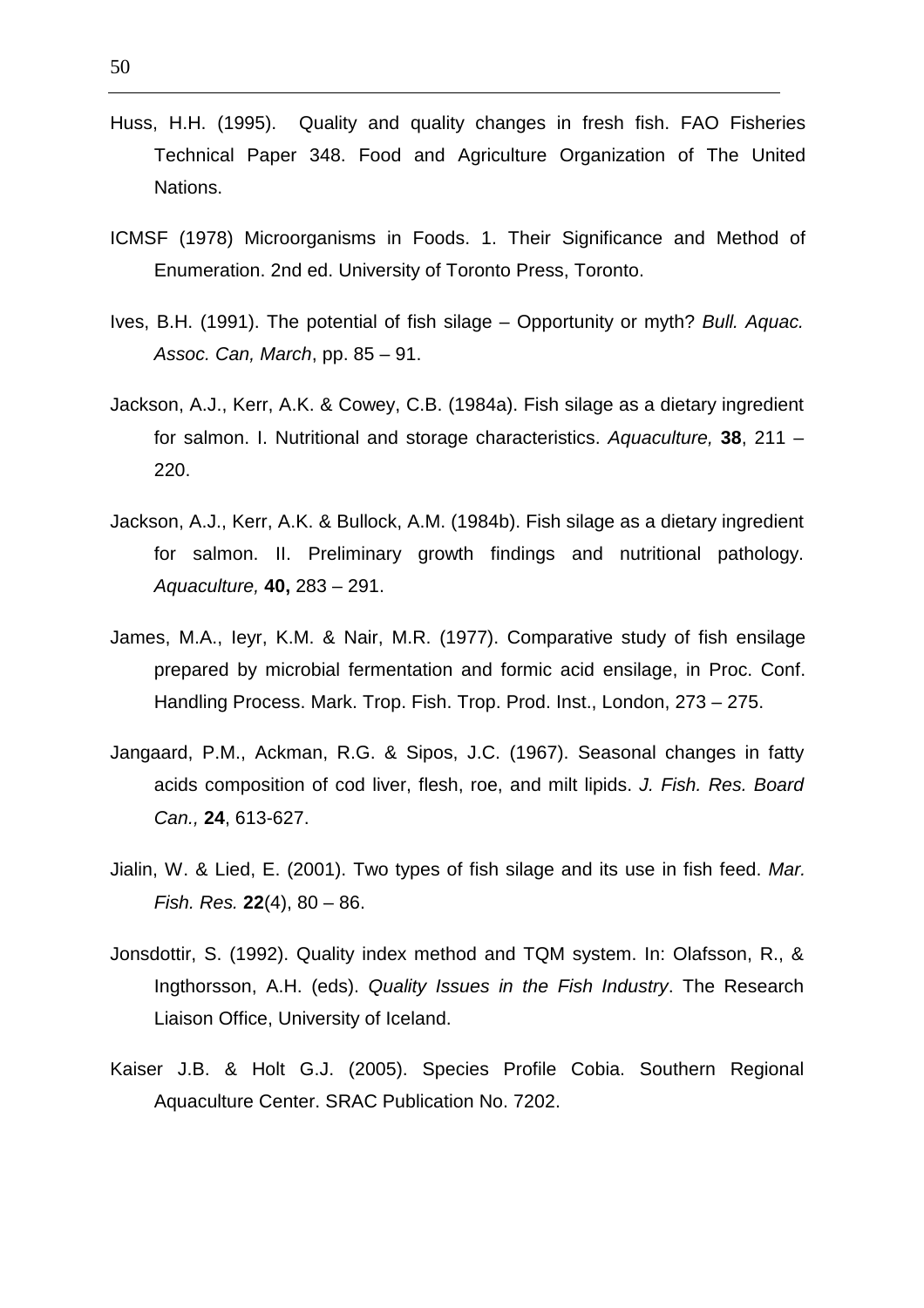- Kaushik, S. & Luquet, P. (1977). Study of free amino acids in rainbow trout in relation to salinity changes. I. Blood free amino acids during starvation. Ann. Hydrobiol., **8**, 135 – 144.
- Kaushik, S.J. & Luquet, P. (1980). Influence of dietary amino acid patterns on the free amino acid contents of blood and muscle of rainbow trout (Salmo gairdnerii R.). Comp. Biochem. Physiol. B, **64**, 175 – 180.
- Kaushik, S.J., Breque, J. & Blanc, D. (1994). Apparent amino acid availability and plasma free amino acid levels in Siberian sturgeon (Acipenser baeri). Comp. Biochem. Physiol. A, **107**, 433 – 438.
- Kent, M., Oehlenschlager, J., Mierke-Klemeyer, S., Manthey-Karl, M., Knochel, R., Daschner, F. & Schimmer, O. (2004). A new multivariate approach to the problem of fish quality estimation. Food Chem., **87**, 531 – 535.
- Knowles, T.G., Brown, S.L., Warriss, P.D., Lines, J., Tinarwo, A., Bravo, A., Carvalho, L. & Goncalves, A. (2007). Effect of electrical stunning at slaughter on the carcass, flesh and eating quality of farmed sea bass (Dicentrarchus labrax). Aquac. Res., **38**, 1732 – 1741.
- Kompiang, I.P. (1981). Fish silage its prospect and future in Indonesia. Ind. Agric. Res. Dev. J., **3**(1), 9 – 12.
- Kompiang, I.P., Arifudin, R. & Raa, J. (1979). Nutritional value of ensilaged by-catch fish from Indonesian shrimp trawlers. In: Connel, J.J., Advances in Fish Science and Technology. Surrey: FAO Fishing News books, 349 – 352.
- Kompiang, I.P., Arifudin, R. & Raa, J. (1980). Nutritional value of ensilaged by-catch fish from Indonesian shrimp trawlers? In: Advances in Fish Science and Technology. (J.J. Connel ed.) pp. 352 – 355. Farnham, Surrey, England: Fishing News Books Ltd. ISBN 0852381085.
- Kvalheim, O. M. & Karstang, T. V. (1987). A general purpose program for multivariate data analysis. Chemom. Intell. Lab. Syst., **2**, 235 – 238.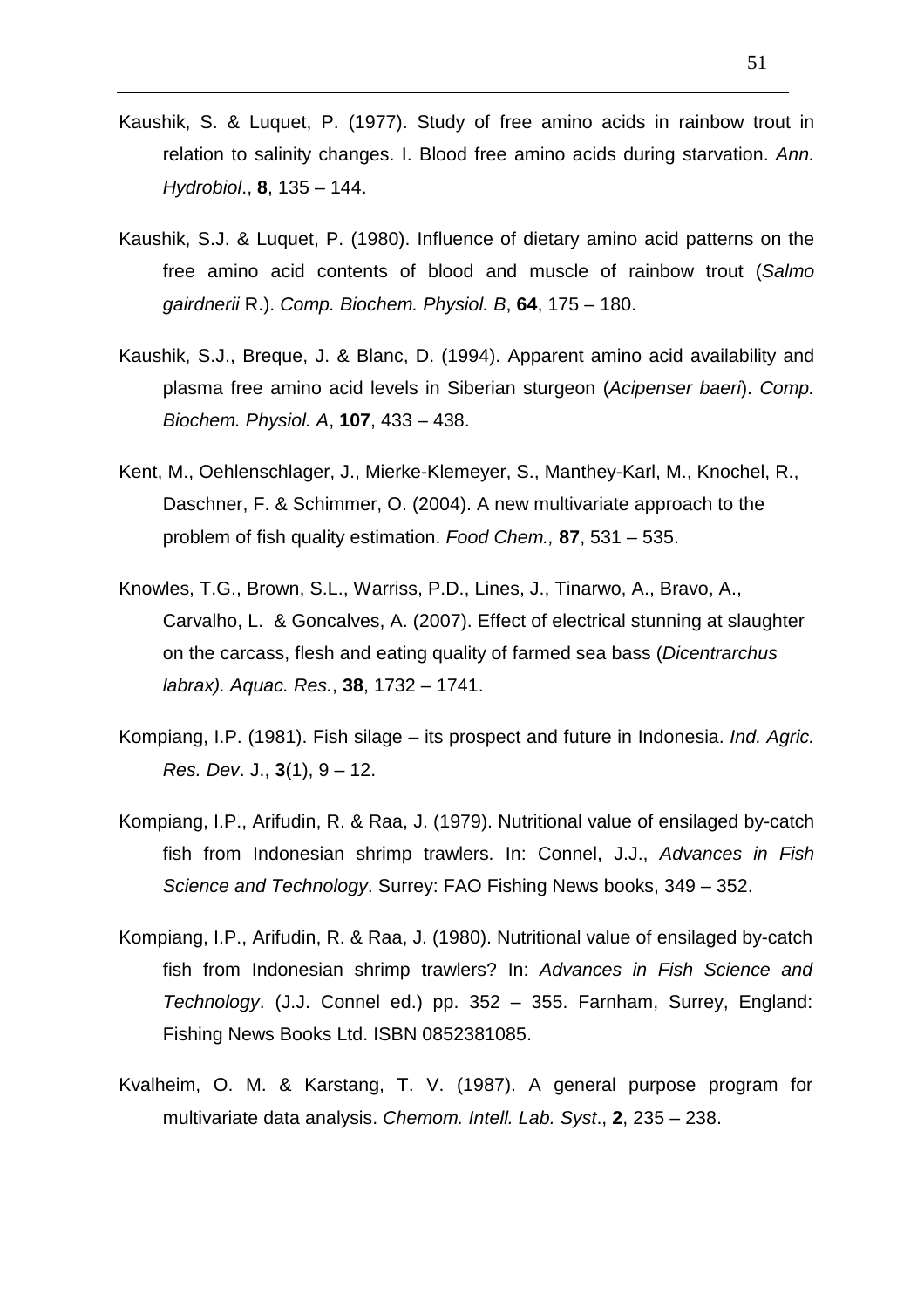- Lall, S.P. (1991). Nutritional value of fish silage in salmonid diets. Bull. Aquac. Assoc. Can., **91**(1), 63 – 74.
- Kyrana, V.R., Lougovois, V.P. & Valsamis, D.S. (1997). Assessment of shelf-life of maricultured gilthead sea bream (Sparus aurata) stored in ice. Int. J. Food Sci.Technol., **32**, 339 – 347.
- Larsen, E.P., Heldbo, J., Jespersen, C.M. & Nielsen, J. (1992). Development of a method for quality assessment of fish for human consumption based on sensory evaluation. In: H.H. Huss, M. Jakobsen & J. Liston (eds.), Quality Assurance in the Fish Industry. Amsterdam: Elsevier Science Publishing. pp.  $351 - 358$ .
- Lea, C. H. (1952). Methods for determining peroxide in lipids. J. Sci. Food Agric., **3**, 586 – 594.
- Levin, R.E., Witkowski, R., Meirong, Y. & Goldhor, S. (1989). Preparation of fish silage with phosphoric acid and potassium sorbate. J. Food Biochem. **12**(4),  $253 - 259.$
- Liao, I.C., Huang, T.S., Tsai, W.S., Hsueh, C.M., Chang, S.L. & Leano, E.M. (2004). Cobia culture in Taiwan: current status and problems. Aquaculture, **237,** 155 – 165
- Liaset, B., Lied, E. & Espe, M. (2000). Enzymatic hydrolysis of by-products from the fish-filleting industry: chemical characterisation and nutritional evaluation. J. Sci. Food Agric., **80**, 581 – 589.
- Lie, Ø., Lied, E. & Lambertsen, G. (1986). Liver retention of fat and of fatty acids in cod (Gadus morhua) fed different oils. Aquaculture, **59**, 187 – 196.
- Lie, Ø., Waagboe, R. & Sandnes, K. (1988). Growth and chemical composition of adult Atlantic salmon (Salmo solar) fed dry and silage-based diets. Aquaculture, **69**, 343 – 353.
- Lin, F.D., Smith, T. & Bayley H.S. (1987). A role for tryptophan in regulation of protein synthesis in porcine muscle. Am. Inst. Nutr., 445–449.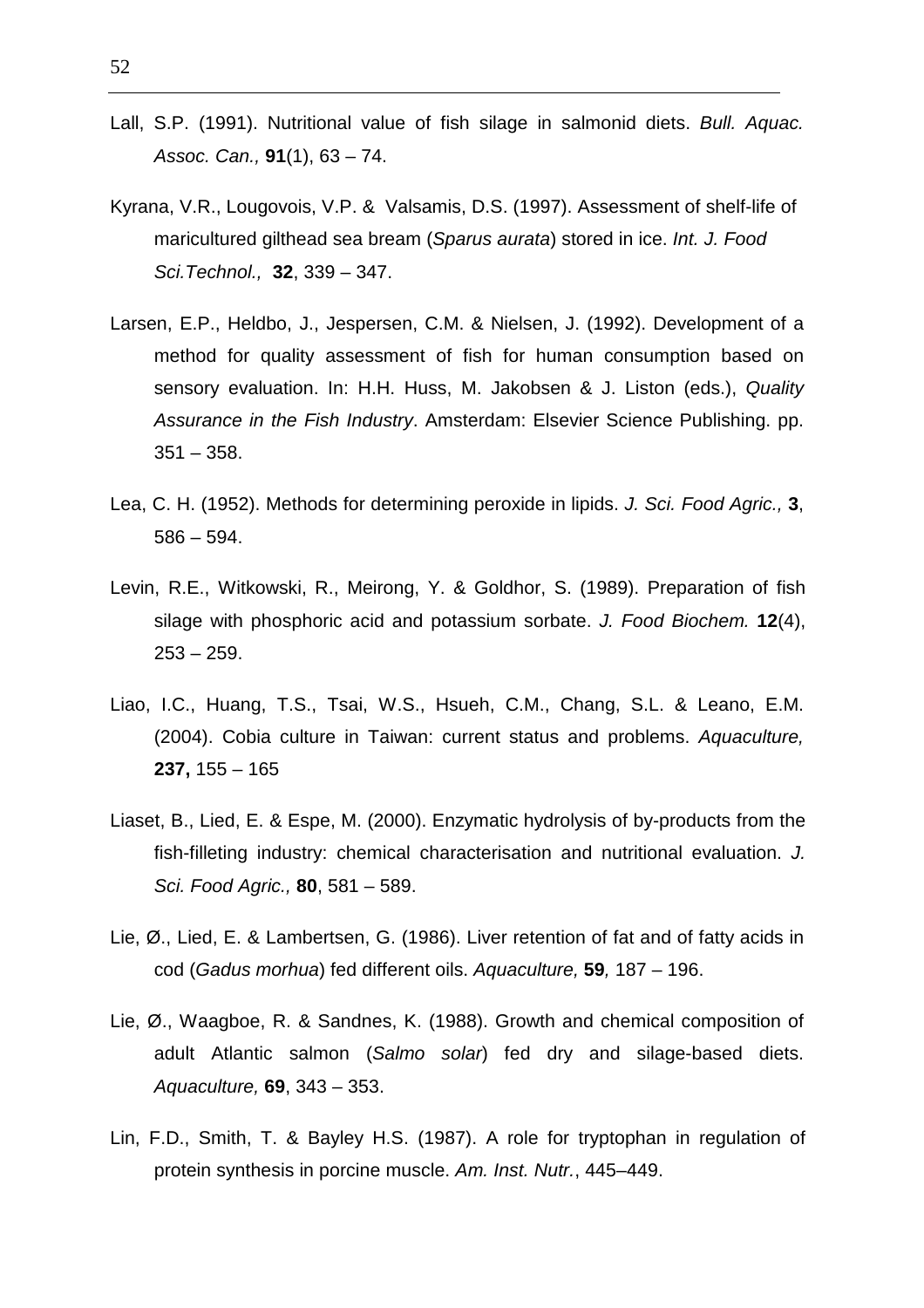- Losnegard, N., Bøe, B. & Larsen, T. (1979). Undersøkelse av kstraksjonsmidler for bestemmelse av fett. Fiskeridirektoratet, Bergen. Method no. 1/79 (in Norwegian).
- Lougovois, V.P., Kyranas, E.R. & Kyrana, V.R. (2003). Comparison of selected methods of assessing freshness quality and remaining storage life of iced gilthead sea bream (Sparus aurata). Food Res. Int., **36**, 551–560.
- Love, R.M. (1970). The Chemical Biology of Fishes. Academic Press, London.
- Lunger, A.N., Craig, S.R. & McLean, E. (2006). Replacement of fish meal in cobia (Rachycentron canadum) diets using an organically certified protein. Aquaculture, **257,** 393 – 399.
- Lunger, A.N., Mclean, E. & Craig, S.R. (2007a). The effects of organic protein supplementation upon growth, feed conversion and texture quality parameters of juvenile cobia (Rachycentron canadum). Aquaculture, **264,** 342 – 352.
- Lunger, A.N., Mclean, E., Gaylord, T.G., Kuln, D. & Craig, S.R. (2007b). Taurine supplementation to alternative dietary protein used in fish meal replacement enhances growth of juvenile cobia (Rachycentron canadum). Aquaculture, **271**, 401 – 410.
- Lungren, R., Staples, D., Funge-Smith, S. & Clausen, J. (2006). Status and potential of fisheries and aquaculture in Asia and the Pacific 2006. Rap Publication. FAO Regional Office for Asia and the Pacific.
- Luten, J.B. (2000). Development and implementation of a computerised sensory system (QIM) for evaluation of fish freshness. CRAFT FAIR CT97 9063. Final report for the period from 01-01-98 to 31-03-00. RIVO. Wageningen, The Netherlands: The Netherlands Institute for Fisheries Research.
- Lyndon, A.R., Davidson, I. & Houlihan, D.F. (1993). Changes in tissue and plasma free amino acid concentrations after feeding in Atlantic cod. Fish Physiol. Biochem., **10**, 365 – 375.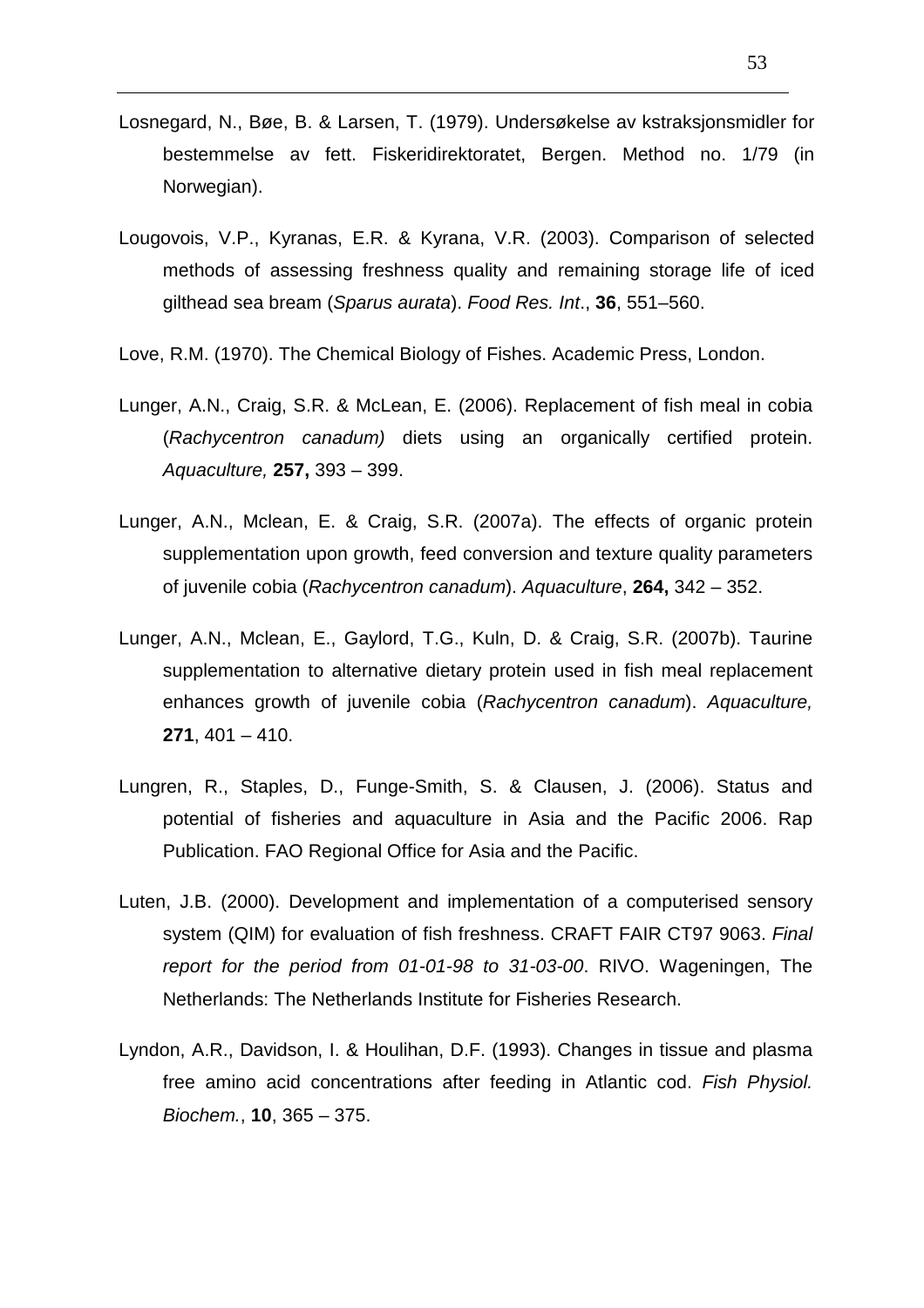- Macagnanoa, A., Careche, M., Herrero, A., Paolesse, R., Martinelli, E., Pennazza, G., Carmonae, P., D'Amicoa, A. & Natale, C.D. (2005). A model to predict fish quality from instrumental features. Sens. Actuat. B **111–112**, 293 – 298.
- Machin, D.H. (1999). The potential use of tropical silage for livestock production with special reference to smallholders. FAO Electronic Conference on Tropical Silage.
- Mackie, I.M. (1973). Potential production of powdered and lipid fish products for human consumption and animal feed. FAO Technology Conference Fish Production, Tokyo. F11: FP/73/E13, April 1973, FAO, Rome, p. 11.
- Maclean, J. & Castell, C.H. (1964). Rancidity in lean fish muscle. I. A proposed accelerated copper-catalyzed method for evaluating the tendency of fish muscle to become rancid. J. Fish. Res. Board Can., **21**, 1345 – 1359.
- Martinsdottir, E. & Arnason, A. (1992). Redfish. In: Nordic Industrial Fund, Quality Standards for Fish: Final Report Phase II, pp. 21 – 35.
- Martinsdottir, E. (2002). Quality management of stored fish. In Bremmer, H.A. (ed.), Safety and Quality Issues in Fish Processing. pp. 360 – 378. England: Woolhead Publishing Limited.
- Martinsdottir, E., Sveinsdottir, K., Luten, J., Schelvis-Smit, R. & Hyldig, G. (2001). Sensory Evaluation of Fish Freshness. Reference manual for the fish sector. QIM Eurofish. Ijmuiden, The Netherlands.
- Massa, A.E., Palacios, D.L., Paredi, M.E. & Crupkin, M. (2005). Postmortem changes in quality indices of ice-stored flounder (Paralichthys patagonicus). J. Food Bioch., **29**, 570 – 590.
- McGoogan, B.B. & Reigh, R.C. (1996). Apparent digestibility of selected ingredients in red drum (Sciaenops ocellatus) diets. Aquaculture, **141**, 233 – 244.
- Meyers, S.P. & Benjamin, G. (1987). Feeding values of crustacean wastes can be improved through proper ensilage treatment. Aquaculture, **30**,12 – 13.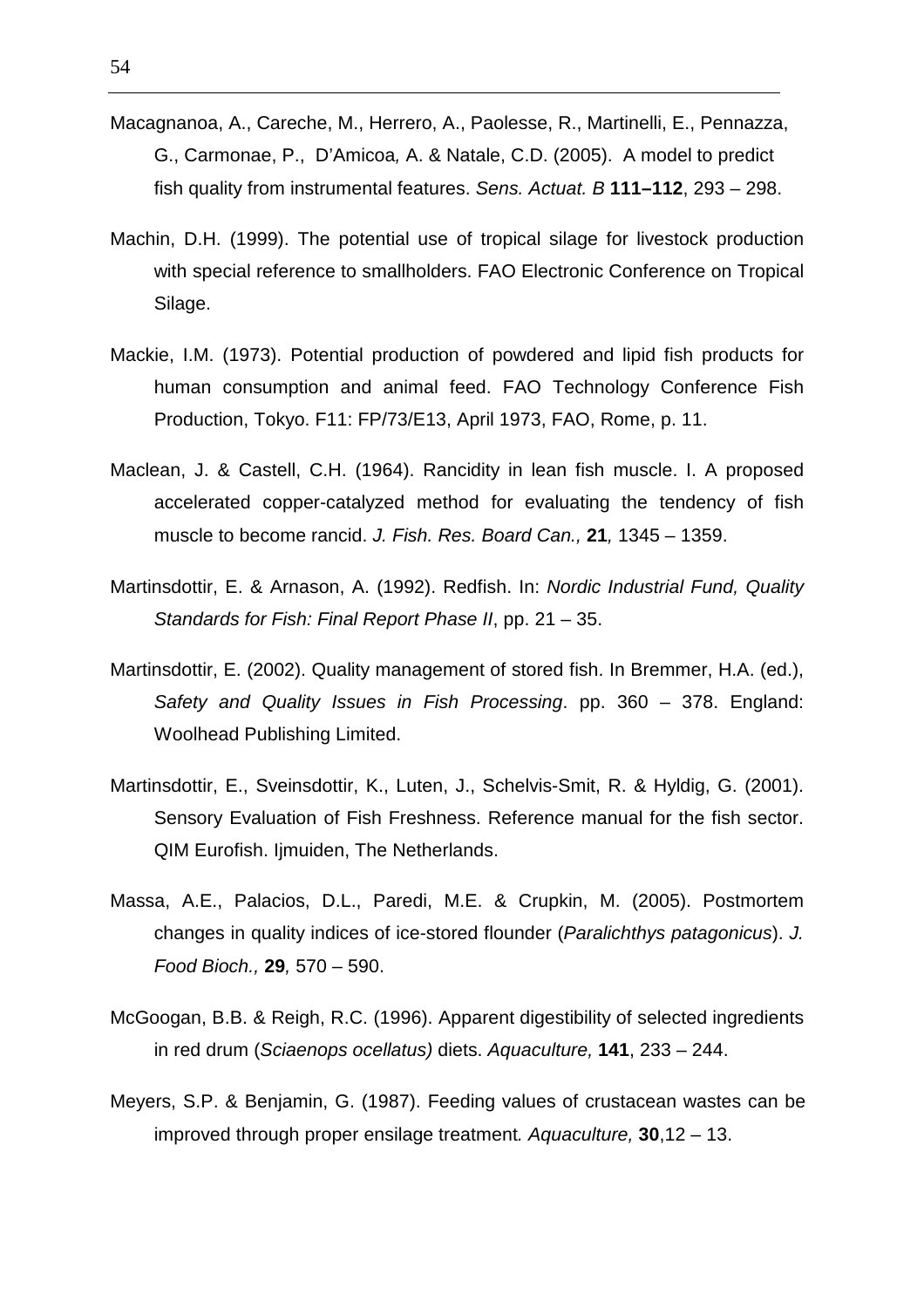- Meyers, S.P. (1986). Utilisation of shrimp processing wastes. INFOFISH Mark. Dig., **4**, 18 – 21.
- Murai, T., Ogata, H., Takeuchi, T., Watababe, T. & Nose, T. (1984a). Composition of free amino acid in excretion of carp fed amino acid diets and casein-gelatin diets. Bull. Jap. Soc. Sci. Fish., **50**, 1957.
- Murai, T., Akiyama, T. & Nose, T. (1984b). Effect of amino acid balance on efficiency in utilization of diet by fingerling carp. Nip. Suis. Gak., **50**, 893–897.
- Murai, T., Akiyama, T., Ogata, H., Hirasawa, Y. & Nose, T. (1982). Effect of coating amino acids with casein supplemented to gelatin diet on plasma free amino acids of carp. Bull. Jap. Soc. Sci. Fish., **48**, 703 – 710.
- Murai, T., Ogata, H., Hirasawa, Y., Akiyama, T. & Nose, T. (1987). Postal absorption and hepatic uptake of amino acids in rainbow trout force-fed complete diets containing casein or crystalline amino acids. Nippon Suisan Gakkaishi, **53**, 1847 – 1859.
- Murray, J. & Burt, J.R. (1969). The composition of fish. Torry Advis. Note 38, Torry Research Station, Aberdeen.
- Næs, T., Hirst, D. & Baardseth, P. (1994). Using cumulative ranks to detect individual differences in sensory QDA. J. Sens. Stud., **9**(1), 87-99.
- Nielsen, D. & Green, D. (2007). Developing a Quality Index grading tool for hybrid striped bass (Morone saxatilis x Morone chrysops) based on the Quality Index Method. Int. J. Food Sci. Technol., **42**, 86 – 94.
- Nielsen, D. & Hyldig, G. (2004). Influence of handling procedures and biological factors on the QIM evaluation of whole herring (Clupea harengus L.). Food Res. Int., **37**, 975 – 983.
- Nielsen, J**.** (1997). 'Sensory analysis of fish'. In: Olafsdottir, G., Luten, J., Dalgaard, P., Careche, M., Vererez-Bagnis, V., Martinsdottir, E. & Heia, K. eds. Methods to Determine the Freshness of Fish in Research and Industry. Proceedings of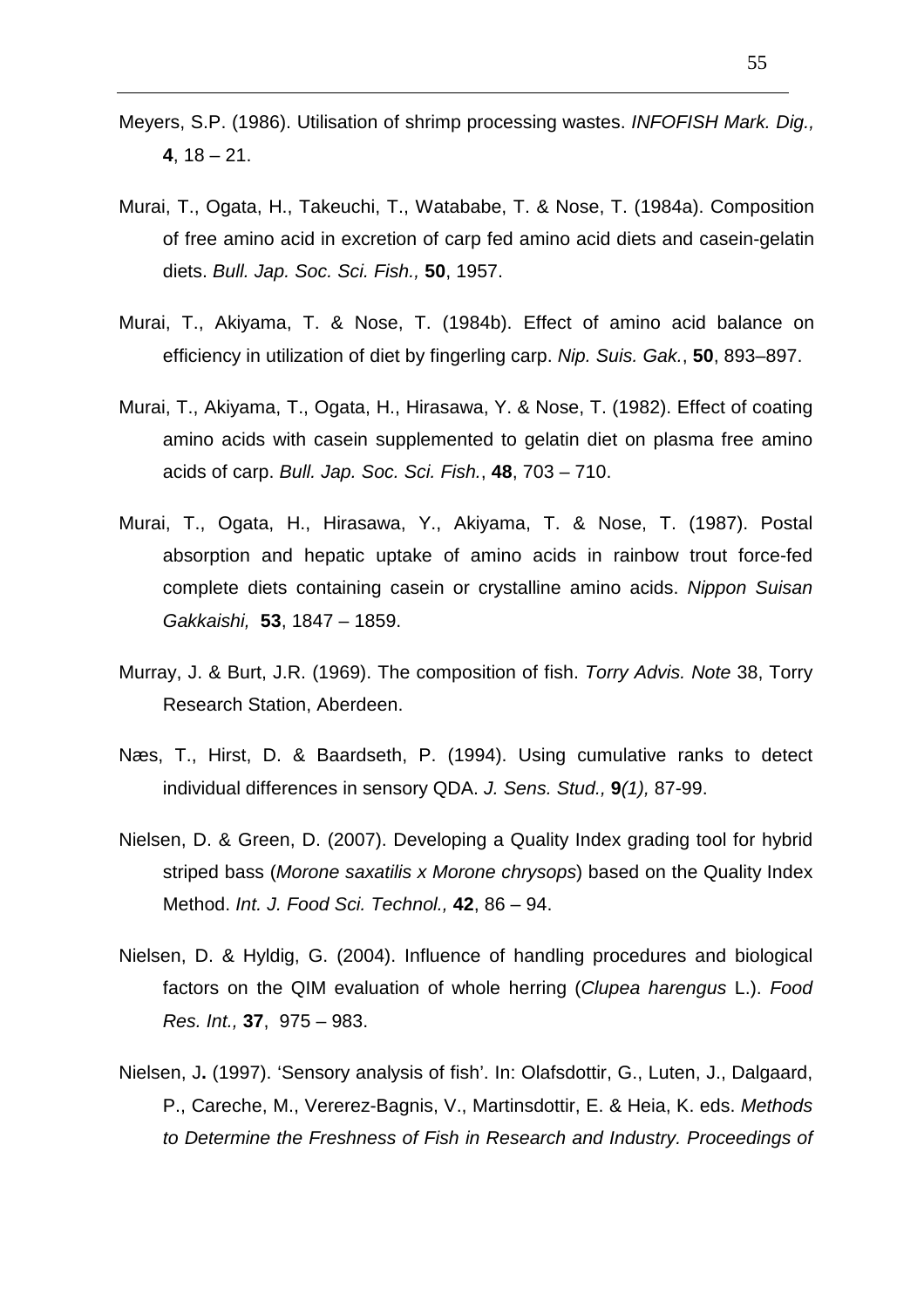the final meeting of the concerted Action 'Evaluation of Fish Freshness'. Paris: International Institute of Refrigeration, pp. 279 – 286.

- Niu, J., Liu, Y.J., Tian, L.X., Mai, K.S., Yang, H.J., Ye, C.X. & Zhu, Y. (2008a). Effects of dietary phospholipid levels in cobia (Rachycentron canadum) larvae: growth, survival, plasma lipids and enzymes of lipid metabolism. Fish physiol. Biochem., **34**(1), 9 – 17.
- Niu, J., Liu, Y.J., Tian, L.X., Mai, K.S., Yang, H.J., Ye, C.X. & Zhu, Y. (2008b). The effect of different levels of dietary phospholipid on growth, survival and nutrient composition of early juvenile cobia (Rachycentron canadum). Aquac. Nutr., **14**, 249 – 256.
- Nose, T. (1973). Changes in pattern of free plasma amino acid in rainbow trout after feeding. Bull. Freshwater Fish. Res. Lab., **22**, 137 – 144.
- Nose, T., Lee, D.L. & Arai, S. (1978). The effects of withdrawal of single amino acid from an amino acid diet on the free amino acid composition of skeletal muscle in young carp. Bull. Freshwater Fish. Res. Lab. **28**, 255 – 262.
- Nortvedt, R. & Tuene, S. (1998). Body composition and sensory assessment of three weight groups of Atlantic halibut (Hippoglossus hippoglossus) fed three pellet sizes and three dietary fat levels. Aquaculture, **161,** 295 – 313.
- Nunes, M.M., Batista, I. & Morao de Campos, R. (1992). Physical, chemical and sensory analysis of sardine (Sardine pilchardus) stored in ice. J. Sci. Food Agric., **59**, 37 – 43.
- Ogata, H. & Arai, S. (1985). Comparison of free amino acid contents in plasma, whole blood and erythrocytes of carp, coho salmon, rainbow trout and channel catfish. Bull. Jap. Soc. Sci. Fish. **51,** 1181 – 1186.
- Ogata, H. & Murai, T. (1994). White muscle of masu salmon, Oncorhynchus masou masou, smolts possesses a strong buffering capacity due to a high level of anserine. Fish Physiol. Biochem., **13**, 285 – 293.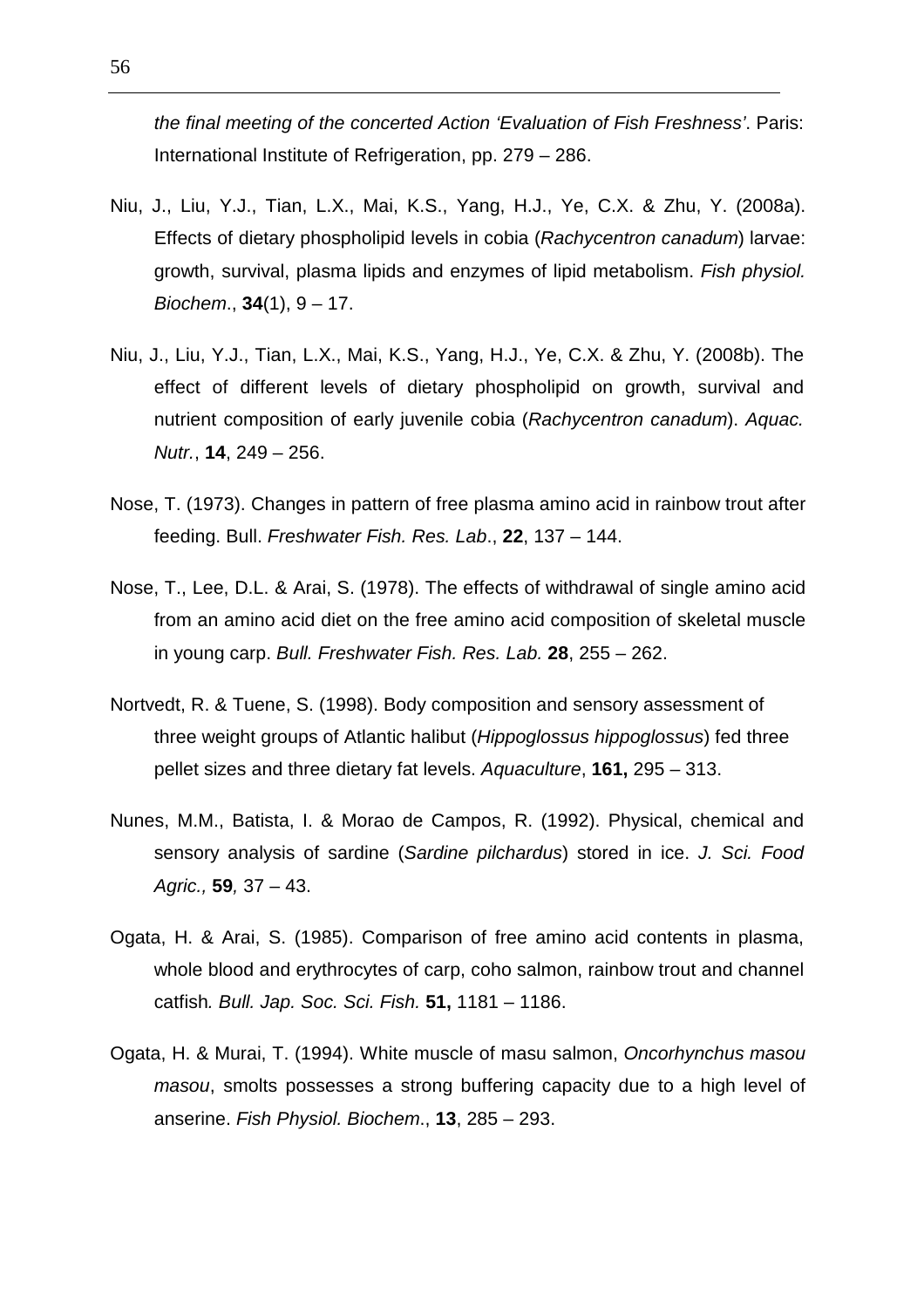- Ogata, H. (1986). Correlations of essential amino acid patterns between the dietary protein and the blood, hepatopancreas, or skeletal muscle in carp. Nip. Suis. Gak., **52**, 307–312.
- Ogata, H., Arai, S. & Alvarez, B.M. (1985). Effect of dietary protein levels on free amino acid contents of juvenile European eel Anguilla anguilla. Nip. Suis. Gak., **51**, 573–578.
- Parrish, C.C., Li, H., Indresena, W.M. & Ackman, R.G. (1991). Silage feeds in Atlantic salmon farming; flavor volatiles and lipid composition feeding trials and taste panels. Bull. Aquac. Assoc. Can. 91(1), 75 – 84.
- Parisi, G., Franci, O. & Poli, B.M. (2002). Application of multivariate analysis to sensorial and instrumental parameters of freshness in refrigerated sea bass (Dicentrarchus labrax) during shelf life. Aquaculture, **214**, 153 – 167.
- Pastoriza, L., Cabo, M.L., Bernardez, M., Sampedro, G. & Herrera, J.J.R. (2002). Combined effects of modified atmosphere packaging and lauric acid on the stability of pre-cooked fish products during refrigerated storage. Eur. Food Res. Technol., **215**, 189 – 193.
- Perez, R. (1995). Fish silage for feeding livestock. World Anim. Rev., **82**, 34 42.
- Pikul, J., Leszczynski, D.E. & Kummerow, F.A. (1989) Evaluation of three modified TBARS methods for measuring lipid oxidation in chicken meat. J. Agric. Food Chem., **37**, 1309-1313.
- Pion, R. (1976). Dietary effects and amino acids in tissues. In: Cole, D.J.A., Boorman, K.N., Buttery, P.J., Lewis, D., Neale, R.J., Swan, H. Eds. Protein Metabolism and Nutrition. Butterworths, London, pp. 259–278.
- Plakas, S.M. & Katayama, T. (1981). Apparent digestibility of amino acids from three regions of the gastrointestinal tract of carp (Cyprinus carpio) after ingestion of a protein and a corresponding free amino acid diet. Aquaculture, **24**, 309– 314.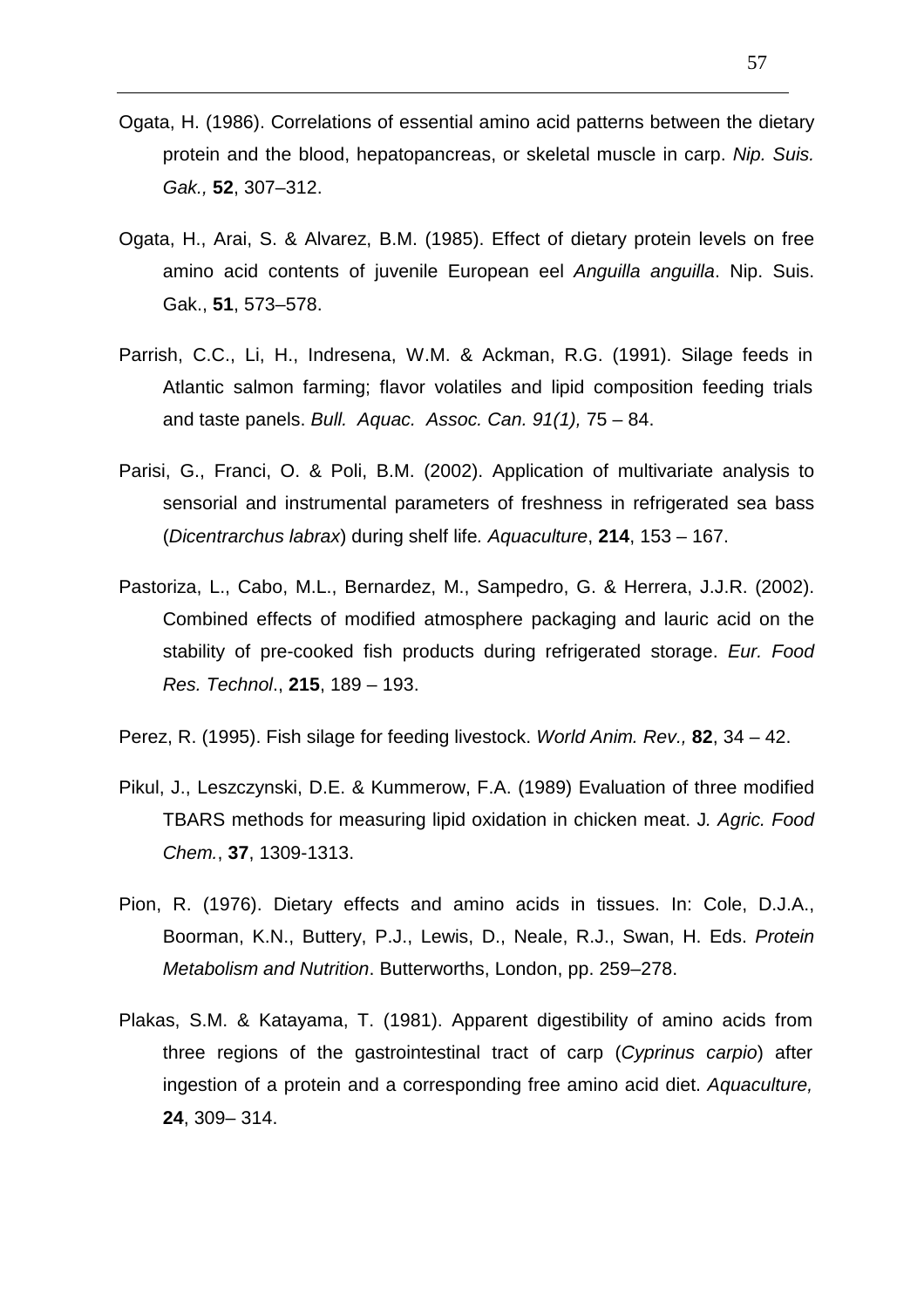- Plakas, S.M., Katayama, T., Tanaka, Y. & Deshimaru, O. (1980). Changes in the levels of circulating plasma free amino acids of carp (Cyprinus carpio) after feeding a protein and an amino acid diet of similar composition. Aquaculture, **21**, 307 – 322.
- Plascencia-Jatomea, M., Olvera-Novoa, M.A., Arredondo-Figueroa, J.L., Hall, G.M. & Shirai, K. (2002). Feasibility of fishmeal replacement by shrimp head silage protein hydrolysate in Nile tilapia (Oreochromis niloticus L) diets. J. Sci. Food Agric., **82**, 753 – 759.
- Potter, D., Tatterson, I. & Wignall, J. (1979). Preliminary studies of two techniques for the removal of oil from fish silage using commercial equipment. In: Connel, J.J. Advances in Fish Science and Technology. Surrey: FAO Fishing News books, pp. 338 – 343.
- Poulter, R.G., Jayawardena, K.M., Ganegoda, P. & Ranaweera, K.N.P. (1979). Studies on fish silage in Sri Lanka – A summary. In: Fish Silage Production and its Use. FAO Fish. Rep., **230**, 64 – 68.
- Raa, J. & Gildberg, A. (1982) Fish silage: A review. Crit. Rev. Food Sci. Nutr., **16**,  $383 - 419.$
- Raghunath, M.R. & Gopakumar, K. (2002) Trends in production and utilization of fish silage. J. Food Sci. Technol., **39**(2), 103 – 110.
- Rebeca, B. D., Pena Vera, M. T. & Dias Castaneda, M. (1991). Production of fish protein hydrolisates with bacterial proteases; yield and nutritional value. J. Food Sci., **56**, 309 – 314.
- Refstie, S., Helland, S.J. & Storebakken, T. (1997) Adaptation to soybean meal in diets for rainbow trout, Oncorhynchus mykiss. Aquaculture, **153**, 263 – 273.
- Richards, C.E. (1967). Age, growth and fecundity of the cobia, Rachycentron canadum, from Chesapeake Bay and adjacent mid-Atlantic water. Trans. Am. Fish. Soc., **96** (3), 343 – 350.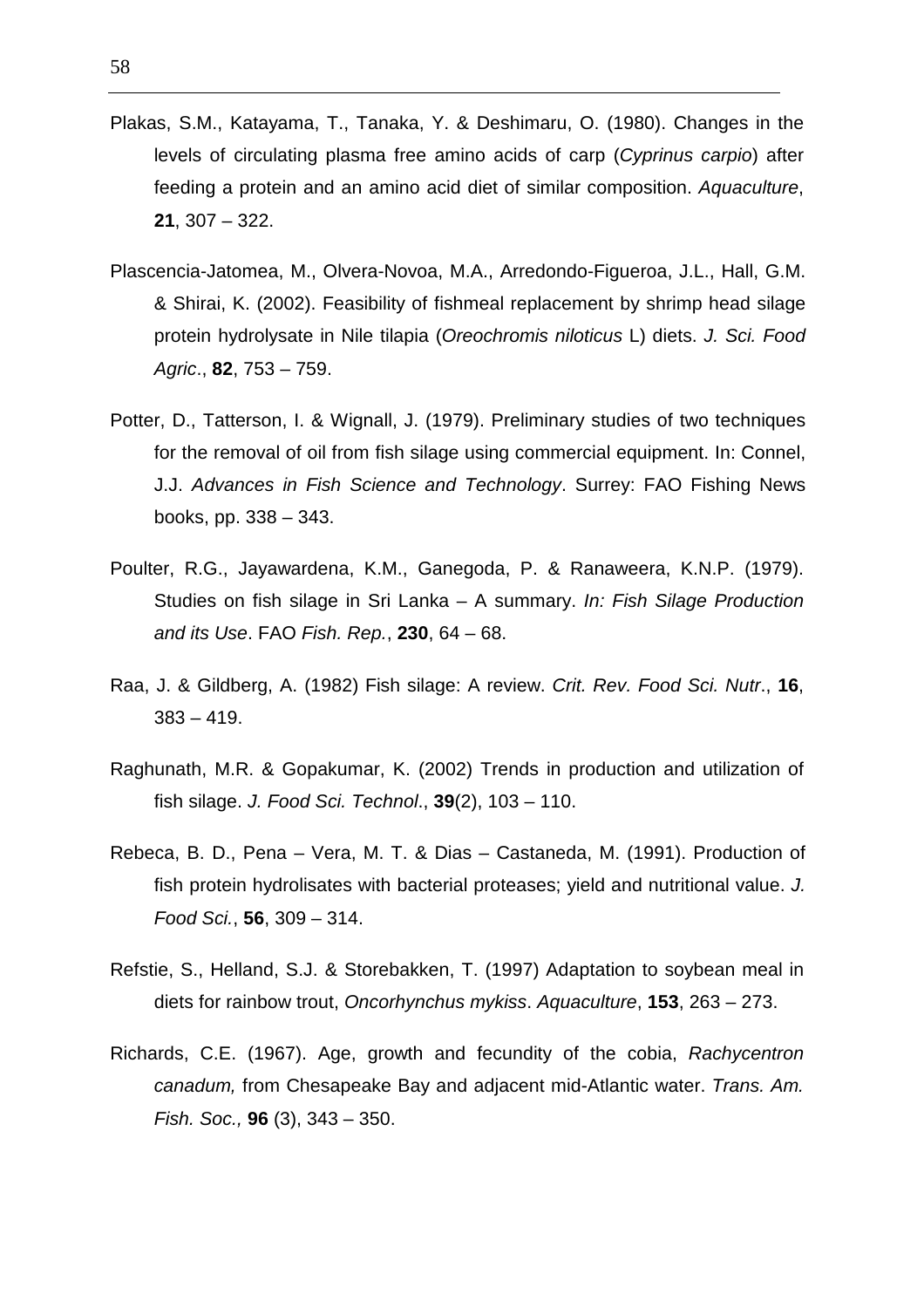- RIMF (2001). Proceedings of marine fisheries research. The  $40<sup>th</sup>$  anniversary of Research Institute for Marine Fisheries Foundation (1961–2001). Research Institute for Marine Fisheries, **2**, 548 p.
- Romarheim, O.H., Zhang, C., Penn, C.Z., Liu, Y.J., Tian, L.X., Skrede, A., Krogdahl, Å. & Storebakken, T. (2008). Growth and intestinal morphology in cobia (Rachycentron canadum) fed extruded diets with two types of soybean meal partly replacing fish meal. Aquac. Nutr., **14,** 174 – 180.
- Ruiz-Capillas, C. & Moral, A. (2001). Residual effect of CO2 on hake (Merlucciuc merluccius L.) stored in modified and controlled atmospheres. Eur. Food Res. Technol., **212**, 413 – 420.
- Rungruangsak, K. & Utne, F. (1981). Effect of different acidified wet feeds on protease activities in the digestive tract and on growth rate of rainbow trout (Salmo gairdneri Richardson). Aquaculture, **22,** 67 – 79.
- Rustad, T. (2003). Utilisation of marine by-products. Electron. J. Environ. Agric. Food Chem., **2**(4), 458 – 463.
- Schlisio, W. & Nicolai, B. (1978). Kinetic investigations on the behaviour of free amino acids in the plasma and of two aminotransferases in the liver of rainbow trout (Salmo gairdnerii Richardson) after feeding on a synthetic composition containing pure amino acids. Comp. Biochem. Physiol. B, **59**(4), 373 – 379.
- Schuhmacher, A., Schon, J., Goldberg, M. & Gropp, J.M. (1995). Plasma amino acid levels in rainbow trout (Oncorhynchus mykiss). J. Appl. Ichthyol., **11,** 309– 316.
- Schuhmacher, A., Wax, C. & Gropp, J.M. (1997). Plasma amino acids in rainbow trout (Oncorhynchus mykiss) fed intact protein or a crystalline amino acid diet. Aquaculture, **151**, 15 – 28.
- Shaffer, V.R. & Nakamura, E.L. (1989). Synopsis of biological data on the cobia Rachycentron canadum. (Pisces: Rachycentridae). NOAA Technical Report NMFS 82. FAO Fish. Synop., **153**, 1-21.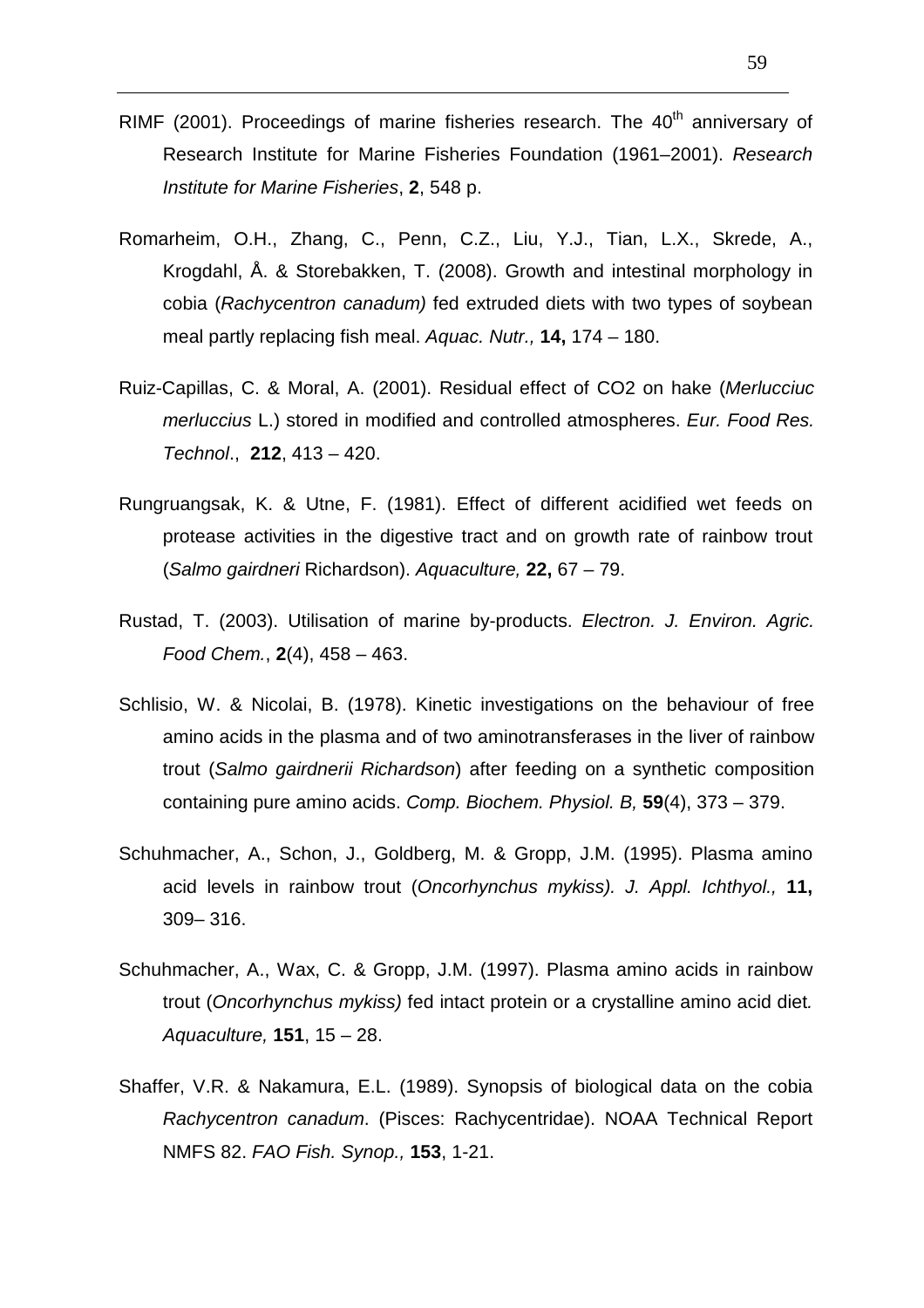- Shahidi, F., Han, XQ. & Synowiecki, J. (1995). Production and characteristics of protein hydrolysates from capelin (Mallotus villosus). Food Chem., **53**, 285 – 293.
- Shewan, J.M., Mackintoch, R.G., Tucher, C.G. & Erhenberg, A.S.C. (1953). The development of a numerical scoring system for the sensory assessment of the spoilage of wet fish stored in ice. J. Sci. Food Agric., **6**, 183 – 198.
- Smith J.W. (1995). Life history of cobia, Rachycentron canadum (Osteichthyes: Rachycentridae), in North Carolina Waters. Brimleyana, **23**, 1 – 23.
- Stansby, M.E. (1962). Proximate composition of fish. In: Heen, E. & Kreuzer, R. (eds.) Fish in Nutrition, Fishing News Books Ltd., London, pp. 55 – 60.
- Stone, F.E. & Hardy, R.W. (1988). Plasma amino acid changes in rainbow trout (Salmo gairdneri) fed freeze-dried fish silage, liquefied fish and fish meal. In: Proceedings from the Aquaculture International Congress and Exposition, 6-9 Sep. 1988. Vancouver B.C., Canada, pp. 419 – 426
- Stone, F.E., & Hardy, R. W. (1986). Nutritional value of acid stabilized silage and liquefied fish protein. J. Sci. Food. Agric., **37**, 797 – 803.
- Stone, F.E., Hardy, R.W., Shearer, K.D. & Scott, T.M. (1989). Utilization of fish silage by rainbow trout (Salmo gairdneri). Aquaculture, **76,** 109 – 118.
- Stone, H. & Sidel, J.L. (1993). Sensory Evaluation Practices.  $2^{nd}$  ed. San Diego, CA: Academic Press.
- Storebakken, T., Kvien, I.S., Shearer, K.D., Grisdale-Helland, B., Helland, S.J. & Berge, G.M. (1998). The apparent digestibility of diets containing fish meal, soybean meal or bacterial meal fed to Atlantic salmon (Salmo salar): evaluation of different faecal collection methods. Aquaculture, **169,** 195 – 210.
- Strøm, T., Gildberg A., Stormo B. & Raa J. (1979) Fish silage: why not use propionic and formic acid? In: Connel, J.J., Advances in Fish Science and Technology. Surrey: FAO Fishing News Books, 352 – 355.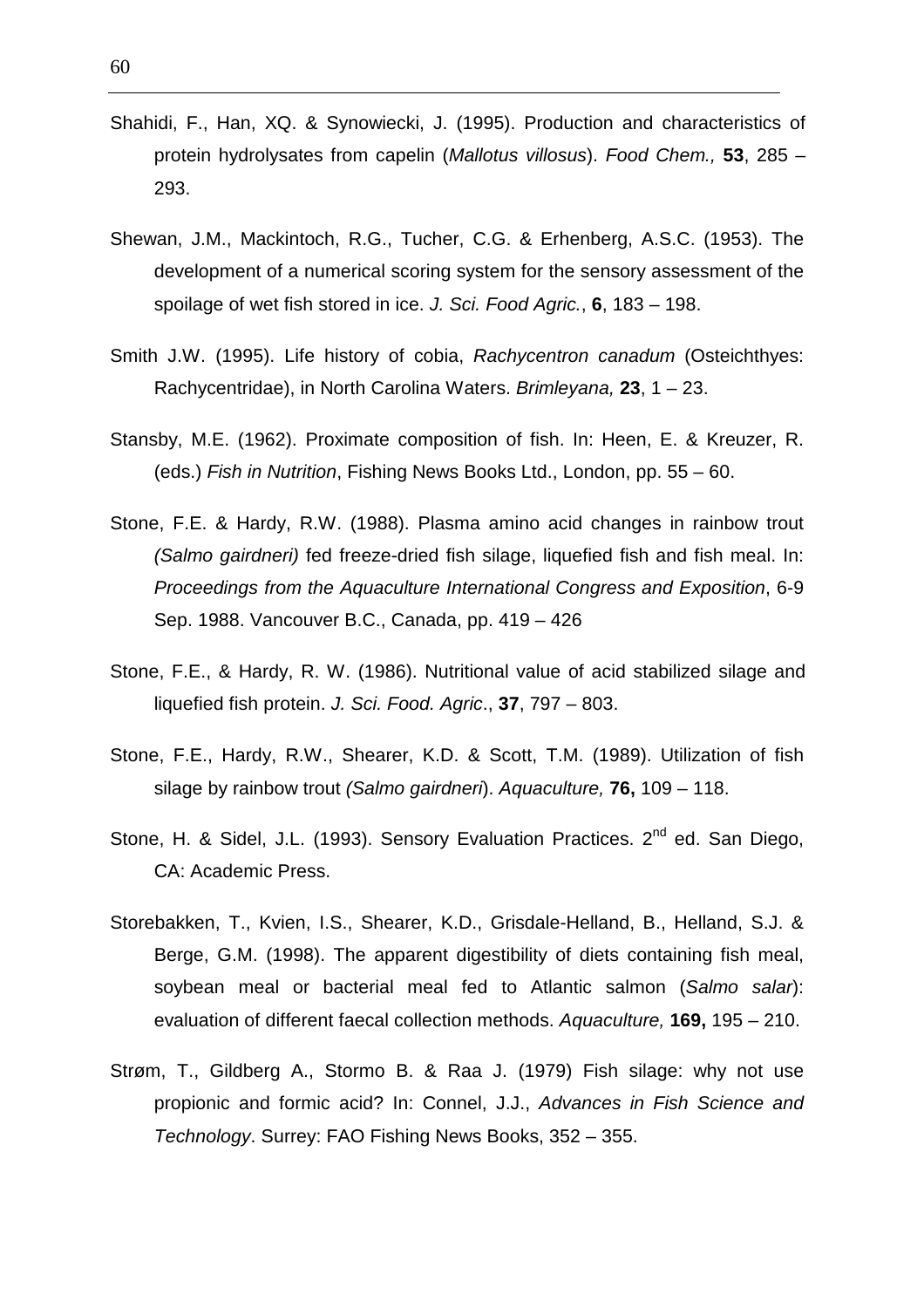- Strøm, T. & Eggum, B.O. (1981). Nutritional value of fish viscera silage. J. Sci. Food Agric., **32**, 115 – 120.
- Su, M.S., Chien, Y.H. & Liao, I.C. (2000) Potential of marine cage aquaculture in Taiwan: cobia culture. In: Cage Aquaculture in Asia: Proc. of the First International Symposium on Cage Aquaculture in Asia (eds: Liao, I.C., Lin, C.K.). Asian Fisheries Society, Manila, and World Aquaculture Society – Southeast Asian Chapter, Bangkok, pp. 97 – 106.
- Sun, L., Chen, H., Huang, L., Wang, Z. & Yan, Y. (2006a). Growth and energy budget of juvenile cobia (Rachycentron canadum) relative to ration. Aquaculture, **257**, 214 – 220.
- Sun, L., Chen, H. & Huang, L. (2006b). Effect of temperature on growth and energy budget of juvenile cobia (Rachycentron canadum). Aquaculture, **261**,872–878.
- Sunde, J., Kiessling, A., Higgs, D., Opstvedt, J., Venturini, G. & Torrissen, K.R. (2003). Evaluation of feed protein quality by measuring plasma free amino acids in Atlantic salmon (Salmo salar L.) after dorsal aorta cannulation. Aquac. Nutr., **9,** 351 – 360.
- Sveinsdottir, K., Hyldig, G., Martinsdottir, E., Jørgensen, B. & Kristbergsson, K. (2003). Quality Index Method (QIM) scheme developed for farmed Atlantic salmon (Salmo salar). Food Qual. Prefer., **14**, 237 – 245.
- Sveinsdottir, K., Martinsdottir, E., Hyldig, G., Jørgensen, B. & Kristbergsson, K. (2002). Application of Quality Index Method (QIM) scheme in shelf-life study of farmed Atlantic salmon (Salmo salar). J. Food Sci., **67**(4), 1570 – 1579.
- Sykes, A.V., Oliveira, A.R., Domingues, P.M., Cardoso, C.M., Andrade, J.P. & Nunes, M.L. (2009). Assessment of European cuttlefish (Sepia officinalis, L.) nutritional value and freshness under ice storage using a developed Quality Index Method (QIM) and biochemical methods. LWT - Food Sci. Technol., **42,** 424 – 432.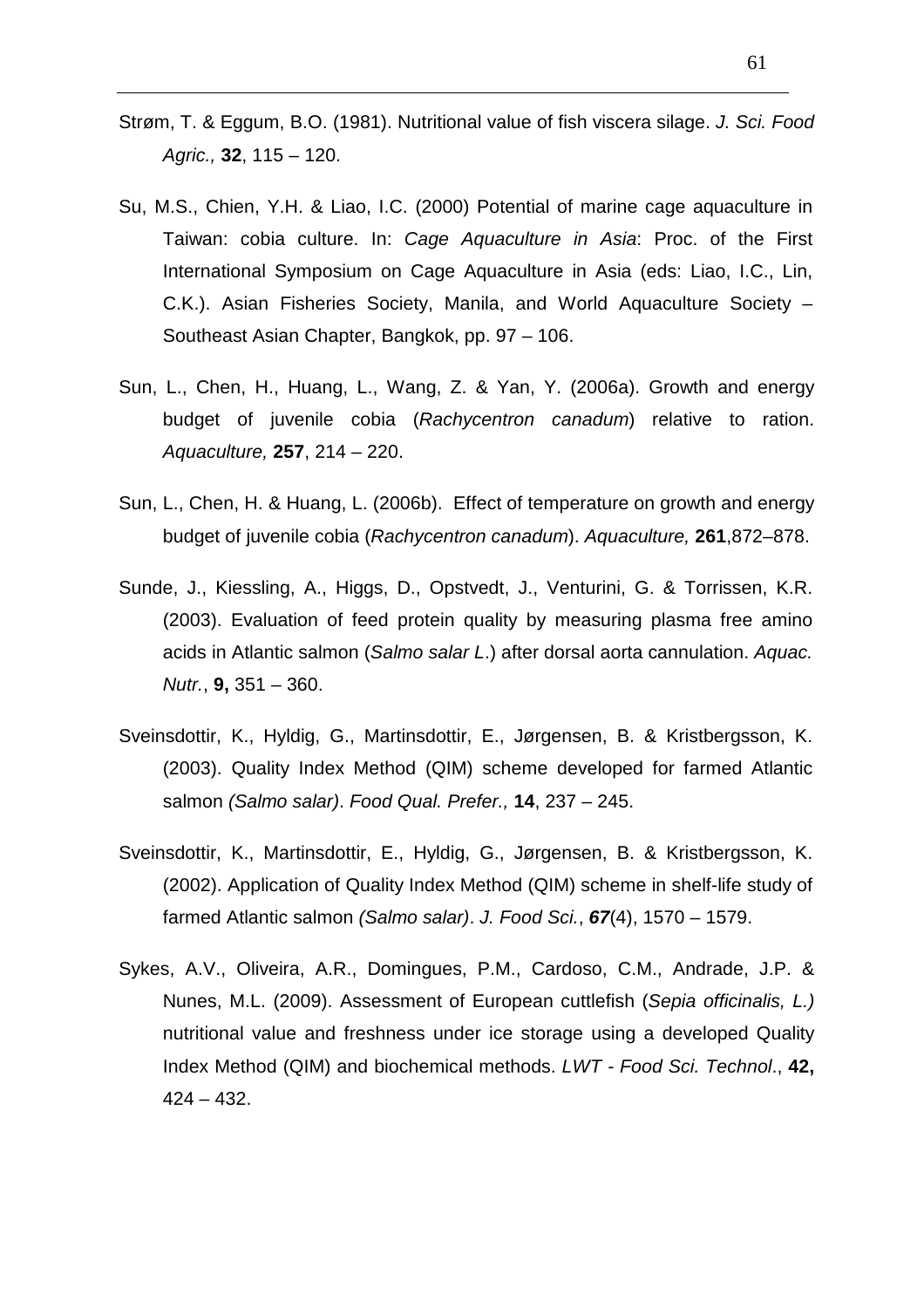- Tatterson, I., Pollitt, S. & Wignall, J. (1979). Propionic acid as a preservative for industrial fish. In: Connel, J.J., Advances in Fish Science and Technology. Surrey: FAO Fishing News Books, pp. 343-349.
- Tatterson, I.N. (1976). The preparation and storage of fish silage. Process. Torry Res. Stn. Symp. Fish Silage Part I.
- Tatterson, I.N. (1982). Fish silage preparation, properties and uses. Anim. Feed Sci. Technol., **7**, 153 – 159.
- Tatterson, J.N. & Windsor, L.M. (1974). Fish silage. J. Sci. Food. Agric., **25**, 369 379.
- Tejada, M. & Huidobro, A. (2002). Quality of farmed gilthead seabream (Sparus aurata) during ice storage related to the slaughter method and gutting. Eur. Food Res. Technol., **214**, 469 – 475.
- Testi, S., Bonaldo, A., Gatta, P.P. & Badiani, A. (2006). Nutritional traits of dorsal and ventral fillets from three farmed fish species. Food Chem., **98**, 104 – 111.
- Thebault, H. (1985). Plasma essential amino acid changes in seabass (Dicentrarchus labrax) after feeding diets deficient and supplemented in Lmethionine. Comp. Biochem. Physiol., **82A**, 233 – 237.
- Tidemann, E., Raa, J., Stormo, B. & Torrissen, O.J. (1984). Processing and utilization of shrimp waste. In: M.B. Mckenne (Ed). Engineering and Food, Vol. II. Elsevier. Amsterdam, pp. 583 – 594.
- Tocher, D.R., Mourente, G. & Sargent, J.R. (1997). The use of silages prepared from fish neural tissues as enrichers for rotifers (Brachionus plicatilis) and Artemia in the nutrition of larval marine fish. Aquaculture, **148**, 213 – 231.
- Torrissen, K.R., Lied, E. & Espe, M. (1994). Differences in digestion and absorption of dietary protein in Atlantic salmon (Salmo salar) with genetically different trypsin isozymes. J. Fish Biol., **45**, 1087 – 1104.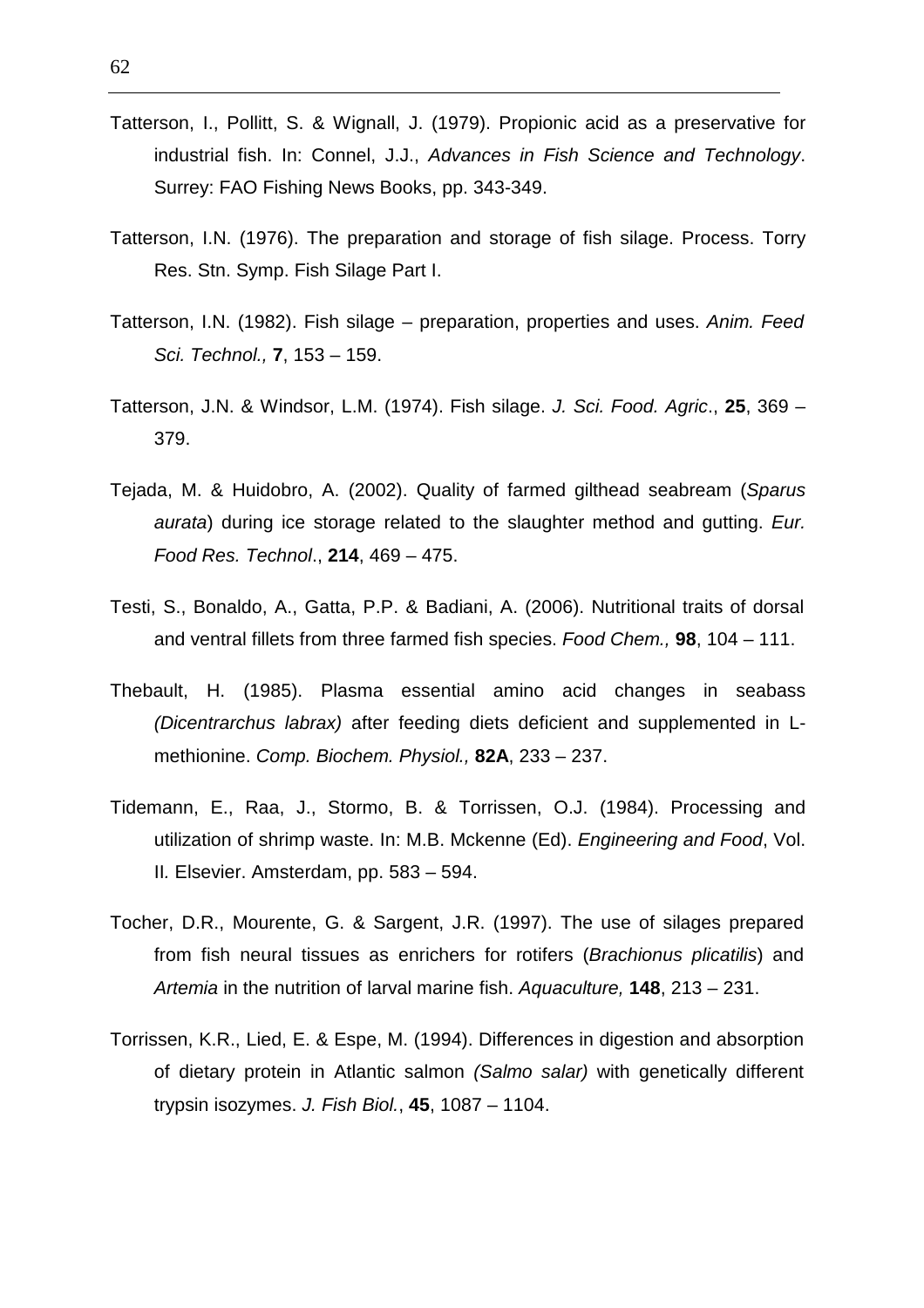- Torrissen, O., Tidemann, E., Hansen, F. & Raa, J. (1981). Ensiling in acid A method to stabilize astaxanthin in shrimp processing and improve uptake of this pigment by rainbow trout (Samo gairdneri). Aquaculture, **26**, 77 – 83.
- Turner, J.P. & Rooker, J.R. (2005). Effect of dietary fatty acids on the body tissues of larval and juvenile cobia and their prey. J. Exp. Mari. Biol. Ecol., **322,**13–17.
- Unusan, U. (2007). Change in proximate, amino acid and fatty acid contents in muscle tissue of rainbow trout (Oncorhynchus mykiss) after cooking. Int. J. Food Sci. Technol., **42**, 1087 – 1093.
- Vaz-Pires, P. & Seixas, P. (2006). Development of new quality index method (QIM) schemes for cuttlefish (Sepia officinalis) and broadtail shortfin squid (Illex coindetii). Food Contr., **17**, 942 – 949.
- Vázquez, J.A., Docasal, S.F., Prieto, M.A., González, M<sup>a</sup>.P. & Murado, M.A. (2008). Growth and metabolic features of lactic acid bacteria in media with hydrolysed fish viscera. An approach to bio-silage of fishing by-products. Bioresour. Technol. **99**(14), 6246–6257.
- Viana, M. T., Guzman, J.M. & Escobar, R. (1999). Effect of heated and unheated fish silage as a protein source in diets for abalone Haliotis fulgens. J. World Aquac. Soc., **30**, 481 – 489.
- Viana, M.T., Lopez, L.M., Garcia-Esquivel, Z. & Mendez, E. (1996). The use of silage made from fish and abalone viscera as an ingredient in abalone feed. Aquaculture, **140,** 87 – 98.
- Viana, M.T., Nave-Lopez, C. & Solano-Sansores, R. (1993). Acid fish silage, effect of preheating and addition of phosphoric and citric acids on the biochemical quality. Cienc. Mar., **19**(4), 415 – 433.
- Vidotti, R.M., Carneiro, D.J. & Viegas, E.M.M. (2002). Acid and fermented silage characterization and determination of apparent digestibility coefficient of crude protein for pacu Piaractus mesopotamicus. J. World Aquac. Soc., **33**, 57 – 61.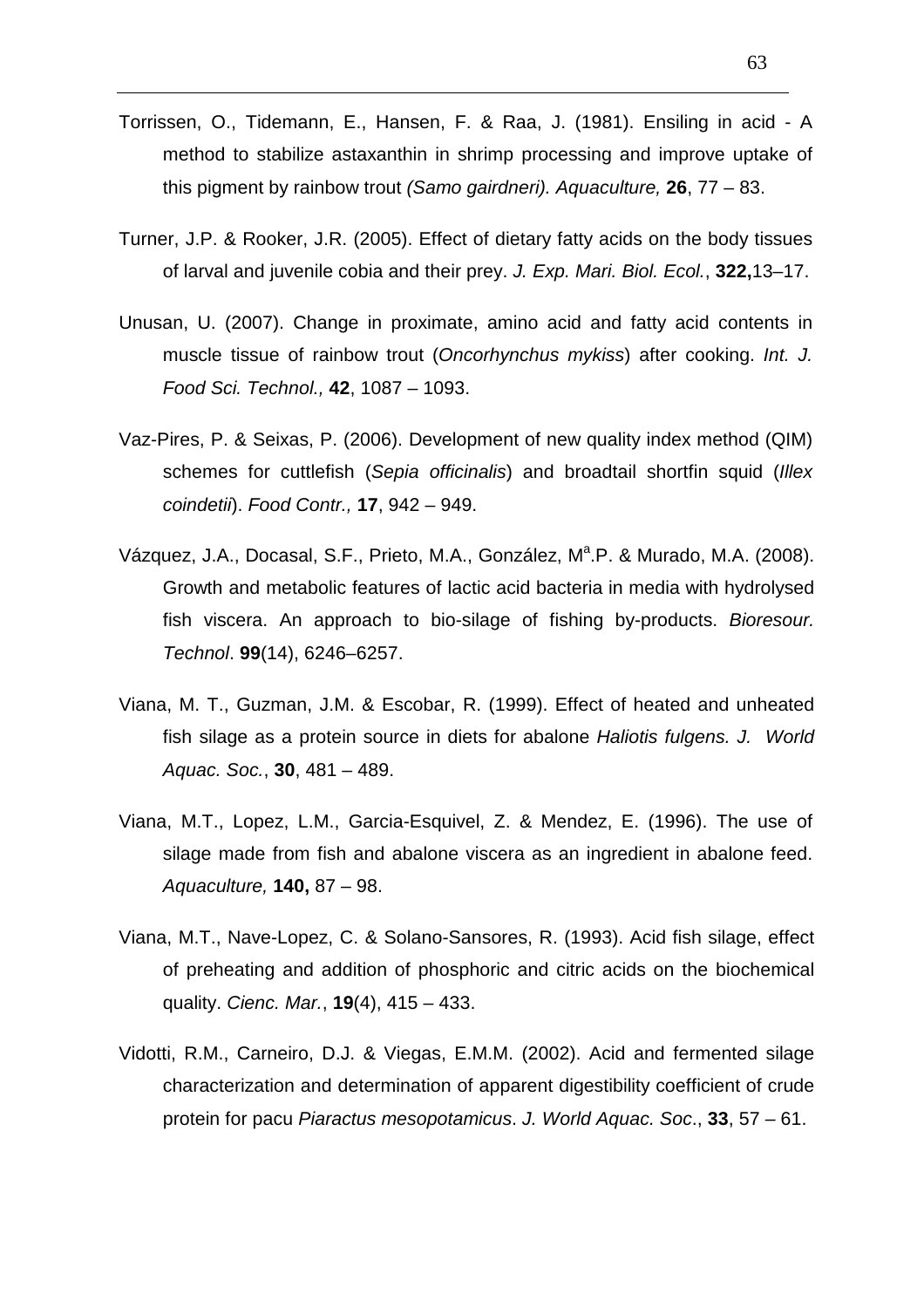- Vidotti, R.M., Viegas, E.M.M. & Carneiro, D.J. (2003). Amino acid composition of processed fish silage using different raw materials. Anim. Feed Sci. Technol., **105**, 199 – 204.
- Vizcarra-Magana, L.A., Avila, E. & Sotelo, A. (1999). Silage preparation from tuna fish wastes and its nutritional evaluation in broilers. J. Sci. Food Agric., **79**, 1915 – 1922.
- Walton, M.J. & Wilson, R.P. (1986). Postprandial changes in plasma and liver free amino acids of rainbow trout fed complete diets containing casein. Aquaculture, **51**, 105 – 115.
- Walton, M.J., Cowey, C.B., (1982). Aspects of intermediary metabolism in salmonid fish. Comp. Biochem. Physiol. B, **73**, 59–79.
- Walton, M.J., Cowey, C.B., Coloso, R.M. & Adron, J.W. (1986). Dietary requirements of rainbow trout for tryptophan, lysine and arginine determined by growth and biochemical measurements. Fish Physiol. Biochem.,**2**,161–169.
- Wang J. & Einer L. (2001) Two types of fish silage and its use in fish feed. Mar. Fish. Res., **22**(4), 80 – 86.
- Wang, J.T., Liu, Y.J., Tian, L.X., Mai, K.S., Du, Z.Y., Wang, Y. & Yang, H.J. (2005). Effect of dietary lipid level on growth performance, lipid deposition, hepatic lipogenesis in juvenile cobia (Rachycentron canadum). Aquaculture, **249,** 439 – 447
- Watkins, B.E., Adair,J. & Oldfield, J.E. (1982). Evaluation of shrimp and king crab processing by-products as feed supplements for mink. J. Anim. Sci., **55**, 578 – 589.
- Webb, Jr.K.A., Hitzfelder, G.M., Faulk, C.K. & Holt, G.J. (2007). Growth of juvenile cobia, Rachycentron canadum, at three different densities in a recirculating aquaculture system. Aquaculture, **264**, 223 – 227.

Wheeler, A. (1975). Fishes of the World. Macmillan Publ. Co., NY. 366 p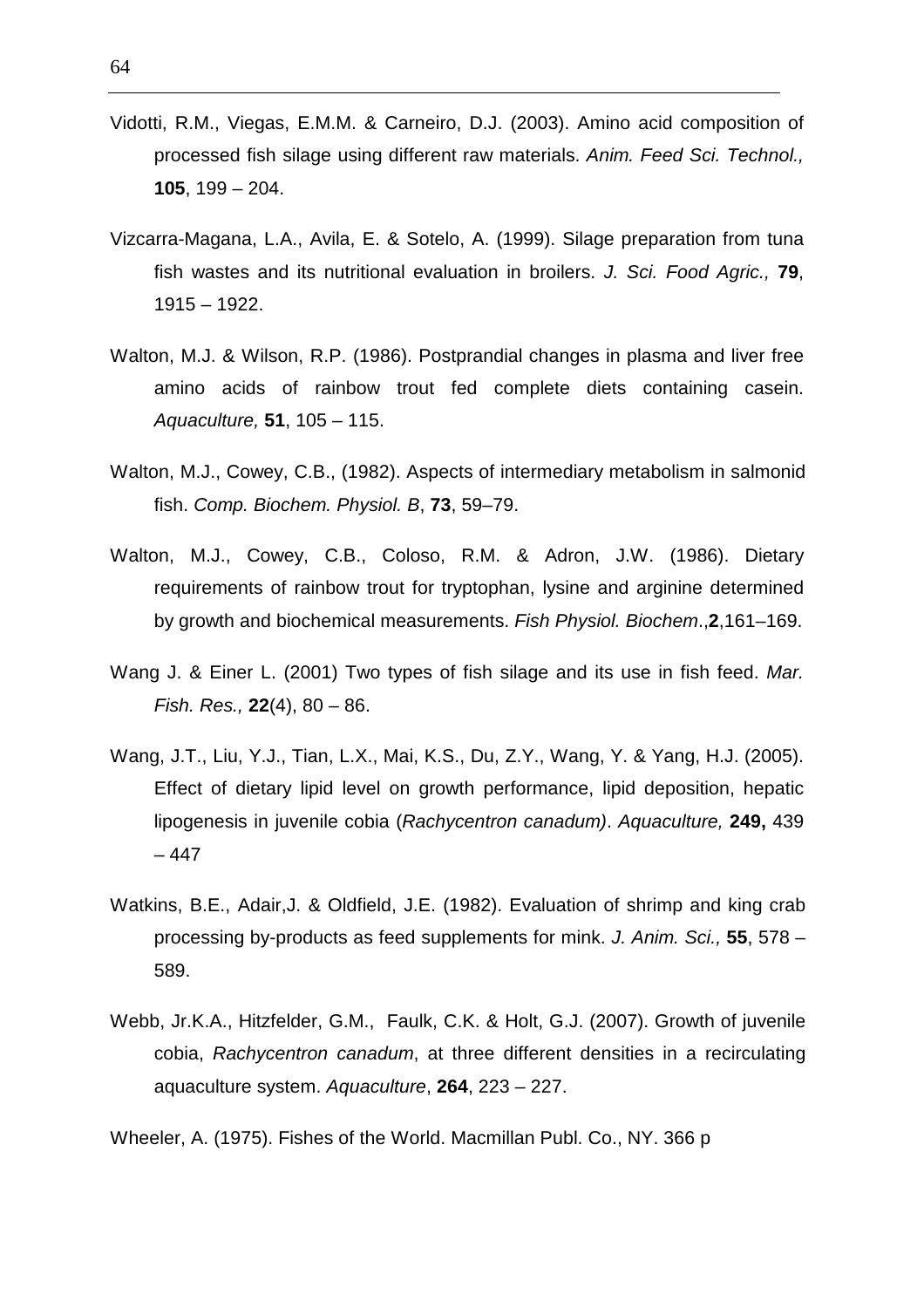- Wilson, R.P. & Poe, W.E. (1974). Nitrogen metabolism in Channel Catfish, Ictalulurus punctatus. III. Relative pool sizes of free amino acids and related compounds in various tissues of the Catfish. Comp. Biochem. Physiol., **48**B,  $545 - 556$ .
- Wilson, R.P., Gatlin, D.M. & Poe, W.E. (1985). Postprandial changes in serum amino acids of channel catfish fed diets containing different levels of protein and energy. Aquaculture, **49**, 101–110.
- Wood, J.E., Capper, B.S. & Nicolaides, L. (1985). Preparation and evaluation of diets containing fish silage, cooked fish preserved with formic acid and low temperature-dried fish meal as protein source for mirror carp (Cyprinus carpio). Aquaculture, **44**, 27 – 40.
- Yamada, S., Simpson, K.L., Tanaka, Y. & Katayama, T. (1981). Plasma amino acid changes in rainbow trout (Salmo gairdneri) force fed casein and a corresponding amino acid mixture. Bull. Jap. Soc. Sci. Fish., **47**, 1035 – 1040.
- Yamada, S., Tanaka, Y., Katayama, T., Sameshima, M. & Simpson, K.L. (1982). Plasma amino acid changes in Tilapia nilotica fed a casein and a corresponding free amino acid diet. Bull, Jap. Soc. Sci. Fish., **48**,1783 – 1787.
- Yamamoto, T., Sugita, T. & Furuita, H. (2005). Essential amino acid supplementation to fish meal-based diets with low protein to energy ratios improves the protein utilization in juvenile rainbow trout Oncorhynchus mykiss. Aquaculture **246,** 379 – 391.
- Yamamoto, T., Unuma, T. & Akiyama, T. (2000). The influence of dietary protein and fat levels on tissue free amino acid levels of fingerling rainbow trout (Oncorhynchus mykiss). Aquaculture **182,** 353 – 372
- Yamamoto, T., Unuma, T. & Akiyama, T. (1998). Postprandial changes in plasma free amino acid concentrations of rainbow trout fed different protein sources. Fish. Sci. **64,** 474–481.
- Yanar, Y., Kucukgulmez, A., Ersoy, B. & Celik, M. (2007). Cooking effects on fatty acid composition of cultured sea bass (Dicentrarchus labrax L.) fillets. J. Musc. Foods, **18**, 88 – 94.